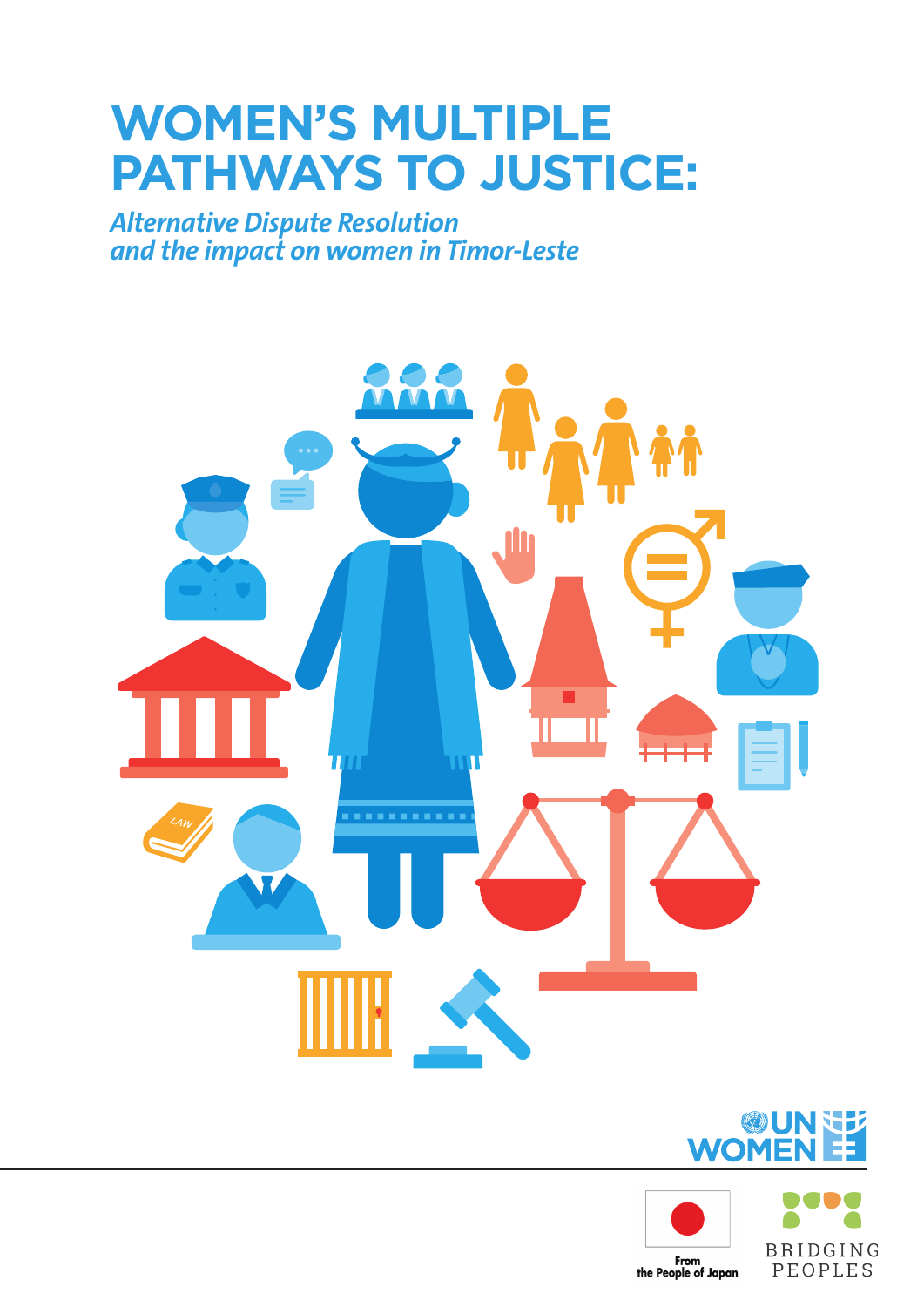#### **About UN Women**

UN Women is the UN organization dedicated to gender equality and the empowerment of women. A global champion for women and girls, UN Women was established to accelerate progress on meeting their needs worldwide.

UN Women supports UN Member States as they set global standards for achieving gender equality and works with governments and civil society to design laws, policies, programmes and services needed to implement these standards. It stands behind women's equal participation in all aspects of life, focusing on five priority areas: increasing women's leadership and participation; ending violence against women; engaging women in all aspects of peace and security processes; enhancing women's economic empowerment; and making gender equality central to national development planning and budgeting. UN Women also coordinates and promotes the UN system's work in advancing gender equality. (www.unwomen.org)

#### **About Bridging Peoples**

Bridging Peoples is an agency specialising in community engagement, providing research, training and strategic consulting services to assist governments, non-government organisations and the private sector to improve their work and impact at the community level. Bridging Peoples' approach is based on a very simple idea: that for aid and development programs to make a positive impact in communities, they must work in context, appropriately recognising and valuing local realities and needs. To do this the Bridging Peoples team works primarily with in-country academics, specialists, and consultants, who they bring together with international experts, responding to the particular needs of each project. The result? The best of both worlds: combining international best practice principles with sensitivity to local context. For more information on Bridging Peoples go to https://bridgingpeoples.com.

#### © UN Women, 2018

Title: Women's multiple pathways to justice: Alternative Dispute Resolution and the impact for women in Timor-Leste Author: Dr. Deborah Cummins Legal Review: Ms Maria Agnes Bere Research Team: Dr. Deborah Cummins and Ms Maria Agnes Bere Editor: Camille Wauters, Sunita Caminha Published by: UN Women Timor-Leste Date: October 2018. View the report at timorleste.unwomen.org

#### Disclaimer:

The views expressed in this publication are those of the author(s) and do not necessarily represent the views of UN Women, the United Nations or any of its affiliated organisations.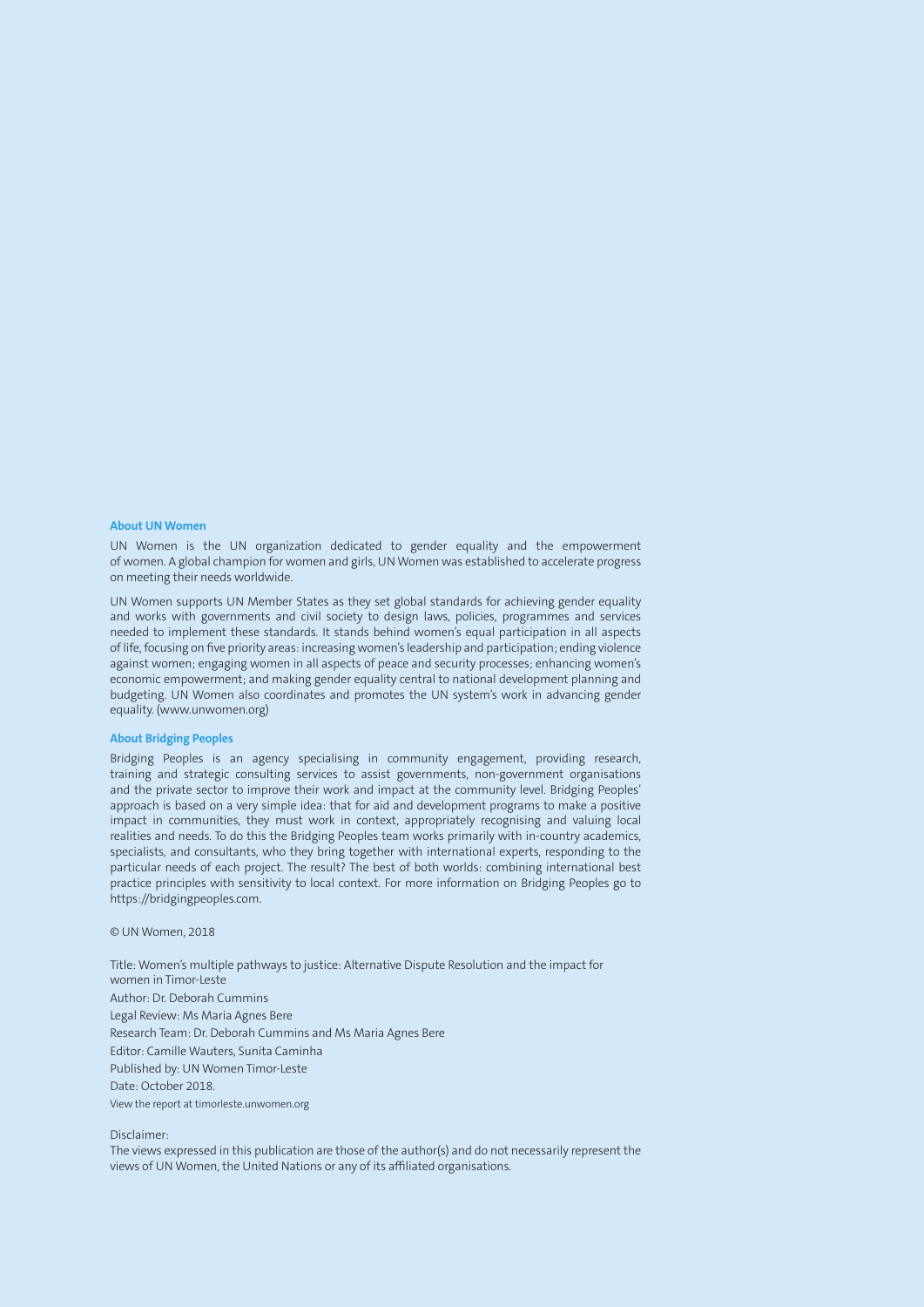# **WOMEN'S MULTIPLE PATHWAYS TO JUSTICE:**

*Alternative Dispute Resolution and the impact on women in Timor-Leste*

**Report Author:** Dr. Deborah Cummins **Legal Review:** Maria Agnes Bere





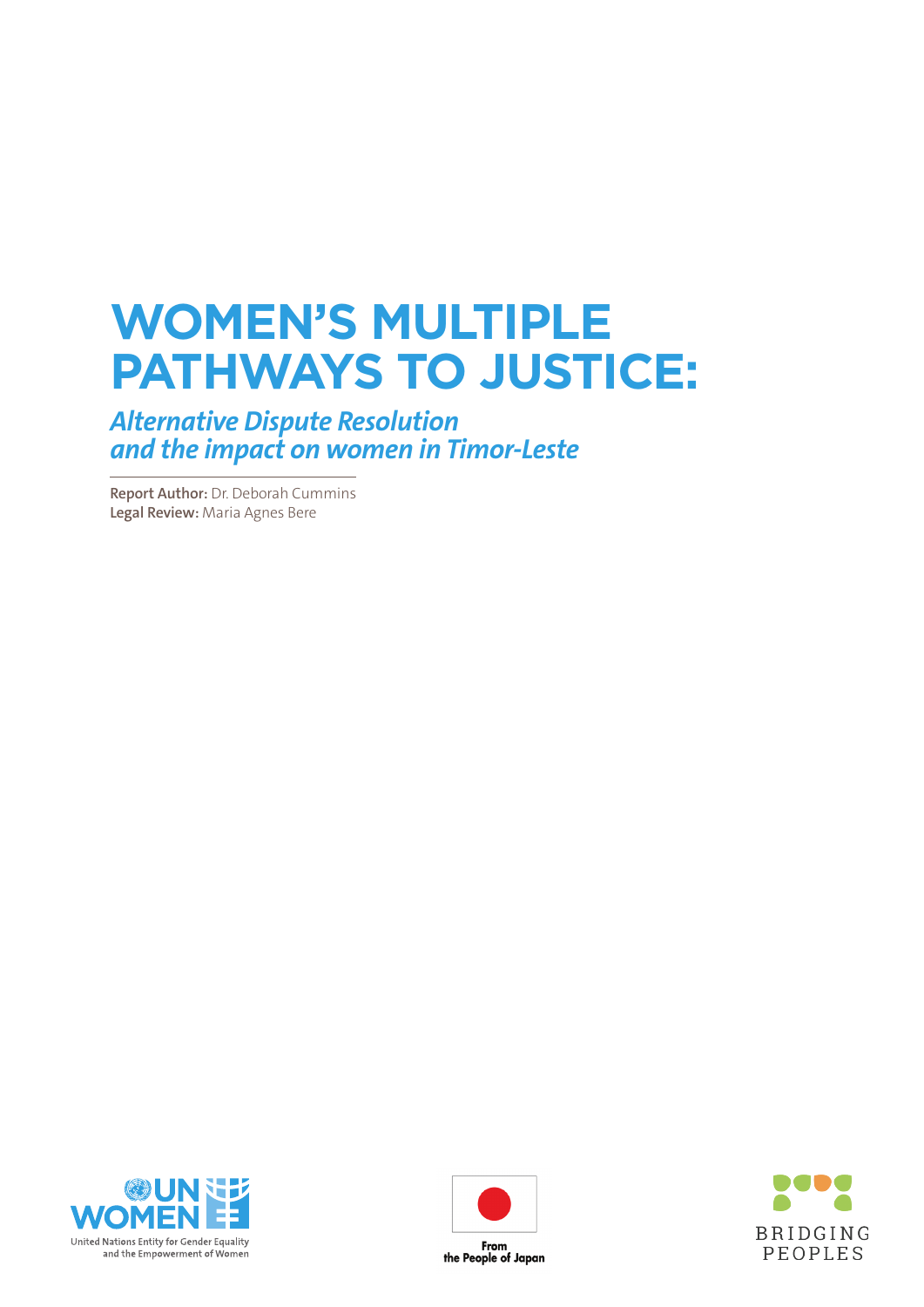# TABLE OF CONTENTS

| <b>ACKNOWLEDGEMENTS</b>                                            | 4  |
|--------------------------------------------------------------------|----|
| <b>GLOSSARY</b>                                                    | 5  |
| <b>EXECUTIVE SUMMARY</b>                                           | 6  |
| <b>INTRODUCTION</b>                                                | 9  |
| <b>METHODOLOGY</b>                                                 | 11 |
| <b>Conceptual Framework</b>                                        | 11 |
| <b>Gender Analysis</b>                                             | 11 |
| Fieldwork                                                          | 12 |
| Ethics                                                             | 13 |
| <b>Research Limitations</b>                                        | 13 |
| <b>WOMEN'S ACCESS TO JUSTICE</b>                                   | 14 |
| <b>ADR PROVISION IN TIMOR-LESTE</b>                                | 15 |
| Human Rights obligations                                           | 15 |
| Current Legal Framework on Gender Equality                         | 15 |
| <b>Current Legal Framework on ADR</b>                              | 15 |
| The use of ADR in Timorese Communities                             | 16 |
| Limited number of women involved in conflict resolution processes. | 17 |
| <b>Customary Dispute Resolution</b>                                | 18 |
| Non-Customary ADR: Suku Authorities                                | 19 |
| Non-Customary ADR: Government, Legal Aid and NGOs                  | 20 |
| <b>Mediation or Arbitration?</b>                                   | 21 |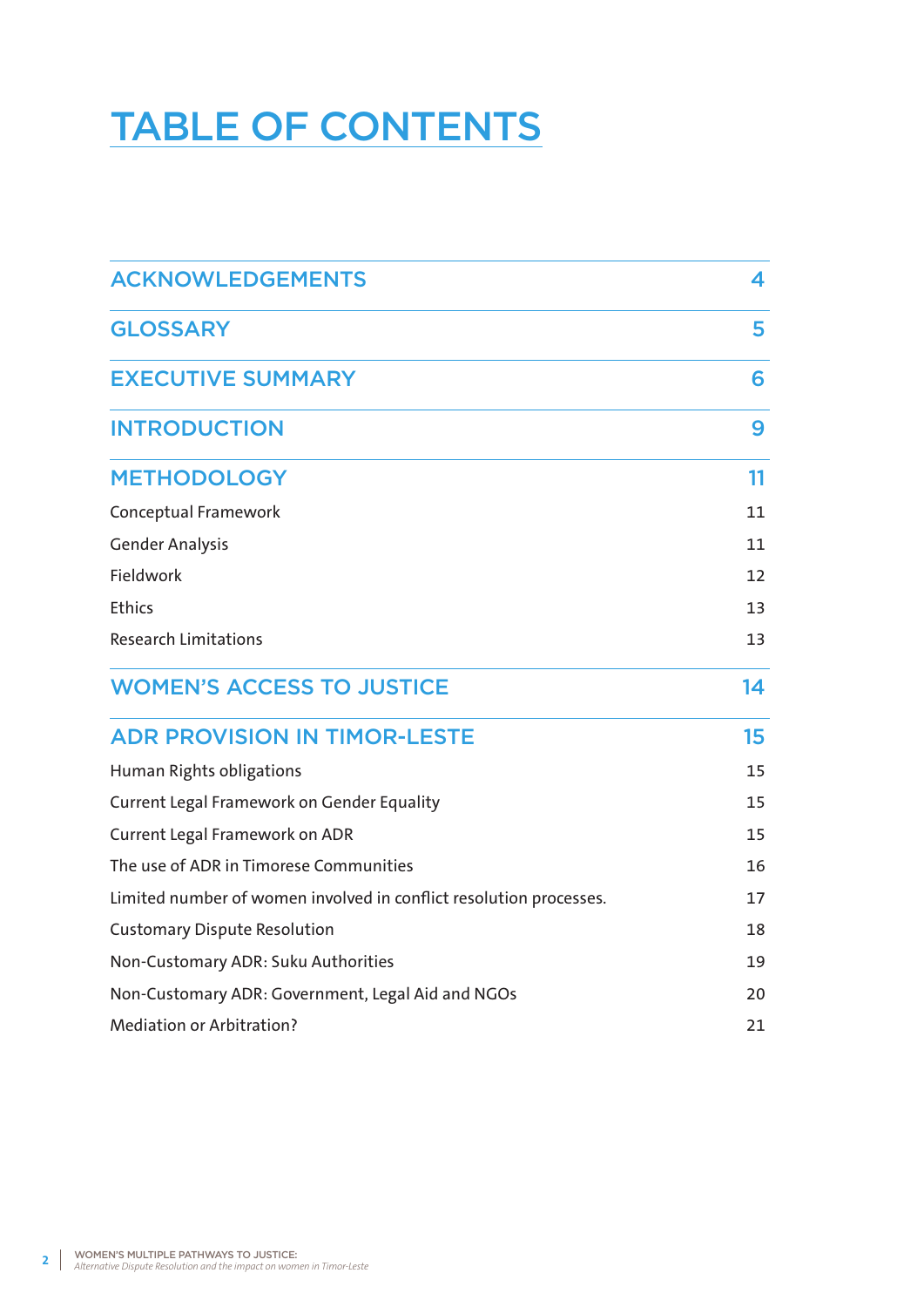| <b>WOMEN'S EXPERIENCES OF ACCESS TO JUSTICE</b>                                                          | 23 |
|----------------------------------------------------------------------------------------------------------|----|
| Civil Cases: Land                                                                                        | 23 |
| Civil Cases: Abandonment & Child Maintenance                                                             | 25 |
| <b>Public Crimes: Domestic Violence</b>                                                                  | 27 |
| <b>STRONGER LINKS BETWEEN ADR &amp; FORMAL JUSTICE</b><br><b>FOR WOMEN'S INCREASED ACCESS TO JUSTICE</b> | 30 |
| Improving complementarity between formal justice and ADR<br>in cases of domestic violence                | 30 |
| Creating awareness on women's rights: the case of Oecusse.                                               | 32 |
| Role of Suku Authorities as bridge between customary and formal legal systems                            | 33 |
| Role of Suku Police Officers                                                                             | 33 |
| Mitigation & Aggravating Factors for Sentencing                                                          | 34 |
| <b>PRINCIPLES FOR RIGHTS-BASED MEDIATION</b><br>(NON-CUSTOMARY ADR)                                      | 37 |
| <b>Encouraging Women Disputants' Active Participation</b>                                                | 37 |
| Accompaniment by Women's Groups/NGOs                                                                     | 38 |
| <b>Putting Women's Safety First</b>                                                                      | 39 |
| <b>Mediation Venue</b>                                                                                   | 39 |
| Provision of Mediation 'Options' Within the Legal Framework                                              | 40 |
| <b>APPENDIX 1: LIST OF INTERVIEWS &amp; FGDs</b>                                                         | 41 |
| <b>APPENDIX 2: FGD Results</b>                                                                           | 43 |
| <b>LIST OF REFERENCES</b>                                                                                | 44 |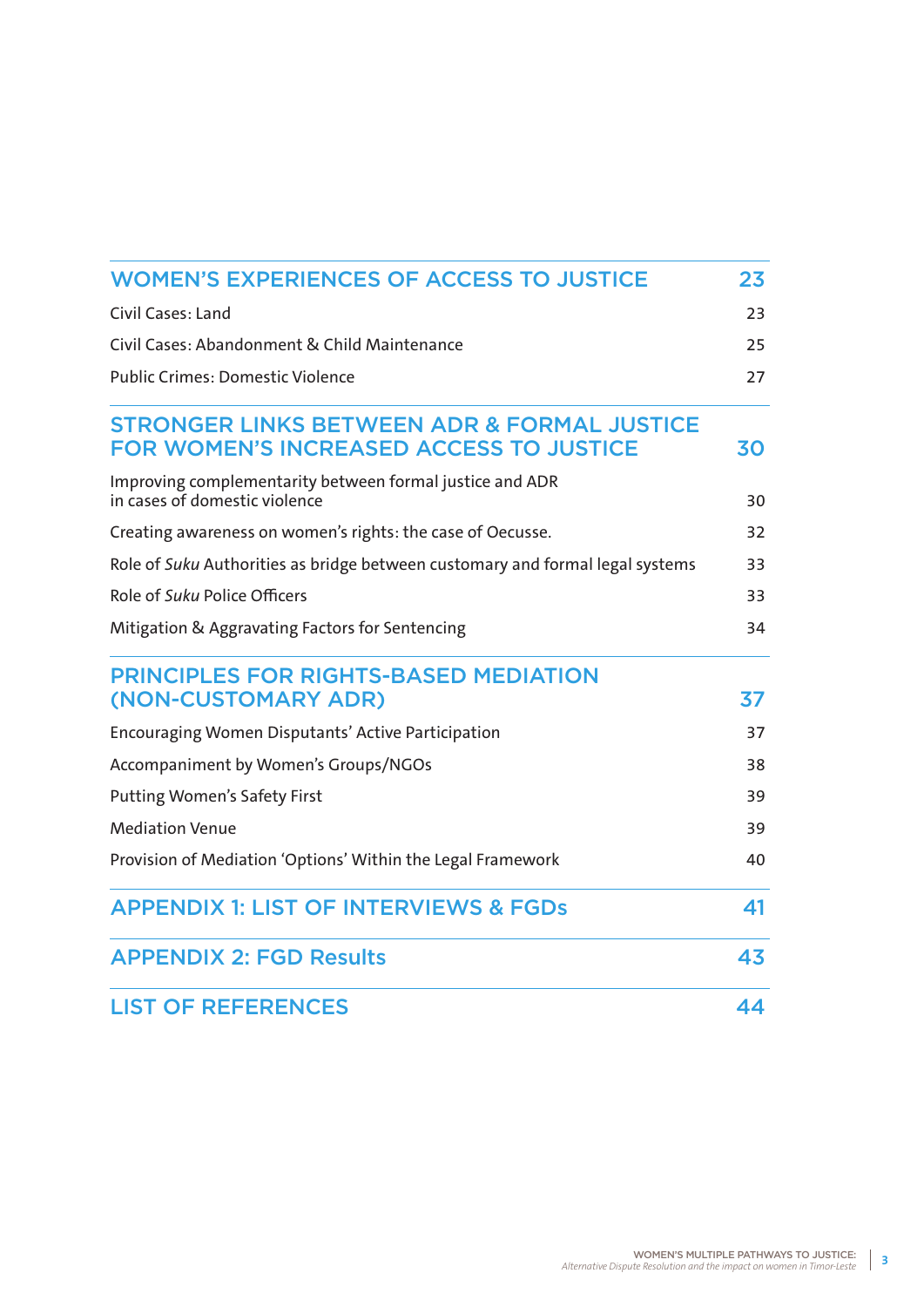# ACKNOWLEDGEMENTS

The results presented here were possible only because of the women in Baucau, Bobonaro and Oecusse who agreed to share their stories, ideas, and knowledge with the research team.

Our sincere thanks also go to the civil society representatives who assisted us in the fieldwork and helped us to fill in any knowledge gaps, identifying and accompanying women who took part in the research: Natalia de Jesus Cesaltino from Fokupers in Bobonaro, Felismina Belo from Uma Paz in Baucau, Maria Tapo from Fokupers in Maliana, Juliana Taiboco from ALFeLa in Oecusse and Sancia Florencia Paixao Bano from Pradet in Oecusse.

We would also like to thank all of the other participants in the research: civil society representatives, women's rights activists, local authorities, mediators, lawyers, and justice providers. Thanks also go to the 22 participants (11 women and 11 men) in the national validation workshop, who discussed the findings and potential paths forward together with the research team.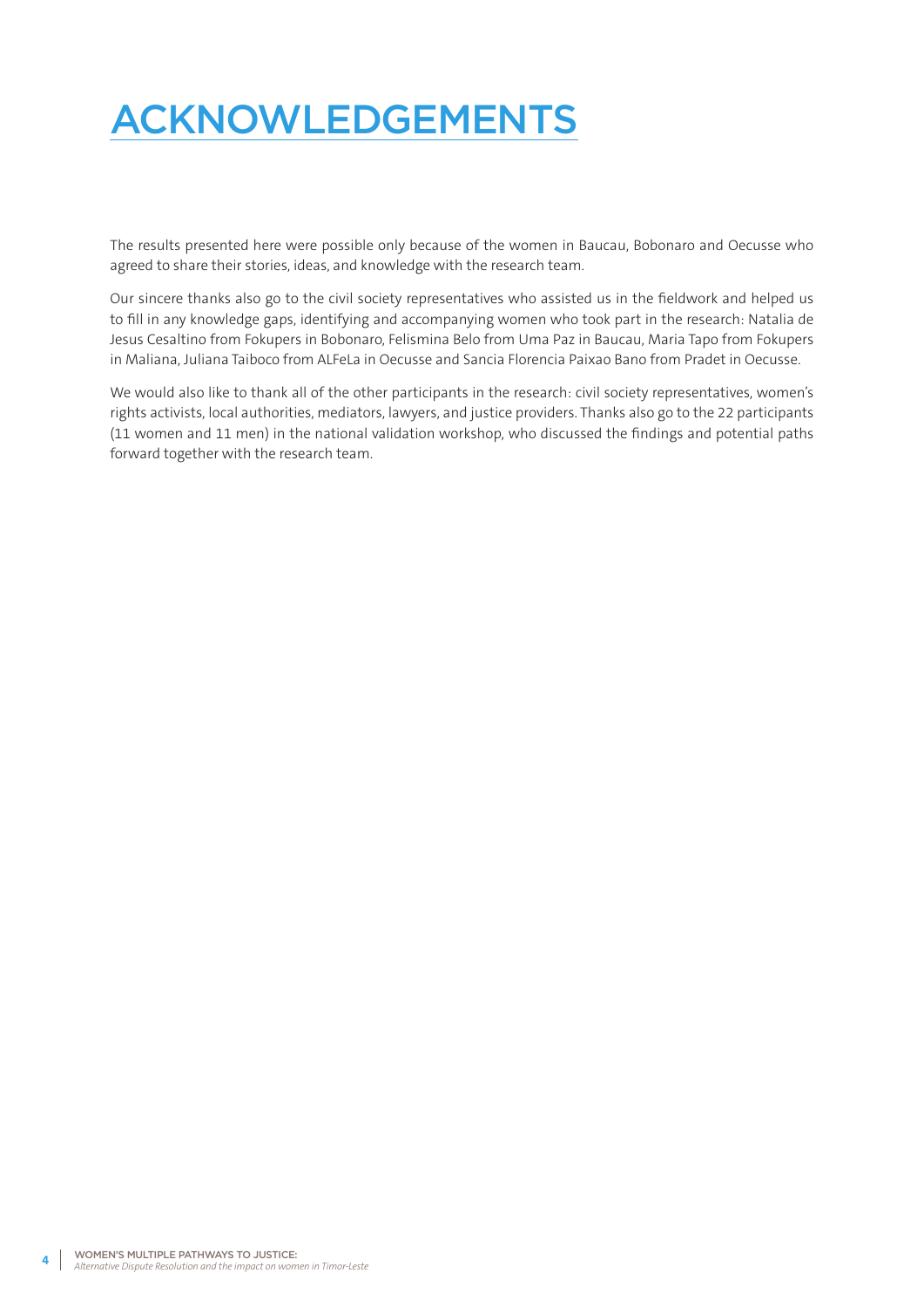# **GLOSSARY**

| <b>ADR</b>                | Alternative Dispute Resolution                                                                                                                                                                                                                                                                                                                                                  |
|---------------------------|---------------------------------------------------------------------------------------------------------------------------------------------------------------------------------------------------------------------------------------------------------------------------------------------------------------------------------------------------------------------------------|
| <b>Aldeia</b>             | Sub-village or hamlet                                                                                                                                                                                                                                                                                                                                                           |
| <b>Arbitration</b>        | The settlement of a dispute by a person or persons chosen by the disputants to hear both sides<br>and come to a decision. The arbitrator(s) determine the outcome of the case. <sup>1</sup>                                                                                                                                                                                     |
| Belak                     | Traditional medallion/metal chest ornament                                                                                                                                                                                                                                                                                                                                      |
| <b>Barlake</b>            | Bride price given by groom's family to the bride's family in patrilineal areas, as part of cultural<br>mutual exchange between families.                                                                                                                                                                                                                                        |
| <b>CEDAW</b>              | Convention on the Elimination of All Forms of Discrimination Against Women                                                                                                                                                                                                                                                                                                      |
| Conciliation              | A dispute resolution procedure for the peaceful and just settlement of differences between<br>parties through third-party investigation and recommendations, ordinarily not binding on the<br>parties. <sup>2</sup>                                                                                                                                                             |
| <b>CPC</b>                | Criminal Procedure Code                                                                                                                                                                                                                                                                                                                                                         |
| <b>DNPCC</b>              | National Directorate on Community Conflict Prevention (at Ministry of Interior)                                                                                                                                                                                                                                                                                                 |
| <b>DNTP</b>               | National Directorate on Land and Property (at Ministry of Justice)                                                                                                                                                                                                                                                                                                              |
| Fetosan-umane             | A complex set of rules, rights and responsibilities defining the relationship between a bride and<br>groom's family: a relationship and set mutual obligations which may extend over generations.                                                                                                                                                                               |
| <b>FGD</b>                | Focus Group Discussion                                                                                                                                                                                                                                                                                                                                                          |
| Kaben tama-<br>kaben sa'e | A complex set of rules for particular cases where matrilineal or patrilineal rules are not applied.                                                                                                                                                                                                                                                                             |
| <b>KPK</b>                | Community Police Council                                                                                                                                                                                                                                                                                                                                                        |
| Lia-n'ain                 | Literally 'owner of the words'. Customary authority responsible for interpreting customary law,<br>carrying out ceremonies, and resolving disputes via customary dispute resolution.                                                                                                                                                                                            |
| Lisan/Adat                | Tetun and Indonesian (respectively) terms used to refer to the customary justice system or<br>culture more broadly                                                                                                                                                                                                                                                              |
| <b>Mediation</b>          | Process in which a neutral third party facilitates communications and negotiations among<br>parties to find a mutually acceptable resolution of a dispute. In some forms of mediation, the<br>third party may engage in evaluative tasks, such as helping parties assess likely outcomes and<br>exploring the strengths and weaknesses of the arguments presented. <sup>3</sup> |
| MSS                       | Ministry for Social Solidarity                                                                                                                                                                                                                                                                                                                                                  |
| <b>NGO</b>                | Non-Government Organisation                                                                                                                                                                                                                                                                                                                                                     |
| <b>OPS</b>                | Suku Police Officer                                                                                                                                                                                                                                                                                                                                                             |
| <b>Public crime</b>       | Major crime, in which prosecutors are in every instance required to conduct an investigation.                                                                                                                                                                                                                                                                                   |
| Semi-public<br>crime      | Minor crime, in which prosecution will proceed if a complaint has been made by the victim.<br>Judge may attempt conciliation.                                                                                                                                                                                                                                                   |
| Suku                      | Village                                                                                                                                                                                                                                                                                                                                                                         |
| Tesi lia                  | Literally 'cutting the words'. Process of resolving dispute via lisan.                                                                                                                                                                                                                                                                                                          |
| Xefe aldeia               | Chief of sub-village                                                                                                                                                                                                                                                                                                                                                            |
| Xefe suku                 | Chief of village                                                                                                                                                                                                                                                                                                                                                                |

<sup>1</sup> https://unterm.un.org

<sup>2</sup> https://unterm.un.org

<sup>3</sup> https://unterm.un.org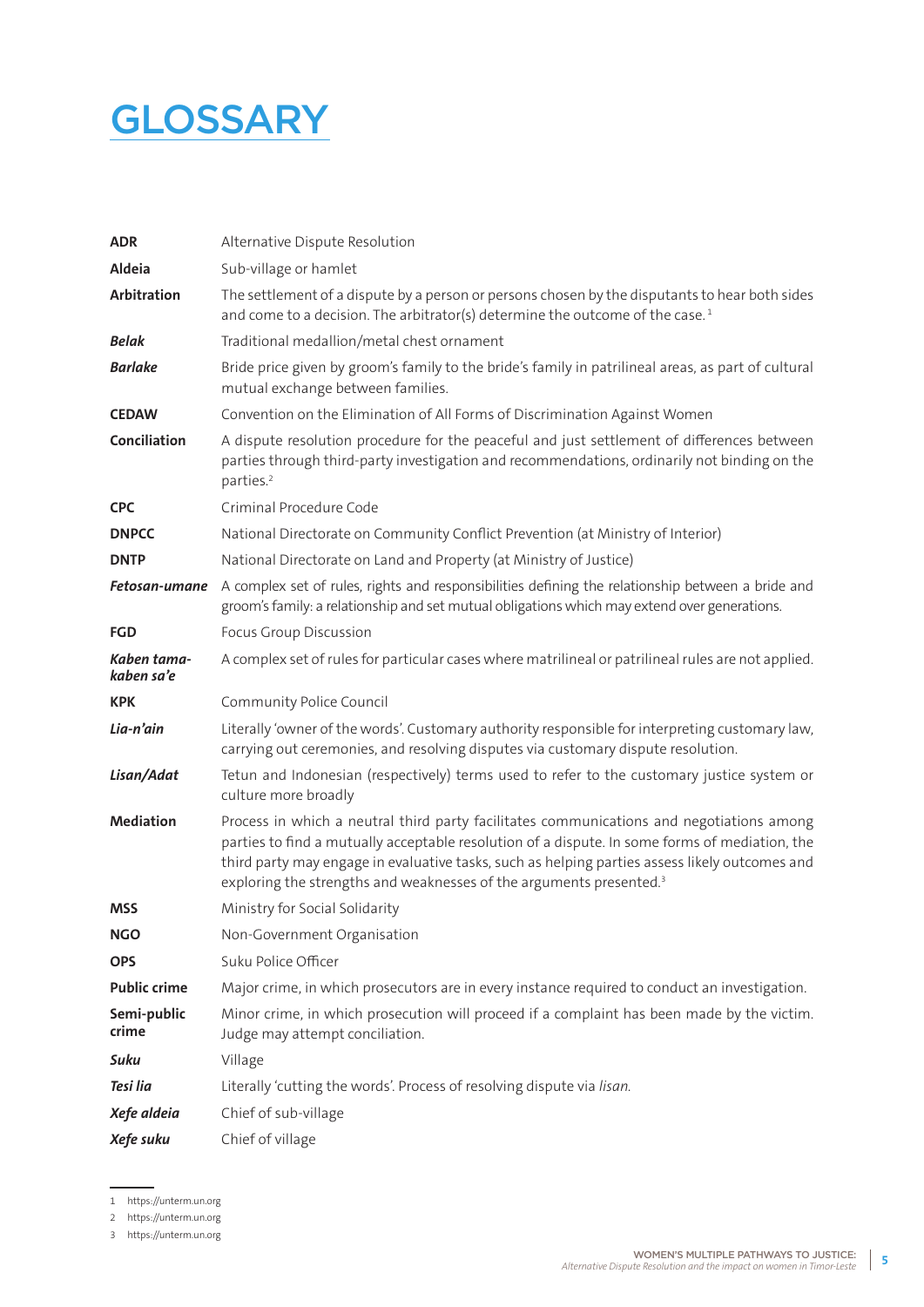# EXECUTIVE SUMMARY

The alternative dispute resolution (ADR) landscape in Timor-Leste is a dynamic and important source of justice provision in Timor-Leste. Within Timor-Leste's broader state building process and efforts to achieve the 2030 Agenda for Sustainable Development, in line with its commitments under its National Action Plan for Women, Peace and Security, justice provision must be inclusive to the context for reaching all people. However, a variety of factors, including gender inequality, limit the reach of the existing justice mechanisms and create disparities in who is able to access the right to justice. By understanding how ADR operates within the broader justice system and starting with women's experiences as a diverse group often among those most left behind, Timor-Leste can take steps to make justice effective and accessible for all.

As in many countries, ADR practices are widely used and operate in diverse ways between communities. In the context of Timor-Leste, ADR is closely interlinked with both the formal justice system as well as customary dispute resolution. Within this context, the research was developed around two central and interrelated research aims: first, to understand the operation of ADR in Timor-Leste, and its impact on community members and second, to investigate more deeply the gendered dimension of alternative dispute resolution by examining women's experiences of ADR. The research identified significant room for improvement, both in strengthening the complementarity between the different systems as well as better provision of ADR services overall. The need for improvement in both areas becomes even more pronounced when considering the impact of ADR on women community members. Given the gender disparities identified, the research concludes with recommendations for enhancing justice provision for women in communities within Timor-Leste.

Toward a more holistic and integrated approach to improving access to justice for women and men in Timor-Leste, it is valuable to recognise customary dispute resolution as a *part of the operating*  *environment for justice provision* in Timorese communities. Considering the need for improved complementarity with the formal justice system, this research recommends a minimalist approach towards customary dispute resolution, rather than attempting to codify its operation through legislation, or creating new processes or structures. For example, noting that lisan or adat<sup>4</sup> varies significantly from one community to the next, it is difficult (if not impossible) to develop processes or normative principles that appropriately reflect the different customary practices. A more useful approach would be to appropriately engage with local authorities to ensure they understand the principles of women's and men's basic human rights as protected by state law, and encourage them to work in accordance with these principles.

There is also significant opportunity to harness ADR (including customary dispute resolution) to support ongoing efforts to strengthen the formal justice system, in accordance with Timorese law and basic human rights. In civil cases, ADR may be used to fully resolve a dispute. In semi-public crimes, ADR may lead (if the victim so chooses) to withdrawal of a complaint and termination of criminal proceedings. In public crimes, ADR may run in parallel to criminal justice proceedings, but should not prejudice a criminal trial.

The research also found that there is significant potential to use non-customary ADR provided by *suku* councils, NGOs and government bodies as a 'bridge', to better link community members with the formal justice system. Because non-customary ADR is provided in a manner that is accessible and easily understood by community members, it addresses many of the challenges that people face when attempting to use the formal justice system. But unlike customary dispute resolution, which sources its legitimacy via *lisan*, non-customary ADR sources its legitimacy from the state, via legislation and government-sanctioned structures.

<sup>4</sup> *Lisan/adat*: Tetun and Indonesian (respectively) terms used to refer to the customary governance and justice system, or culture more broadly.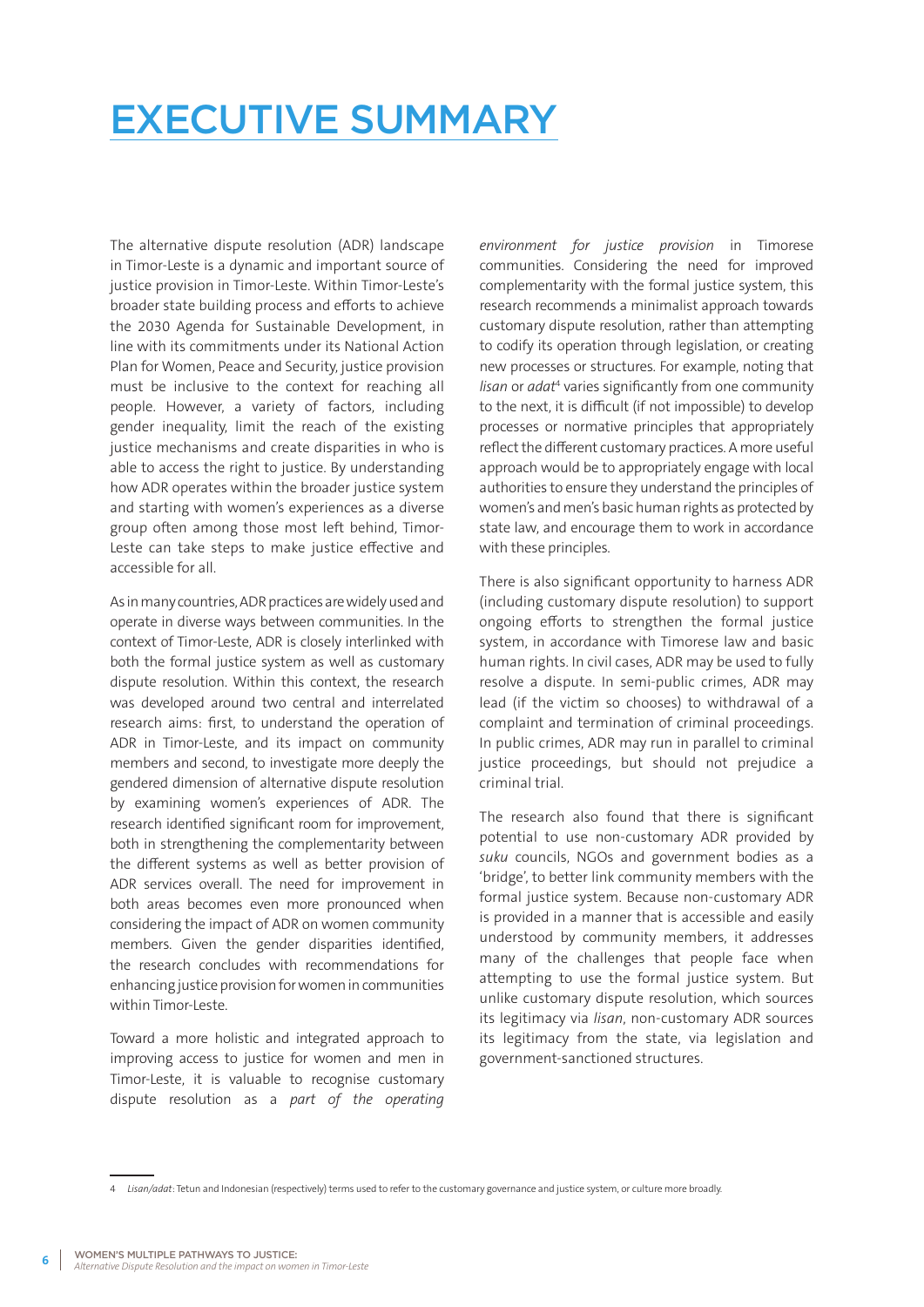### **Methodology**

In order to understand how ADR operates in Timor-Leste, and the differential gender impacts of ADR on women, the research examined women's experiences in seeking justice in three types of cases: (i) land, (ii) abandonment/child maintenance, and (iii) domestic violence. These three 'types' of cases were selected because they represent a broad range of cases from civil disputes through to public crimes, with different links between customary processes, non-customary ADR and the formal justice system. The study used qualitative methods, with a team conducting fieldwork in three areas: Baucau, Bobonaro and Oecusse. A total 35 key informant interviews (19 women/16 men) were conducted with female complainants/victims, community leaders, police officials including community police, mediators, lawyers, judges, prosecutors and public defenders, and civil society representatives/local women's advocates. The team also conducted three full-day participatory focus group discussions (FGDs) with a total 31 women complainants and victims in Baucau, Bobonaro and Oecusse.

The research team looked at a variety of ADR processes that are used to resolve disputes between community members.<sup>5</sup> These included customary dispute resolution processes (referred to as *tesi*  lia<sup>6</sup>) which continues to be an important source of justice provision in Timorese communities. It also included dispute resolution carried out by elected *suku* chiefs and *suku* councils, mediation provided by government agencies & civil society organisations, and conciliation provided by the courts.

Given the scope of the research questions and the complexity of ADR processes, this research should be considered as only a first step in developing policy and legal recommendations for gender-responsive ADR in Timor-Leste. Future research is needed to identify the specific factors which render non-customary ADR processes gender-biased in the Timor-Leste context and/or what might be done to improve women's substantive access to justice via ADR. In this regard the following recommendations provide an entry point for further inquiry.

#### **Recommendations**

Crucially, for non-customary ADR7 to be effective as a bridge between community members and justice providers, there is a need for ongoing civic education to advise people of their rights and responsibilities in using different forms of ADR. For non-customary ADR to have a positive impact for women community members, the research also identified key areas for making processes more gender-sensitive, and in levelling the bargaining power and position between female and male disputants.

### **Specifically, the research makes the following broad recommendations:**

- To clarify ADR providers' role in facilitating mediation or arbitration:
- Amend Suku (Village) Law 9/2016 to clarify *suku* (village) dispute resolution role as providing mediation only, and clearly define what actions constitute mediation.
- Develop gender-responsive mediation guidelines and training materials specifically adapted for *suku* authorities (tailored to diverse levels of education).
- Recognise an existing body, or create a new body, to provide gender-responsive monitoring & support to mediators, to ensure dispute resolution processes follow basic mediation principles and are sensitive to the needs of women.

#### **To encourage women disputants' active participation in ADR processes:**

- Encourage and recruit women mediators.
- Train, support and monitor mediators in actively encouraging women to speak during mediation processes.
- Support women's organisations to provide assistance in preparing women who will participate in ADR processes, so they are equipped with information on their rights and the process.

<sup>5</sup> The Government of Timor-Leste's *Strategic Development Plan 2011-2030* (page 152) also envisages the establishment of ADR for commercial disputes. As this research focuses on women's experiences with ADR in communities, ADR for commercial purposes was not examined.

<sup>6</sup> *Tesi lia*: literally 'cutting the words'. Process of resolving dispute via *lisan*.

<sup>7</sup> For the purposes of this report, 'non-customary ADR' includes mediation conducted by designated government officials, mediation offered by legal aid providers and NGOs, dispute resolution provided by elected suku council members, court conciliation, as well as informal dispute resolution offered by other important stakeholders.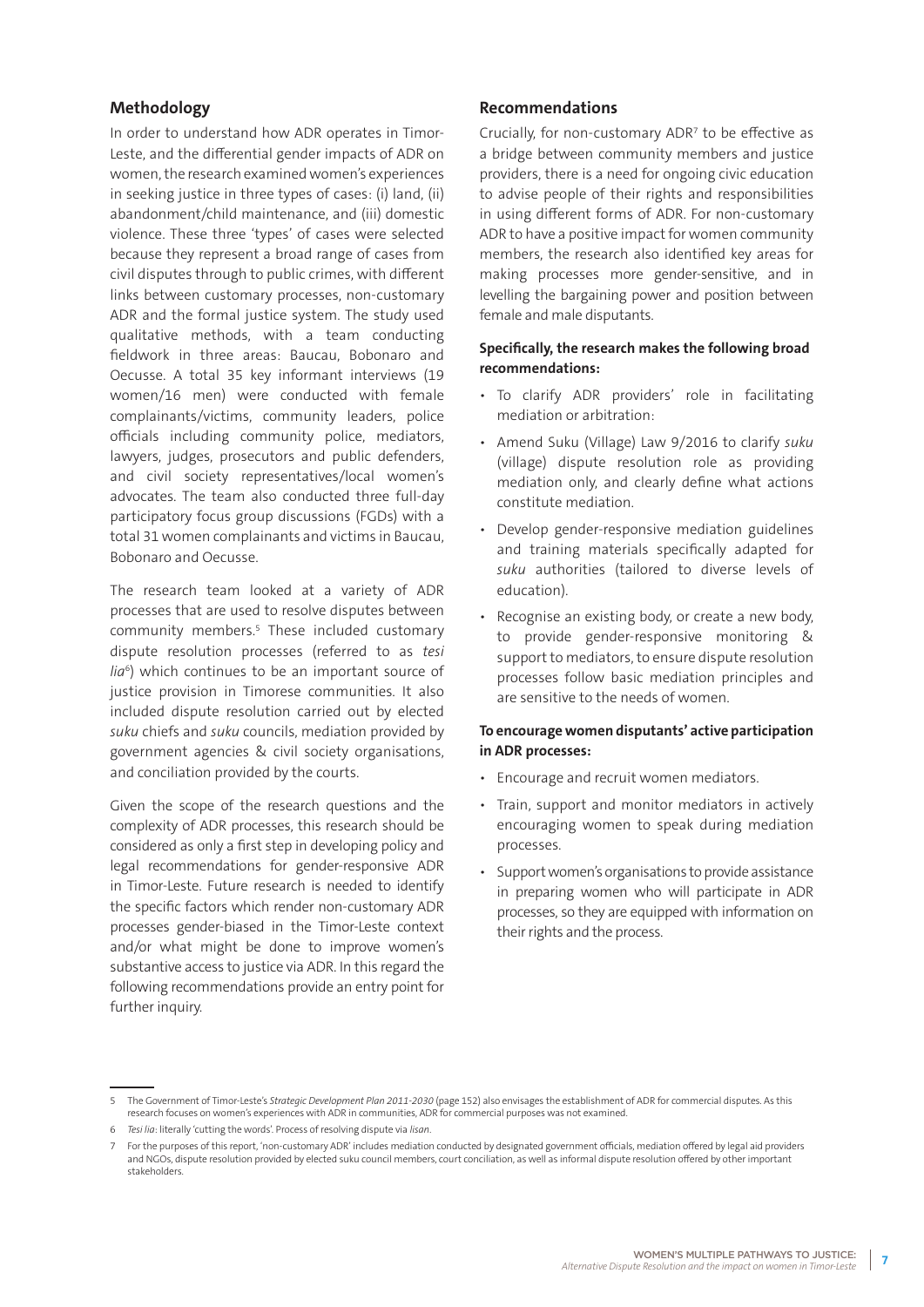### **To ensure women disputants receive equal opportunity in ADR processes and from ADR providers:**

- Support women's groups/NGOs to accompany women participants in ADR processes.
- Develop and pilot a system formally recognising women's groups/NGOs' accompaniment of women disputants during mediation, to ensure they are recognised as legitimate participants.

#### **To protect women disputants' safety:**

- Develop clear mechanisms for mediators, police and service providers to coordinate in protecting women's safety before, during and after mediation.
- Improve and continue broad civic education, so that people are aware of their rights and obligations under the law, as they relate to civil matters, semi-public crimes and public crimes.

### **To protect women disputants' privacy during sensitive proceedings:**

• Ensure mediation is conducted in a private venue, agreed upon by both disputants.

### **To facilitate the development of mediation 'options' that are in women's best interests:**

- Clearly explain parties' rights to the disputing parties before and during the mediation process.
- Train mediators in facilitating parties to develop options that approximately reflect parties' legal rights, and communicating these basic rights to the parties.

Further research should also be conducted to identify what specific mechanisms are necessary for gender-responsive ADR in Timor-Leste, to inform the development of upcoming ADR legislation, and of the underlying regulations, guidelines, training and support for mediators. In addition, broad consultation on the upcoming ADR legislation is necessary to ensure that recommendations build on existing knowledge, experiences and best practices, and are appropriate to the Timor-Leste context.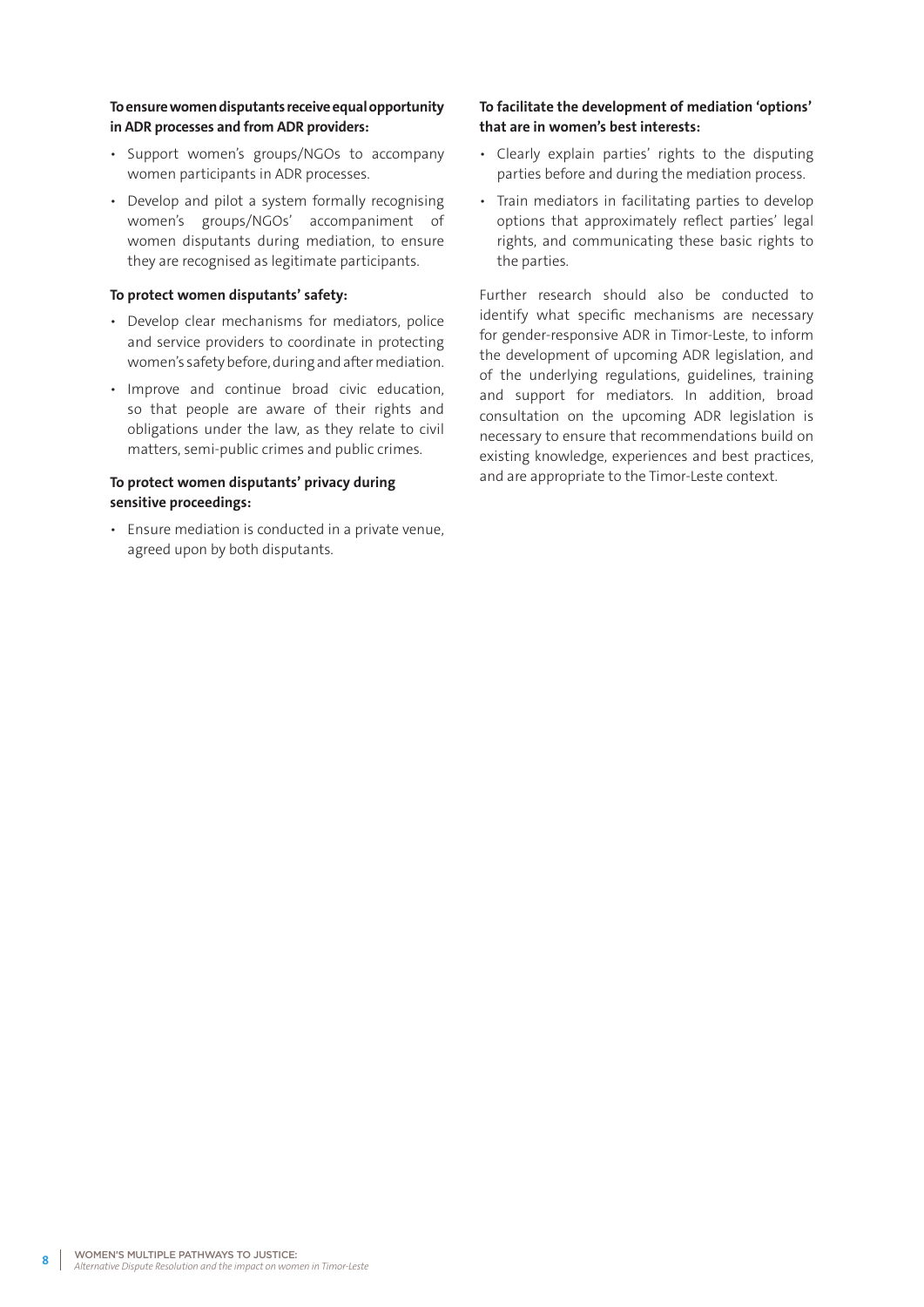# INTRODUCTION

The concept of justice is rooted in all national cultures and traditions and is closely linked to fairness, equity and impartiality. The United Nations views justice as "*an ideal of accountability and fairness in the protection and vindication of rights and the prevention and punishment of wrongs*".8 Access to justice is both a basic human right and a means of implementation of other human rights. Women's justice needs and experiences may, however, be different from men due to higher levels of poverty and unequal power dynamics and distribution of resources in the family and community.

Equal rights for women and men are guaranteed in Timor-Leste's Constitution and the country has ratified the Convention on the Elimination of All Forms of Discrimination Against Women (CEDAW). These establish the State obligation to respect, protect and fulfil human rights, including through the provision of justice and legal remedies, which extends to formal and other justice systems alike. As a State Party to CEDAW, there is specific guidance for Timor-Leste to shift justice delivery for women. Specifically, CEDAW General Recommendation No. 30 on Women in Conflict Prevention, Conflict and Post-Conflict Situations (CEDAW GR 30) and CEDAW General Recommendation No. 33 on Women's Access to Justice (CEDAW GR 33) emphasize that justice delivery must traverse development, conflict, postconflict and various forms of crisis contexts, because women and girls are at risk of violence and other forms of violations in all these settings.<sup>9</sup>

The 2030 Agenda for Sustainable Development prioritises those who are furthest behind, and in many cases, this means women. Sustainable Development Goal (SDG) 16 seeks to promote "peaceful and inclusive societies for sustainable

development, provide access to justice for all and build effective, accountable and inclusive institutions at all levels". However, justice will not be "equal" and for "all" unless the root causes of discrimination in access and delivery are addressed. Inclusive access to justice is at the centre of Goal 16, which was included in the Global Agenda following Timor-Leste's strong advocacy.

The g7+ countries, of which Timor-Leste is a main member, has also identified the Goal to *Address injustices and increase people's access to justice* as one of the five Peacebuilding and Statebuilding Goals under the New Deal, as a key component to ensure sustainable development.<sup>10</sup> Engagements in these global platforms are among the various efforts Timor-Leste has made to develop its legal framework since independence, including through the Administrative, Economic and the Legal Harmonization Reforms underway since 2015.

In Timor-Leste, there are a variety of pathways community members may choose to have access to justice and to find solutions to their conflicts and disputes. These include state and non-state systems and can fall into three overarching categories: (i) formal justice system, and ADR processes, which include (ii) customary dispute resolution, and (iii) non-customary ADR. Each of these three modalities have their place in the Timorese legal environment, are considered by community members to be legitimate and are used for different purposes.<sup>11</sup> It is worth noting that in all three mechanisms, men are often, although not exclusively, facilitating and making decisions in the disputes, which is an important consideration for understanding women's experiences with these processes.

<sup>8</sup> United Nations, *Guidance Note of the Secretary-General. UN approach to rule of law assistance*, 2008, p1. https://www.un.org/ruleoflaw/files/RoL%20Guidance%20 Note%20UN%20Approach%20FINAL.pdf

<sup>9</sup> United Nations, *A Practitioner's Toolkit on Women's Access to Justice Programming, 2018*

<sup>10</sup> http://www.pbsbdialogue.org/media/filer\_public/07/69/07692de0-3557-494e-918e-18df00e9ef73/the\_new\_deal.pdf

<sup>11</sup> See for example Cummins, D. (2014) *Local Governance in Timor-Leste,* 76-95; The Asia Foundation (2013) *Timor-Leste Law and Justice Survey;* UNDP (2013) *Breaking The Cycle Of Domestic Violence In Timor-Leste; Access To Justice Options, Barriers And Decision Making Processes In The Context Of Legal Pluralism;* Ba Distrito Baseline Survey (2014) *Local Governance and Access to Justice in Timor-Leste;* Kirk, T. (2014) *Legal Aid Lawyers and Paralegals: Promoting Access to Justice and Negotiating Hybridity in Timor-Leste;* D. Babo-Soares (2004), *"Nahe Biti:* the Philosphy and Process of Grassroots Reconciliation (and Justice) in East Timor", *The Asia Pacific Journal of Anthropology,* 5(1).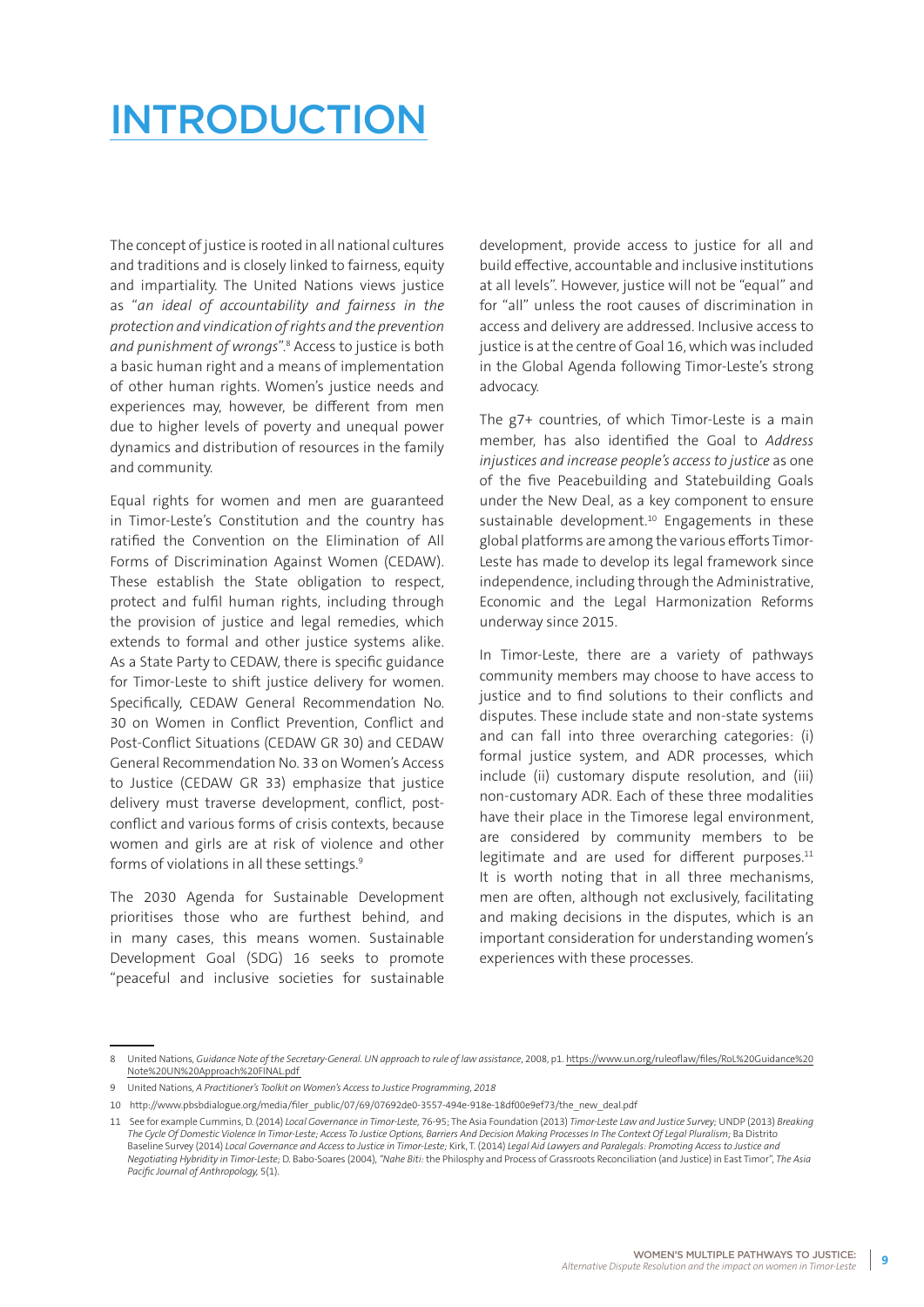In the context of a formal justice system which is as yet unable to deal effectively with its caseload, resulting in delays for court hearings which may stretch into years, the operation of ADR, and specifically customary dispute resolution, is largely positive, allowing community members to deal with the issue quickly, restore balance to the community and avoid further pressure on the courts .12 There is a significant body of knowledge detailing the ongoing importance and legitimacy of *lisan* or customary dispute resolution in Timorese communities.<sup>13</sup> Across the various communities of Timor-Leste, it is considered normal for local leaders to resolve local conflicts via customary dispute resolution. However, while customary dispute resolution enjoys significant local legitimacy among women and men in Timorese communities, it is also known to have differential gender impacts. A survey conducted in 2013 across five Municipalities and Regions indicates that while a high number of women and men considered it legitimate and important, women were less likely than men to feel it resulted in just outcomes.<sup>14</sup> This also reflects the results of other research on community perceptions of justice provision at the local level.<sup>15</sup>

While undoubtedly important, customary dispute resolution is not the only form of ADR in Timor-Leste. There are also other forms of non-customary mediation, arbitration or conciliation that are carried out across the country, which, similarly to customary dispute resolution, work to remove strain from the formal justice system.

This includes mediation conducted by designated government officials of Ministry of Interior, Ministry of Justice or Ministry of Social Solidarity and Inclusion (among others), mediation offered by legal aid providers and NGOs, dispute resolution provided by elected *suku* (village) council members (often referred to as mediation, but in practice more akin to arbitration), court conciliation, as well as alternative dispute resolution offered by other important stakeholders. Some of these processes have a firm legal basis; others do not. Throughout this report, as a way of distinguishing these processes from customary dispute resolution, these will be referred to as 'non-customary ADR.' However, it is also acknowledged that in some cases it can be difficult to distinguish between customary and non-customary ADR.

The Government of Timor-Leste is in the process of developing a legal framework for the provision of ADR in the country. As of August 2018, it is not clear what approach the Government will take in establishing an ADR framework within the formal legal system. This offers an important opportunity for Timor-Leste to include mechanisms and approaches that are responsive to the distinct experiences and needs of diverse women and girls in Timorese communities. It is hoped that the recommendations emerging from this research will assist in this process, by identifying priority areas for improvement of current ADR approaches and important points for legislative inclusion in the future.

<sup>12</sup> See for example UNDP (2013) *Breaking The Cycle Of Domestic Violence In Timor-Leste; Access To Justice Options, Barriers And Decision Making Processes In The Context Of Legal Pluralism*; Cummins, D. (2014) *Local Governance in Timor-Leste;* The Asia Foundation (2013) *Timor-Leste Law and Justice Survey*; Grenfell, L. "Legal pluralism and the rule of law in Timor-Leste", *Leiden Journal of International Law*, vol. 19, no.2 (2006) 305-337.

<sup>13</sup> See for example Boavida dos Santos, A. and da Silva, E (2012) 'Introduction of a Modern Democratic System and its Impact on Societies in East Timorese Traditional Culture', *Local-Global Journal,* vol 12; Cummins, D. (2014) *Local Governance in Timor-Leste.*

<sup>14</sup> Ba Distrito Baseline Survey (2014): *Local Governance and Access to Justice in Timor-Leste*, p.8.

<sup>15</sup> The Asia Foundation, Timor-Leste Law and Justice Survey, 2013.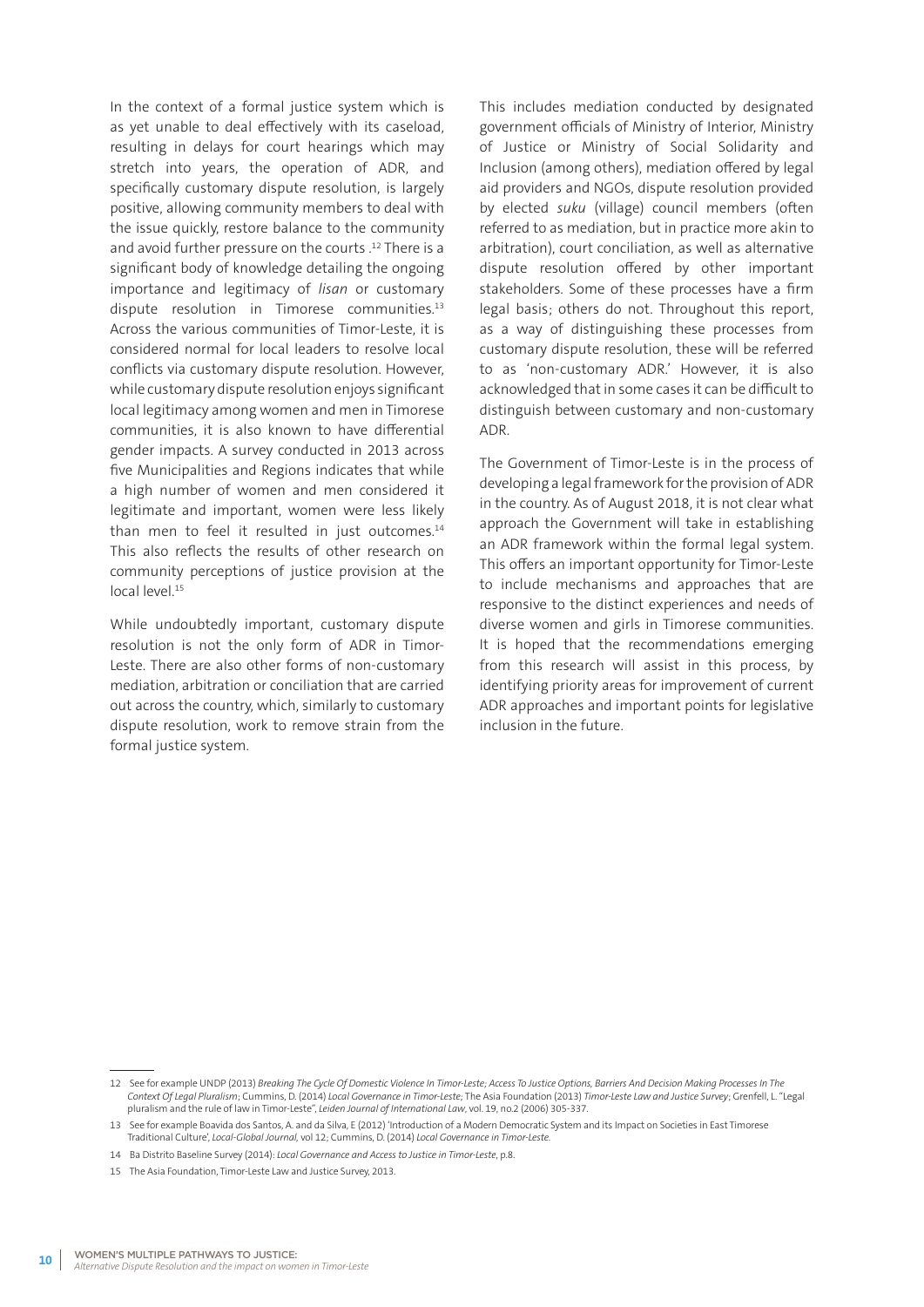# METHODOLOGY

The objectives of this study are to:

- 1. Develop an understanding of access to justice for women through alternative dispute resolution mechanisms in Timor-Leste; and
- 2. Based on this understanding, identify strategies that can be used to enhance women's access to justice through alternative dispute resolution in Timor-Leste.

# **Conceptual Framework**

In the absence of an ADR legal framework, the research team took a broad approach to examining how different ADR practices are conducted in the country. On the basis of this examination, the team conducted a gender analysis of the different practices and their links to the formal justice system in order to develop some basic recommendations.

The research was entirely qualitative in nature, taking a process-driven approach that tracked women's experiences in seeking assistance across multiple fora – including customary dispute resolution, noncustomary ADR and the formal justice system. The research was designed in this way in order to reflect people's lived reality in which a single case may be dealt with using more than one modality, allowing the research team to go beyond considering each one separately, and recognise the fluidity, links and opportunities for complementarity between the different modalities. Rather than promoting one form of justice provision over another, **the focus was to identify constraints and obstacles that women and girls faced in accessing justice across the different modalities, with 'justice' defined from their own perspective.** 

The team examined women's experiences in seeking justice in three types of cases: (i) land, (ii) abandonment/child maintenance, and (iii) domestic violence. These three 'types' of cases were selected because they represent a broad range of cases from civil disputes through to public crimes, with different links between customary processes, noncustomary ADR and the formal justice system. Land disputes are civil in nature and are commonly dealt with by a combination of customary and noncustomary ADR, as cultural leaders are often needed to share the history of the land and land ownership. Abandonment/child maintenance cases are also civil in nature, but are often linked with crimes of domestic violence, as the wife either leaves her violent husband or he abandons her as 'punishment' for shaming him by going to the police. Domestic violence cases, on the other hand, are public crimes that are legally mandated to be prosecuted through the formal justice system, but in practice often dealt with via customary dispute resolution and not progressed to the formal system.16

# **Gender Analysis**

As discussed above, the research team chose to use three different 'types' of cases (land, abandonment/ child maintenance, and domestic violence) as a lens through which to analyse women's experiences in accessing justice via ADR. These cases were chosen in part because of their differing legal status (some civil, others criminal). They were also chosen based on previous research, which highlights them as areas of law with significant biased limitations in which women are commonly disadvantaged when attempting to access justice.<sup>17</sup>

In undertaking a gender analysis, the process is just as important as the outcomes. Conventional research processes tend to be controlling, with respondents treated as subjects and researchers holding the power to interpret their stories as they consider to be most appropriate. This conventional

<sup>16</sup> See for example The Asia Foundation, (2013) *Timor-Leste Law and Justice Survey,* 49; Ba Distrito (2016) *Community Dispute Resolution in Timor-Leste: A Legal and Human Rights Analysis*, 4-5.

<sup>17</sup> Judicial System Monitoring Program (2015) *Overview of the Justice Sector*; D. Cummins, D. (2012) *Ami Sei Vitima Beibeik: Looking into the needs of domestic violence victims*; The Asia Foundation, *Timor-Leste Law and Justice Survey*, 2013; CEPAD (2014), *Women's Access to Land and Property Rights in the Plural Justice System of Timor-Leste.*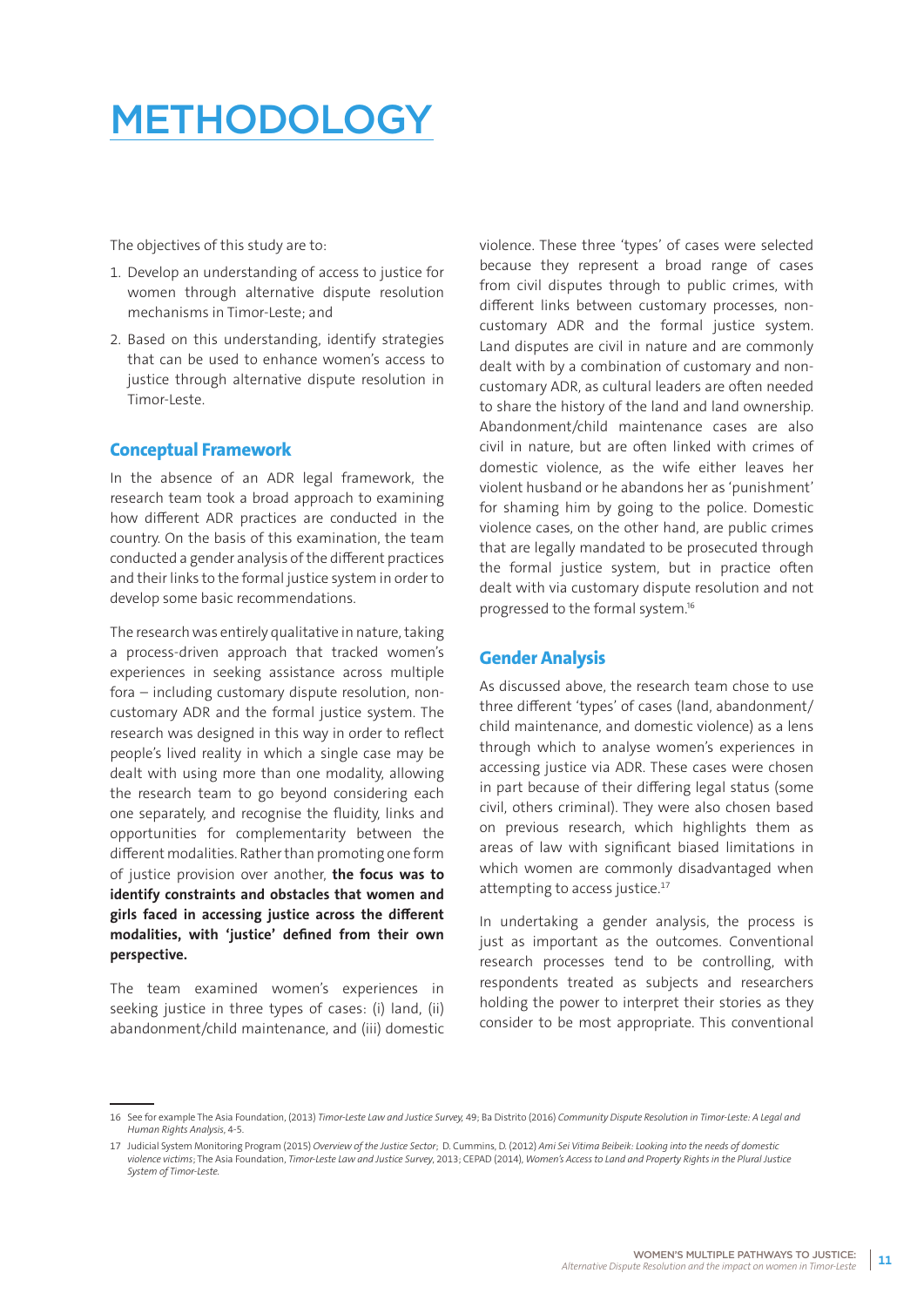approach has the effect of reproducing existing inequalities, including gender inequalities, by using methodologies which fail to draw on a multiplicity of voices and perspectives, and by prioritising some voices and forms of expression (typically, more confident forms of expression) over others. This tendency of conventional research approaches to reproduce existing inequalities can then lead to knowledge and research further reinforcing a genderblind understanding of the world.

In an effort to address this problem, the research was designed to be participatory, putting women's stories at the centre of analysis, using a truncated narrative approach.<sup>18</sup> The fieldwork team (two women) deliberately designed interviews and FGDs with women victims and complainants to be open, allowing women to share their own stories and explain the importance of certain events in their lives, in their own way. During three full-day FGDs with women victims and complainants, women began by sharing and discussing their stories and the problems they faced when attempting to access justice, with 'justice' defined from their own perspective, using the normative phrase *'hetan solusaun diak'* (to find a good solution) to ask people's opinions and experiences in justice outcomes.<sup>19</sup> This is based on the understanding that many community members consider the Tetum term *'justisa'* to be the province of the formal justice system. Based on these stories, the research team facilitated a discussion in which the problems they described were grouped together to form different 'issues'. Using a participatory voting methodology, the women then identified and prioritised the issues that they considered to be most important for women in their communities. These issues, which varied from one municipality to the next, were then used as the basic analytical framework to guide research analysis and findings. These FGD results are presented in Appendix 2 of this report.

# **Fieldwork**

Fieldwork included a combination of interviews and participatory FGDs across the municipalities of Baucau and Bobonaro, and the Special Region of Oecusse. These three municipalities/regions were selected to include a mixture of matrilineal and patrilineal cultural groups, and municipalities/ regions with a court (Baucau and Oecusse) and without a court (Bobonaro). The team also travelled to administrative posts outside the municipal centre, in order to assess the impact for community members of living some distance from the municipal or regional centre.

A total 35 key informant interviews (19 women/16 men) were conducted as follows: 8 respondents in Baucau (3 women/5 men), 10 respondents in Bobonaro (6 women/4 men), and 17 respondents in Oecusse (10 women/7 men). Interview respondents included a combination of the following: women complainants/victims, community leaders who are responsible for different forms of ADR, police officials including community police, mediators working for different government bodies, lawyers, court actors including judges, prosecutors and public defenders, and civil society representatives/local women's advocates.

The team also reached 31 women complainants and victims of varying ages through three full-day focus group discussions (FGDs) in Baucau, Bobonaro and Oecusse (involving between  $7 - 12$  participants per location). These FGDs were facilitated in a participatory manner, using an open style in which each woman could tell her own story in her own way, with facilitators assisting them in identifying key areas of concern that impeded their access to justice. These key areas of concern were then amalgamated in a group discussion to avoid duplication, and each member of the group was invited to vote on the three most important areas for improved justice delivery for women in their community. Results from each Municipality and Region are included in Appendix 2 of this report.

Preliminary results were shared in a full-day workshop with 22 (11 women and 11 men) civil society representatives, government representatives and justice providers in Dili on the 5<sup>th</sup> of December 2017, to validate the research findings and to discuss the implications for programme and policy development.

<sup>18</sup> For an explanation of narrative analysis, see for example Ride, A. (2016) 'Involving Participants in Data Analysis', In D. Bretherton and S. Fang Law (Eds.), *Methodologies in Peace Psychology.* 

<sup>19</sup> As the Tetun term for 'justice' is often correlated with the formal justice system, the research team used the terms 'good solution' or 'good process' to encourage respondents to assess ADR mechanisms from their own perspective. See also CEPAD (2014), *Women's Access to Land and Property Rights in the Plural Justice System of Timor-Leste* 57-58 for a discussion on different understandings of justice.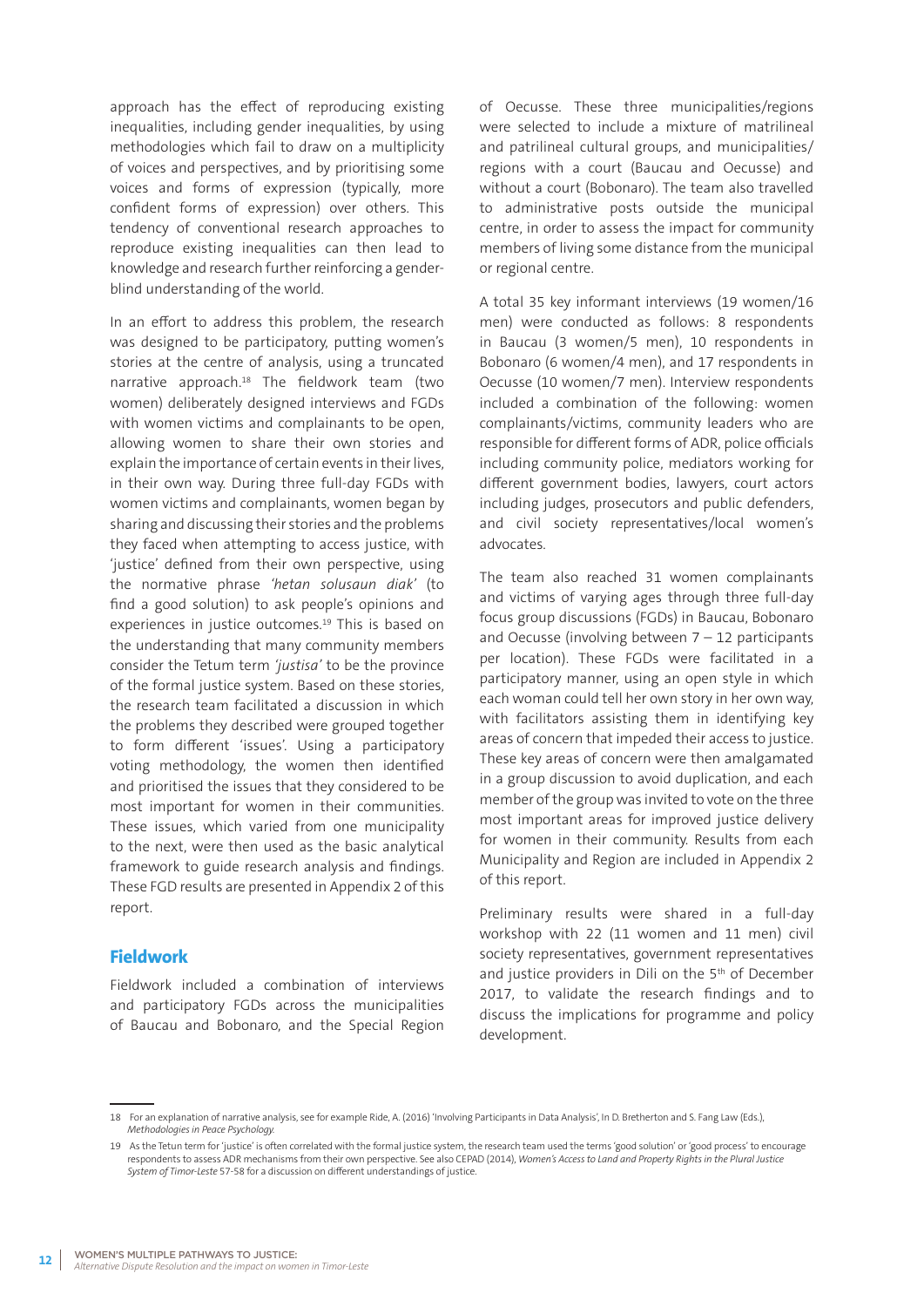### **Ethics**

Given that many respondents were survivors of various forms of violence, this research required a strong ethical framework. Ethics guidelines were developed based on the World Health Organization's *Ethical and Safety Recommendations for Research on Domestic Violence Against Women* (2001), and according to the basic principle that the physical and emotional safety of the respondents and research team is paramount, and should guide all project decisions. No respondents were aged below 17 years. All fieldwork was confidential, and everyone involved in the fieldwork were briefed on the ethical requirements of the research, including how to protect the confidentiality of research participants.

To manage for the risk of possible re-traumatisation for women recounting stories of violence and abuse, research took a deliberately open 'story-telling' approach, asking the women to tell their stories in their own words, thereby allowing them to choose what they felt comfortable in sharing rather than being led by the researcher. Where necessary, this was then followed up with questions to fill in some of the technical details. In order to build on existing relationships of trust, the research team worked together with local service providers including representatives from legal aid NGOs and women's shelters to identify women victims and complainants to participate in the focus group discussions. This also provided the team with an in-built safety network, ensuring that women participants' situation would continue to be monitored, and that they had access to any necessary support after the research team left.

### **Research Limitations**

In keeping with its focus on examining ADR processes in Timor-Leste, research results presented in this report should be understood as primarily processdriven rather than normative. While the research team needed to use actual cases in order to properly examine the enabling and constraining factors for justice delivery via ADR (including linkages with the formal justice system), the approach was not to make a normative examination of the different legal

areas of land, abandonment/child maintenance, and domestic violence. Such a comparative legal analysis would be well beyond the scope of this project, as the details of *lisan* vary significantly from one cultural group to the next. Rather, these cases were used as a 'lens' to examine the *process of ADR justice provision* in different types of disputes, and to gather lessons on gender-responsive ADR that is appropriate to the Timorese community context.

Given the sensitivity of the research, the fieldwork approach necessarily drew on existing relationships of trust, with the research team working together with local legal aid NGOs and women's shelters to identify women complainants and victims, who approached them to participate in the research. Such a purposive sampling approach was necessarily biased, with most women participating in the research having already had some interaction with service providers (and in most cases with the formal justice system).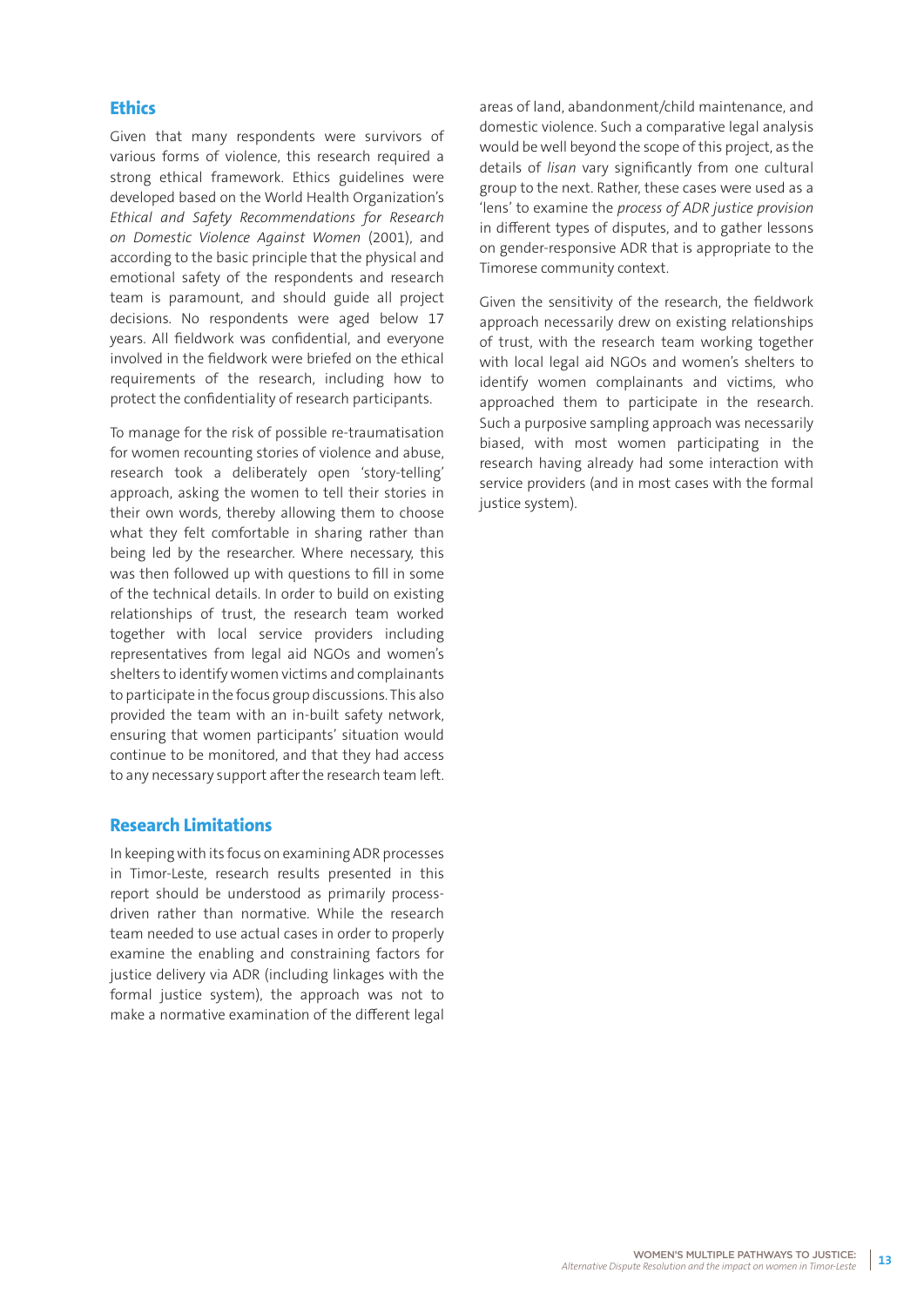# WOMEN'S ACCESS TO JUSTICE

Discussion of respect for women's rights often remains tied to the notion of 'balancing' these rights with culture and custom rather than taking a more dynamic and process-oriented view of culture. As in other countries, tradition in Timor-Leste is deeply embedded within communities, and there is a general perception of its immovability. However, culture and norms change over time, also within culture and tradition. A UN analysis of informal justice systems across countries has found that *'flexible and adaptable approach of customary law can allow it to change in ways that reflect changing values in society*'.20 As gender inequalities and violations of women's rights are frequently driven by groups of individuals, rather than states, the discussion around the need to legislate or not the ADR processes in Timor-Leste can also provide an opportunity for communities to engage in determining the way forward.

When working on women's human rights, it is imperative to accept the intersectionality that affect the level of vulnerability of women. Women are not a homogeneous group. Several personal characteristics and situational circumstances often combine to deepen their exclusion and marginalisation. When one or more of the factors highlighted in Figure 1 overlap—as is often the case—the risk of social exclusion and marginalisation is not only perpetuated, but also acquires an enduring quality that can span over a lifetime and across generations.<sup>21</sup>

### **FIGURE 1 Characteristics and situational factors that influence vulnerability**

### **PERSONAL CHARACTERISTICS**

Age, disability, health, ethnicity/ race, indigenous or minority status, caste, colour, language, religion or belief, national origin, political opinion, marital or maternal status, sexual orientation and gender identity

#### **SITUATIONAL CIRCUMSTANCES**

Socioeconomic status, urban/ rural location, geographical remoteness, illiteracy, women's traditional roles as carers, property ownership, deprivation of liberty, armed conflict, statelessness and migration

<sup>20</sup> United Nations, Informal Justice Systems: Charting a course for human-rights based engagement, p.12

<sup>21</sup> United Nations, A Practitioner's Toolkit on Women's Access to Justice Programming, 2018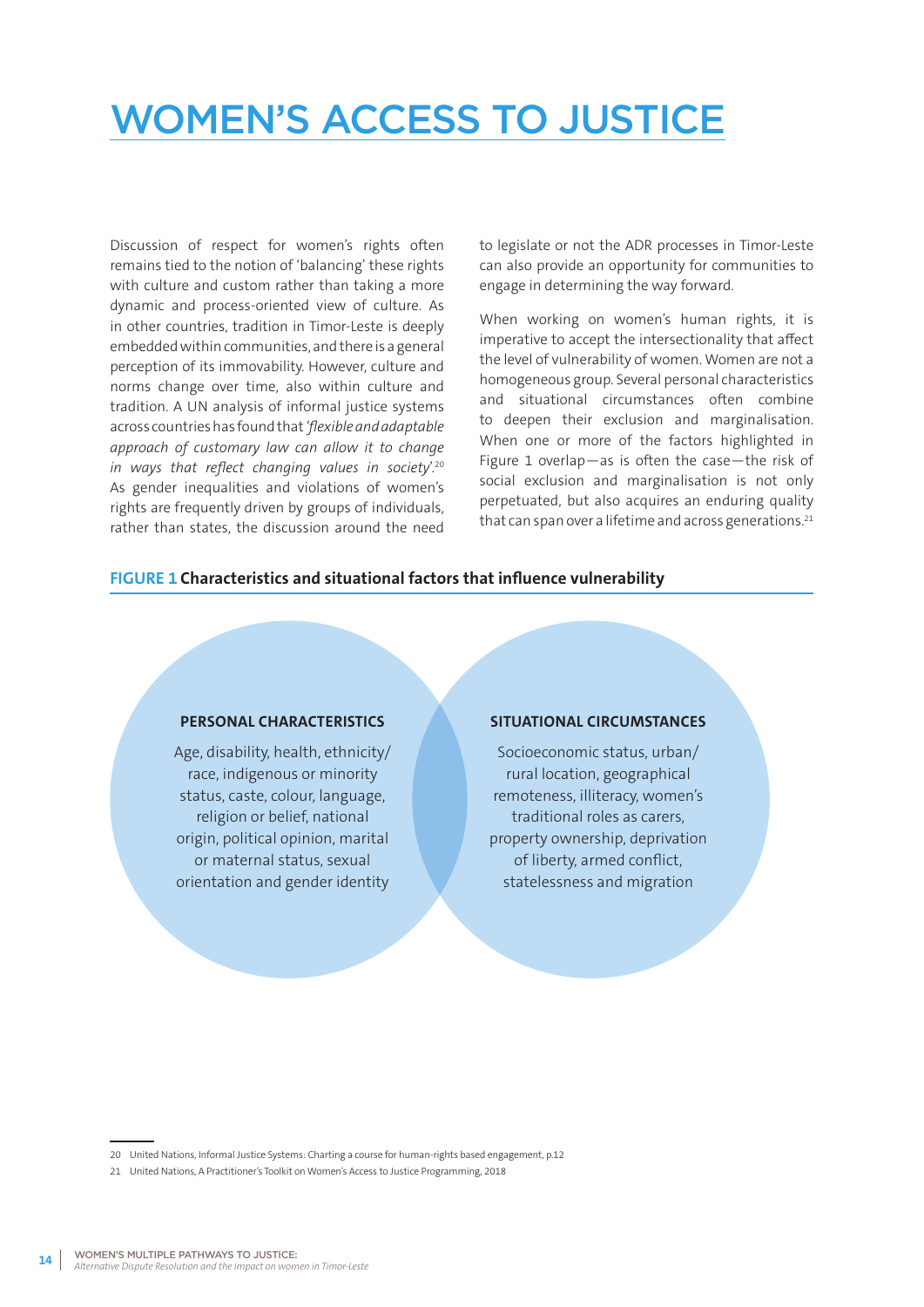# ADR PROVISION IN TIMOR-LESTE

# **Human Rights obligations**

Timor-Leste is a party to various international human rights instruments. These place responsibilities on state authorities, not on individuals. Timor-Leste has a duty to provide access to justice for all its citizens and residents as a human right under the Universal Declaration on Human Rights, the International Covenant on Civil and Political Rights and the Convention on the Elimination of all Forms of Discrimination Against Women (CEDAW). **The mechanisms for access to justice do not have to be formal or state mechanisms, but the State still has the duty of ensuring access to justice.** In terms of discrimination against women, Article 2(e) of CEDAW makes the scope of this responsibility very broad, extending the State parties' responsibility of eliminating discrimination to include *'any person, organisation or enterprise and therefore clearly underlining the responsibility to control, manage, and sanction any structure, state or non-state, formal or informal, that discriminates'.* Therefore, the ADR approaches described in this research fall under **state responsibility**, as to ensure each mechanism **provides access to justice in a non-discriminatory fashion.**

### **Current Legal Framework on Gender Equality**

Gender Equality is embedded in the Constitution. Article 6, section j. states that one of the fundamental objectives of the State shall be "…*to create, promote and guarantee the effective equality of opportunities between women and men*". Article 17 (Equality between Women and Men), further states that women and men shall "…*have the same rights and duties in all areas of family, political, economic, social and cultural life*".

When it comes to protection of women's rights in the specific legal areas discussed in this report, the Law against Domestic Violence No. 7/2010 clearly defines domestic violence as a public crime, meaning that the public prosecutor must conduct a full investigation whenever a case is reported, with no possibility for the victim of withdrawing the case once it is registered. In addition, the Land

Law No.13/2017 clearly defines "*equality between women and men"* and "*prohibits any discrimination in respect to ownership, acquisition, management, administration, enjoyment, transfer and disposition*".

Article 1559 of the Civil Code sets out the basic principle of equality between spouses, and Article 1562 describes the joint obligations of spouses as they relate to family life, including the responsibility to provide for the economic and other needs of their children.

# **Current Legal Framework on ADR**

There is currently no comprehensive legislation regulating ADR provision in Timor-Leste. It is in the plans of the Ministry of Justice to develop an umbrella law that would regulate all ADR practices. Other laws exist which gives some guidance to ADR:

Article 2(4) of the Constitution of the Democratic Republic of Timor-Leste on sovereignty and constitutionality expressly recognises and values the norms and customs of Timor-Leste that are not contrary to principles enshrined in the Constitution and other legislation. Article 123(5) of the Constitution foresees that laws may be created to institutionalize means and ways for the nonjurisdictional resolution of disputes.

With regards to ADR for criminal cases, the Criminal Procedure Code (CPC) provides the most detailed framework, defining appropriate legal treatment for public crimes (Articles 235 & 236), and for semipublic crimes (Articles 211(3) & 214). Under the CPC, if a public crime is reported, the public prosecutors must in every instance conduct an investigation. This means that for public crimes, the prosecutor must continue to investigate and prosecute a case even if the victim and offender have reached a resolution using ADR processes. By contrast, when a semi-public crime is reported, it is possible for the complainant to withdraw the complaint and/or for the judge to attempt conciliation between the victim and defendant before going to full trial. In such cases of semi-public crimes, ADR processes may be used to fully resolve the issue if the victim chooses to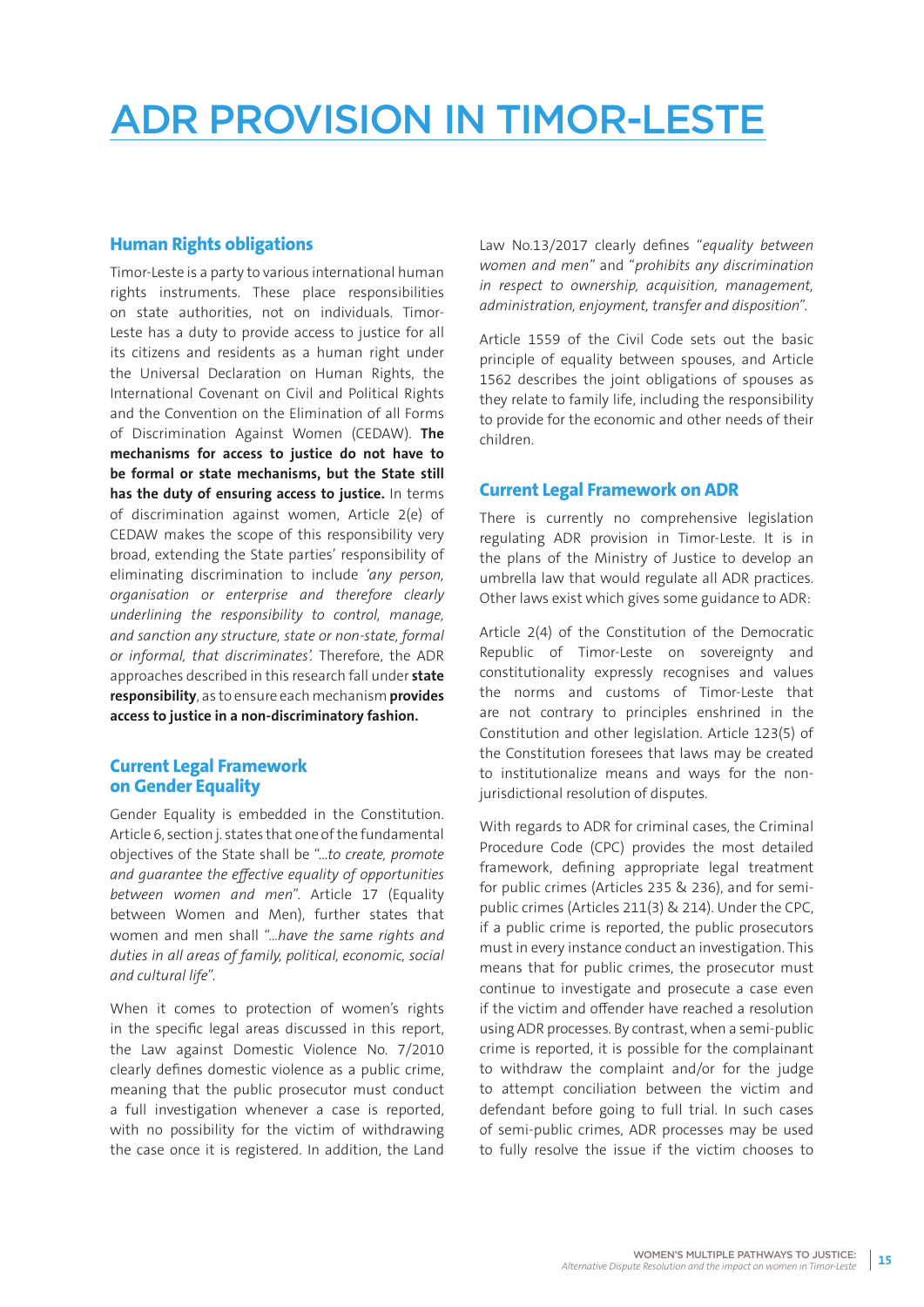withdraw his or her complaint from the prosecutor's office. In cases where ADR has been used but the case has also been heard in the courts, the Penal Code (Articles 56 & 123) recognises prior reconciliation between the parties as a potential mitigating factor for sentencing. This means that any agreement reached via ADR may be taken into account to reduce the sentence, if an offender is found guilty of a public or semi-public crime.

Some institutions are also explicitly empowered under the law to provide ADR services. The New Statute of Public Defender (Decree Law No.10/2017, AArticles 3 & 6) gives competency to the Public Defender's Office to promote extrajudicial resolution, in terms of mediation, conciliation, and arbitration and to participate in conflict resolution processes in the community. They also have the competency to delegate this power, which they have used in delegating specified NGOs to provide mediation on their behalf. In addition, *suku* councils (village councils) and, in particular the *xefe suku* (village chief), are empowered under Suku Law No. 9/2016 to promote the resolution of disputes that occur within the community. The law does not specify which types of disputes this covers or what modality of ADR (mediation or arbitration) the *suku* leaders should use in resolving disputes.

#### **The use of ADR in Timorese Communities**

There is no single approach to the use of ADR in Timorese communities. Community members use a variety of modalities in different orders and in different ways, as they look for a dispute resolution mechanism that they consider to be legitimate, and that will be effective in meeting their needs. The path that is chosen may involve customary dispute resolution or non-customary ADR and might also involve the formal justice system – or a combination of all three. Community members' choices are influenced by a variety of factors that are further influenced by their gender identity, among the other factors mentioned earlier. The choice of justice pathway is largely driven by: (1) the perceived accessibility of the system, (2) their knowledge on the different options that are open to them, $22$  (3) advice and/or pressure from family and others, $23$ and ultimately the (4) potential that they see for the mechanism to provide them with a just outcome.

#### **Different pathways for conflict resolution in Timor-Leste:**

# **Different pathways for conflict resolution in Timor-Leste**

#### **Formal Justice System:**

is linked to the formal legal system, codified through the formal legal framework, and implemented through the judiciary.

#### **Customary Dispute Resolution:**

The process of customary or traditional justice in Timor is referred to as *tesi lia* literally 'cutting the words'. Although the system varies from region to region, it is the process of resolving dispute via *lisan* (customary justice) and implemented through the *lia-n'ain*. The *lia-na'in* means literally 'owner of the words'. They are the customary authority responsible for interpreting customary law and resolving disputes via customary dispute resolution.

It sources its legitimacy from *lisan* (customary law and governance) and follows its own hierarchy of authority in the community. *Lia-na'in* are traditionally men.

#### **Non-Customary Dispute Resolution:**

is often provided by designated government officials or legal aid providers and NGOs (with both women and mein these positions). It can also be done by the elected *suku* (village) council members, or the judiciary (which are male-dominated).

The common form is mediation; however, it can also take forms of conciliation or arbitration. Some processes have a firm legal basis (as the mediation offered by the Public Prosecutor's Office); others do not.

<sup>22</sup> Interviews: Judge Baucau District Court, 12 October 2017; Public Prosecutor Bobonaro, 9 November 2017; Fokupers Uma Mahon Coordinator, Bobonaro, 7 November 2017; Alfela Lawyer, Oecusse, 13 November 2017; Belun Coordinator & Mediator, Baucau, 11 December 2017.

<sup>23</sup> Interviews: Alfela Lawyer, Oecusse, 13 November 2017; women's advocate Atabae, Bobonaro, 8 November 2017; Fokupers Uma Mahon Coordinator, Bobonaro, 7 November 2017, Director Maneo, Oecusse, 15 November 2017.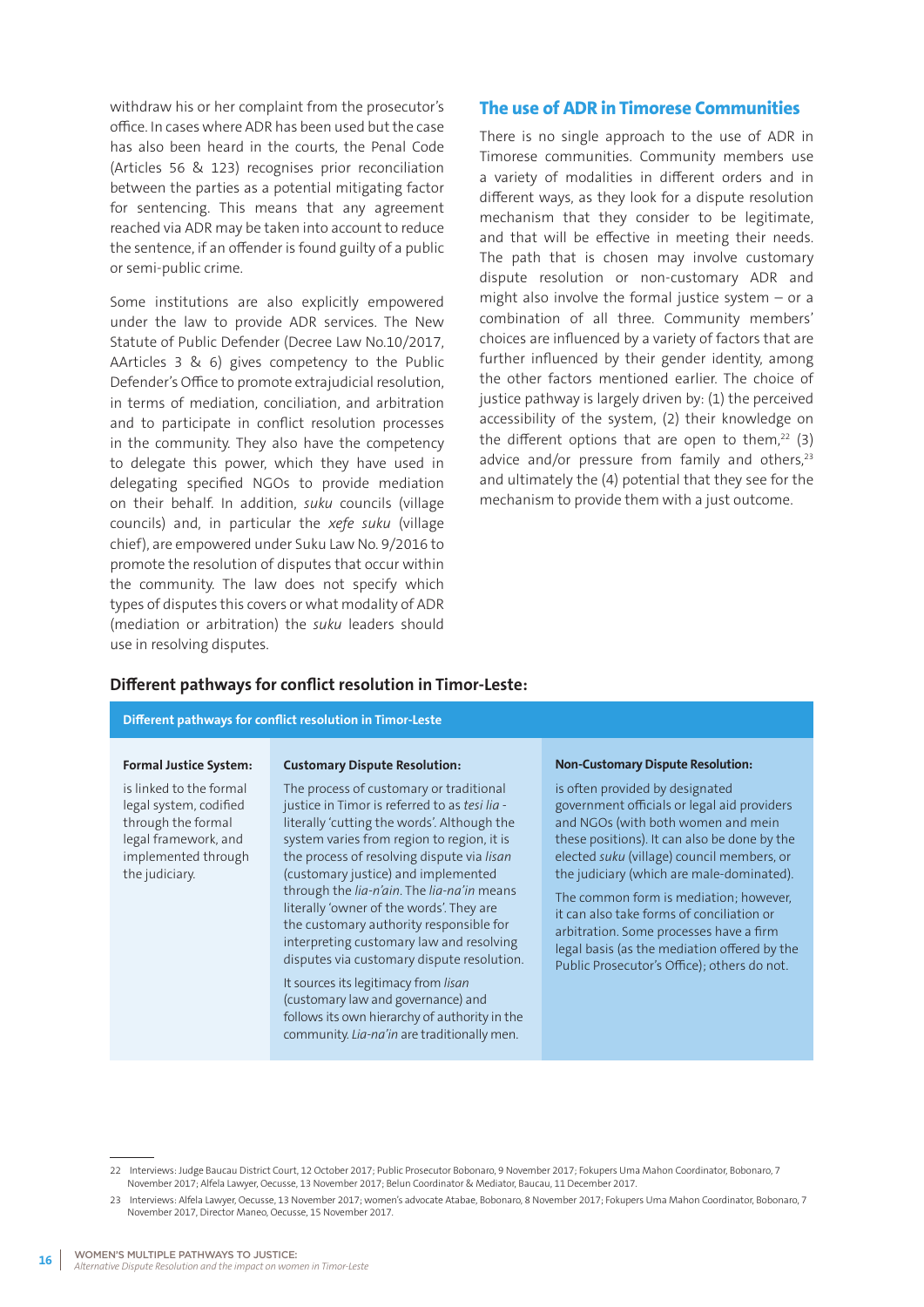## **Limited number of women involved in conflict resolution processes.**

Across the different pathways identified above, the justice landscape currently offers little room for women in key leadership roles. As of 2018, in the formal justice system, women represent 13 of the 34 judges, and there are only 5 women public defenders on a total of 30.<sup>24</sup> In regard to customary and non-customary ADR, women do not normally facilitate these processes in their communities. At the community level, women only represent 4.5% of key positions as *suku chief* and tend to not occupy the *lia-na'in* role. And even though the *suku* council has at least two female representatives, their influence remains limited. In a very small number of *sukus*, women on the *suku* council have more influence, but it appears to be based on their individual characteristics and/or particular personal leadership role in their community.25

Unsurprisingly, research respondents generally agreed that those in town centres were more likely to know about their rights under the law. Those in urban areas also use the formal justice system to resolve their issues, compared to those living in remote areas who rely almost entirely on ADR (whether customary or non-customary).<sup>26</sup> However, there are also other practical issues that stop community members from using the formal justice system. Many complained that it **can take years for the judge to decide on their case,** and that they must travel long distances to attend multiple court sessions. Recognising the difficulties for many community members who need to travel long distances to attend court hearings, and limitations on women's mobility due to social norms and household care responsibilities, with associated expenses for themselves and witnesses, a system of mobile courts has been established for Municipalities where there is no permanent court. These mobile courts rotate between locations. For example, in the Municipality of Bobonaro, it operates one in every three months, as it is shared with the Municipalities of Ainaro and Manufahi. The mobile court also travels to various Administrative Posts within the Municipality, giving more remote communities greater access to the formal justice system.

The practical accessibility of the formal justice system is not the only reason for many community members' preference for ADR. In addition to the issues of time, distance, and the expenses associated with travelling and paying for witnesses' travel expenses in attending court from remote areas, many **community members feel more comfortable with customary and noncustomary ADR** because the mediator/arbitrator is often known by the disputants, they understand the forum, and it is conducted in a language in which they can comfortably communicate.<sup>27</sup> This compares favourably with the formal justice system, which they find intimidating in its formality, and which still only issues official notifications in Portuguese  $-$  a language that many Timorese are unfamiliar with.

Many **community members feel more comfortable with customary and noncustomary ADR** because the mediator/ arbitrator is often known by the disputants, they understand the forum, and it is conducted in a language in which they can comfortably communicate.

In addition, when asked to comment on the perceived legitimacy of the formal justice system and different ADR processes, many respondents spoke favourably of the difference in process, w**ith the consensusbuilding approach of ADR focusing on finding a perceived win-win solution, versus the formal justice system which results in win-lose outcomes**. As one mediator put it,

ADR is important because it creates stability and peace. In the formal process one person wins and one loses, so this does not repair relations between families… Cultural justice, if they lose, they all lose, if they win, they all win. It strengthens relations between the family.<sup>28</sup>

<sup>24</sup> Data from UNDP Justice System Programme, December 2017

<sup>25</sup> Ba Distrito (2016) Community Dispute Resolution in Timor-Leste: A Legal and Human Rights Analysis

<sup>26</sup> Interview, Alfela Lawyer, Oecusse, 13 November 2017; interview, Fokupers Uma Mahon Coordinator, Bobonaro, 7 November 2017; interview, Belun Coordinator & Mediator, Baucau, 11 December 2017; interview, Public Prosecutor Bobonaro, 9 November 2017; interview, xefe suku Holsa, Bobonaro, 8 November 2017.

<sup>27</sup> Interview, xefe suku Holsa, Bobonaro, 8 November 2017; interview, Fokupers Uma Mahon Coordinator, Bobonaro, 7 November 2017.

<sup>28</sup> Interview, national mediator DNPCC, Bobonaro, 7 November 2017.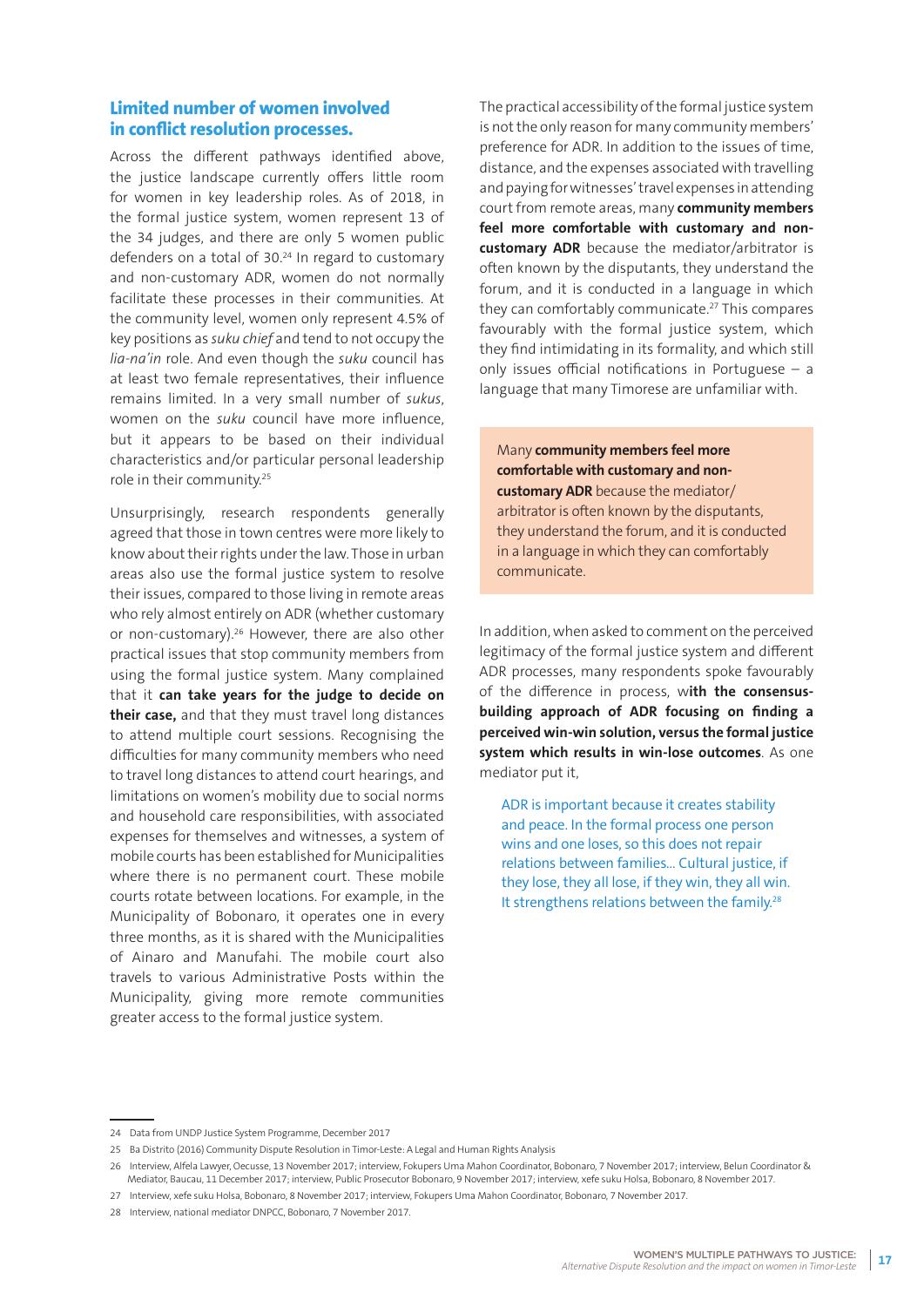Mediation was particularly appreciated for its peace-building approach, with one female mediator commenting, "*ADR is important, and mediation is better than other options because it makes peace, and it strengthens relations between the two parties.*"29

Despite these positive aspects to current ADR practices, the approach to ADR often reinforces the existing power imbalance between women and men in society and limit the agency of women as parties to the dispute, reducing their likelihood of receiving a just outcome. For example, many customary and non-customary ADR processes are carried out with an audience, led by men entrusted with power to lead the process, with community members actively invited to attend. This can affect the agency of disputants, and in particular women disputants, in speaking openly about their case, particularly if the case is sensitive or women might be blamed for the dispute (such as in cases of abandonment or violence). There is often limited understanding of the existing inequalities between women and men in ADR processes, with the mediator not paying sufficient attention to power dynamics and potential intimidation or violence against female disputants, which also limits women's agency during ADR processes. Many ADR providers have limited understanding of the key differences between mediation and arbitration, impacting on disputants' rights to access justice. Linkages between ADR and the formal justice system are at times unclear, with disputants not understanding their right to take their case to the police or courts, which also negatively impacts on disputants' rights to access justice. These are all issues that could be usefully addressed and incorporated into new legislations and underlying regulatory frameworks and guidelines, for ADR provision in Timor-Leste.

# **Customary Dispute Resolution**

In addition to the preference of women and men for **ADR in general because it is quicker, closer, and takes a consensus-building approach, customary dispute resolution is also important because**  **of its connections to culture and spirituality**. 30 Many local leaders consider that by instilling fear of the consequences of spiritual transgressions, the customary mechanism can be more effective in guiding community members' behaviour. It continues to be the primary forum through which local disputes are resolved. As a female *xefe suku* explained, "in *suku* Soba, there is strong tradition, people follow tradition because they are afraid of getting sick or dying if they don't comply with the decision or agreement that is made."31 Because of its connection with cultural beliefs, it is seen as effective, with a female member of the community police council (*konsellu polisia komunitaria*, or KPK) in Oecusse recounting the ease with which they were able to resolve a recent case of buffalo theft, when the police were unable to establish who was lying and who was telling the truth:

We used our ancestors' system, that to make judgements we must ask God, make a small fire, and the two [disputants] must put their faces in the sacred water… we place rice in the bottom of the water and the *lia-na'in* pray to the sacred land, declaring that there will be a signal … that the rice will go up the offender's nose... The offender was scared and admitted to stealing. When it was done, I just rang the police and informed them.32

Across different communities in Timor-Leste, customary authority is ordered hierarchically, starting with the extended family and going through the different levels of customary governance. The exact hierarchy of customary authority varies significantly from one group to the next, with different authorities taking on different roles in the community according to their particular *lisan*. 33 The basic approach to dispute resolution is structured, following a step-bystep process which starts with the family *lia-na'in*<sup>34</sup> (or equivalent customary authority) hearing the case and attempting to resolve the issue. If the customary authority (most often a man) is unsuccessful, the case will be brought up the chain of the local traditional hierarchy to be heard by other higher-level customary authorities.

<sup>29</sup> Interview, national mediator DNPCC, Baucau, 12 October 2017.

<sup>30</sup> See for example Boavida dos Santos, A. and da Silva, E (2012) 'Introduction of a Modern Democratic System and its Impact on Societies in East Timorese Traditional Culture', *Local-Global Journal,* vol 12; Cummins, D. (2014) *Local Governance in Timor-Leste.*

<sup>31</sup> Interview, national mediator DNPCC & xefe suku, Baucau, 13 October 2017.

<sup>32</sup> Interview, female community police council member, Oecusse, 16 November 2017.

<sup>33</sup> Cummins, D. (2014) *Local Governance in Timor-Leste,* 62-78; Boavida dos Santos, A. and da Silva, E (2012) 'Introduction of a Modern Democratic System and its Impact on Societies in East Timorese Traditional Culture', *Local-Global Journal,* vol 12.

<sup>34</sup> Lia-na'in: literally 'owner of the words'. Customary authority responsible for interpreting customary law, carrying out ceremonies, and resolving disputes via customary dispute resolution.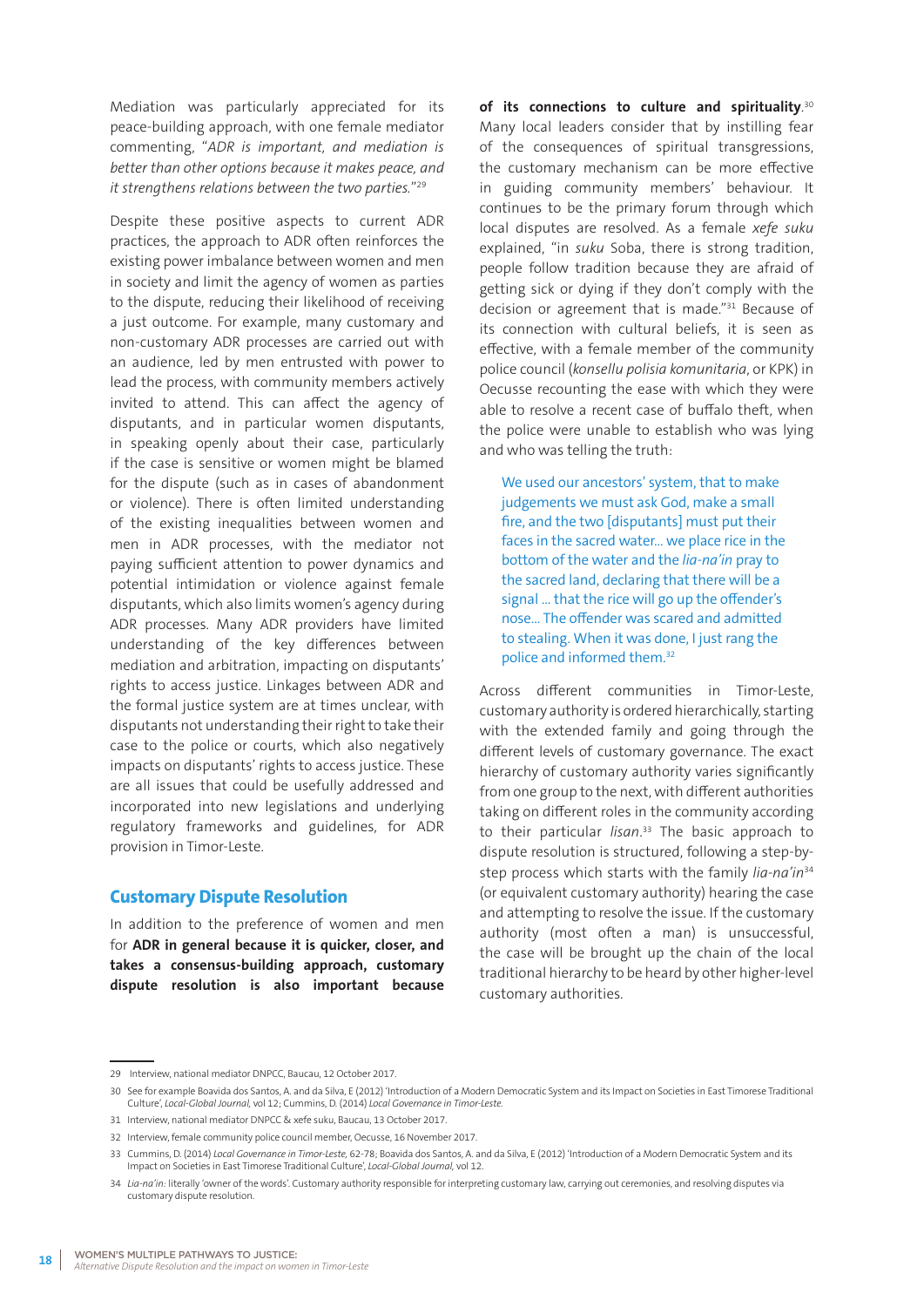In most cases, there is a general expectation that community members will first take an issue to their customary authorities before going to the police or the *suku* council. However, this does not apply if the case is considered 'big' (generally interpreted to mean blood-letting, but often not including domestic violence which is viewed as a private problem). For 'big' cases, people may go straight to the police. For other cases, if customary authorities are unable to resolve the issue, the case might then be taken to elected members of the *suku* council, and following that to non-customary ADR providers or to the formal justice system.

While traditions vary significantly from one place to the next, the use of spiritual belief and community fear of the spiritual consequences of transgression are common across different cultural groups.<sup>35</sup> As one male mediator from the DNTS explained:

Our traditional law is like a rock. There may be the Constitution and if someone violates it, they go to Prison. But if you contravene traditional law, your place is Santa Cruz [the cemetery].

According to many men and women in communities, *lisan* and customary dispute resolution are important sources of community resilience, allowing community members to govern themselves in the context of a weak formal justice system, and in some cases allowing them to solve problems that the police or courts are unable to solve.<sup>36</sup> While there have been various efforts taken to legislate customary law, and/or to clearly define the modality of customary dispute resolution as mediation or arbitration, customary dispute resolution has not been so easily categorised.37

Given the very different worldview through which customary dispute resolution operates, and the fact that its legitimacy and power is sourced via *lisan* rather than state law, it is useful to consider customary dispute resolution as part of the *basic operating environment* for other forms of state-based justice provision, including the formal justice system and non-customary ADR.

### **Non-Customary ADR: Suku Authorities**

Non-customary ADR practices at times are regulated by the formal legal framework and at times are in the informal space. ADR provided by the *xefe suku* (village chief) and *suku* (village) council members are given legitimacy via election according to Law 9/2016. By Law 9/2016, they are local elected authorities with a variety of roles, and for ease of reference in this report are referred to collectively as '*suku* authorities'. The dispute resolution legitimacy that is given to *suku* authorities is distinct from customary dispute resolution, which sources its legitimacy from *lisan* (customary law and governance), and follows its own hierarchy. It is also distinct from other types of mediation conducted in the country. Law 9/2016 which governs *suku* authorities stipulates that they are responsible for "keeping the peace" and "resolving local conflicts […] in respect of the principle of equality", however it does not specify how they should go about this. The *suku* authority, especially the *suku* chief, who are 95% male across Timor-Leste, also have clear responsibility to prevent domestic violence and 'protect and accompany victims of domestic violence in the community'. In practice, they typically use a mixture of mediation and arbitration methods to carry out their role, which tends to vary depending on the issue and the people involved.

When a dispute is brought to a member of the *suku* council, they will often also invite members of the community police council (KPK) if it exists, and also invite the *suku* police officer (*ofisial polisia suku,* or OPS) to provide security. The method that is typically used to resolve a dispute depends on the *suku* authority's experience and training, whether or not he or she can claim customary legitimacy, and his or her general leadership approach. *Suku* authorities who are also recognised by the community as customary leaders (i.e. coming from a family that traditionally has legitimacy to rule and having been taught how to *tesi lia* via *lisan*) will often use customary dispute resolution practices to resolve disputes. This approach draws on cultural methods that are often very different to 'modern' ADR which emphasise principles of neutrality and equality of treatment of the disputing parties. Whereas a mediator would not

<sup>35</sup> Boavida dos Santos, A. and da Silva, E (2012) 'Introduction of a Modern Democratic System and its Impact on Societies in East Timorese Traditional Culture', *Local-Global Journal,* vol 12; Cummins, D. (2014) *Local Governance in Timor-Leste*; Mearns, D (2002), *Looking Both Ways: Models for Justice in East Timor.*

<sup>36</sup> Boavida dos Santos, A. and da Silva, E (2012) 'Introduction of a Modern Democratic System and its Impact on Societies in East Timorese Traditional Culture', *Local-Global Journal,* vol 12; Mearns, D (2002), *Looking Both Ways: Models for Justice in East Timor.*

<sup>37</sup> Ba Distrito (2016) *Community Dispute Resolution in Timor-Leste: A Legal and Human Rights Analysis.*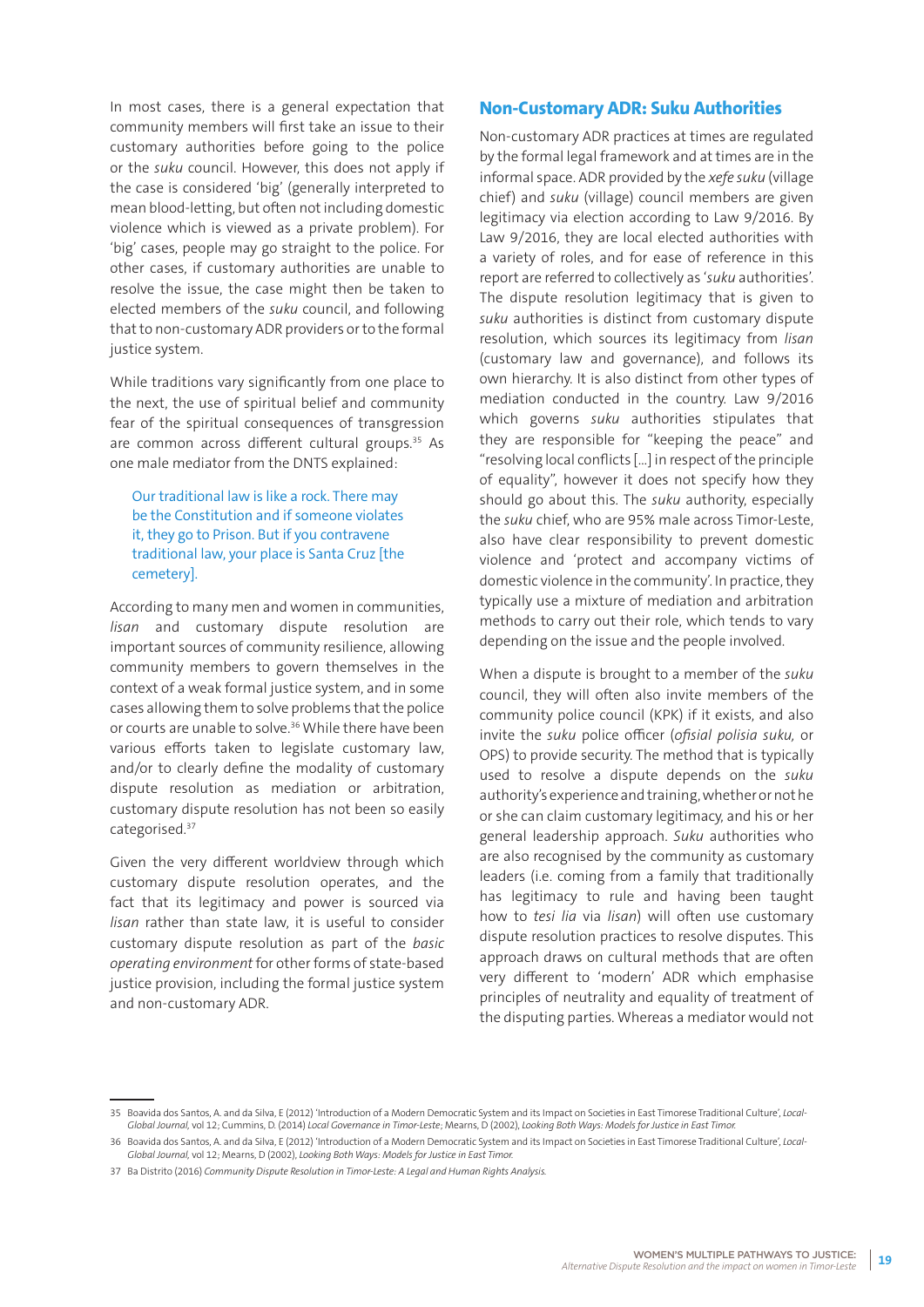be allowed to act as a witness in the proceedings, or to simply 'decide' who is in the right and who in the wrong, such an approach is not uncommon for dispute resolution carried out by many *suku* authorities. By contrast, other *suku* authorities who have received mediation training, such as *xefe suku* who are also designated as Government mediators, may act more as facilitators for the disputing parties, following the guidelines and training they have received. In all cases, perceptions of women and men's roles in disputes and status in society are also factors which affect the facilitation process.

Dispute resolution processes also tend to vary between different approaches depending on the facilitator's circumstances - their training experience, customary legitimacy and general leadership style, and influence. For instance, in cases where the *suku* authority can exercise his or her authority sufficiently to come to a decision and have that decision followed (arbitration), it is likely that he or she will do so. In cases where his or her authority may well be questioned because disputing parties are too angry, or otherwise likely to ignore a 'decision' from the *suku* authority, an approach closer to mediation will likely be taken.<sup>38</sup> The variation between different approaches based on the facilitator has important implications for women's access to justice. In practice, it often means that women are subject to approaches more closely approximating arbitration as they may not have the power within their family/community or feel confident to disagree or negotiate with *suku* authorities. For this and other reasons, including the risk of nepotism, many respondents argue that *suku* authorities should be limited to providing mediation and not arbitration.<sup>39</sup> This issue is further discussed in Section III of this report.

## **Non-Customary ADR: Government, Legal Aid and NGOs**

In addition to *suku* authorities, there are a variety of other stakeholders who provide non-customary ADR. Most of this is in the form of mediation, with the courts and Public Prosecutor's Office having the competency to provide conciliation in cases of semi-public crimes, which involves building a positive relationship between the parties of dispute, identifying a right that has been violated and

searching to find the optimal solution.<sup>40</sup> In current practice, only the courts provide conciliation to resolve disputes, prior to such cases being brought before a judge.

Excluding dispute resolution carried out by *suku* authorities, the vast majority of non-customary ADR provided in the country is in the form of mediation. Designated government officials of the Ministry of Interior - National Directorate on Community Conflict Prevention (DNPCC), Ministry of Social Solidarity and Inclusion, and National Directorate on Land and Property (DNTP) under the Ministry of Justice all provide mediation. As of November 2017, DNPCC used 34 volunteer community mediators (of which 10 are women) who mediate cases of land disputes in addition to DNTP, which coordinates their work and gives them training and oversight. The Public Defender's Office was also recently given the competency under Decree Law 10/2017 to "*promote extrajudicial dispute resolution*" as a form of non-customary ADR. In a pilot program modelled on Brazilian mediation which uses civil society mediators, the Public Defender's Office has delegated NGOs Belun and the Justice & Peace Commission to carry out mediation on their behalf, which is conducted mainly by men. The Ministry of Social Solidarity and Inclusion (MSSI) is also mandated to provide mediation services for issues related to child protection and other family issues, although in practice this competency appears to be used only rarely. Finally, there are a variety of NGOs and legal aid providers that provide individual mediation services, at the request of individual disputants but without delegated authority from any public institution.

As mediation is entirely voluntary, the process is designed so that the disputants themselves come to a resolution that is mutually agreeable. The mediator's role is to facilitate the discussion, helping to identify and examine relevant evidence and witnesses, providing a safe and neutral space so that each party can put forward their arguments, and identify various options to resolve the conflict.

In most cases, mediators follow a set of guidelines when doing their work, which varies from one provider to the next. These guidelines have different levels of quality. DNPCC, for example, mainly uses PowerPoint presentations for training, together

<sup>38</sup> Cummins, D. (2014) *Local Governance in Timor-Leste,* 79-97.

<sup>39</sup> For example, interview, Belun Coordinator & Mediator, Baucau, 11 December 2017

<sup>40</sup> Criminal Procedure Code, Article 216(3)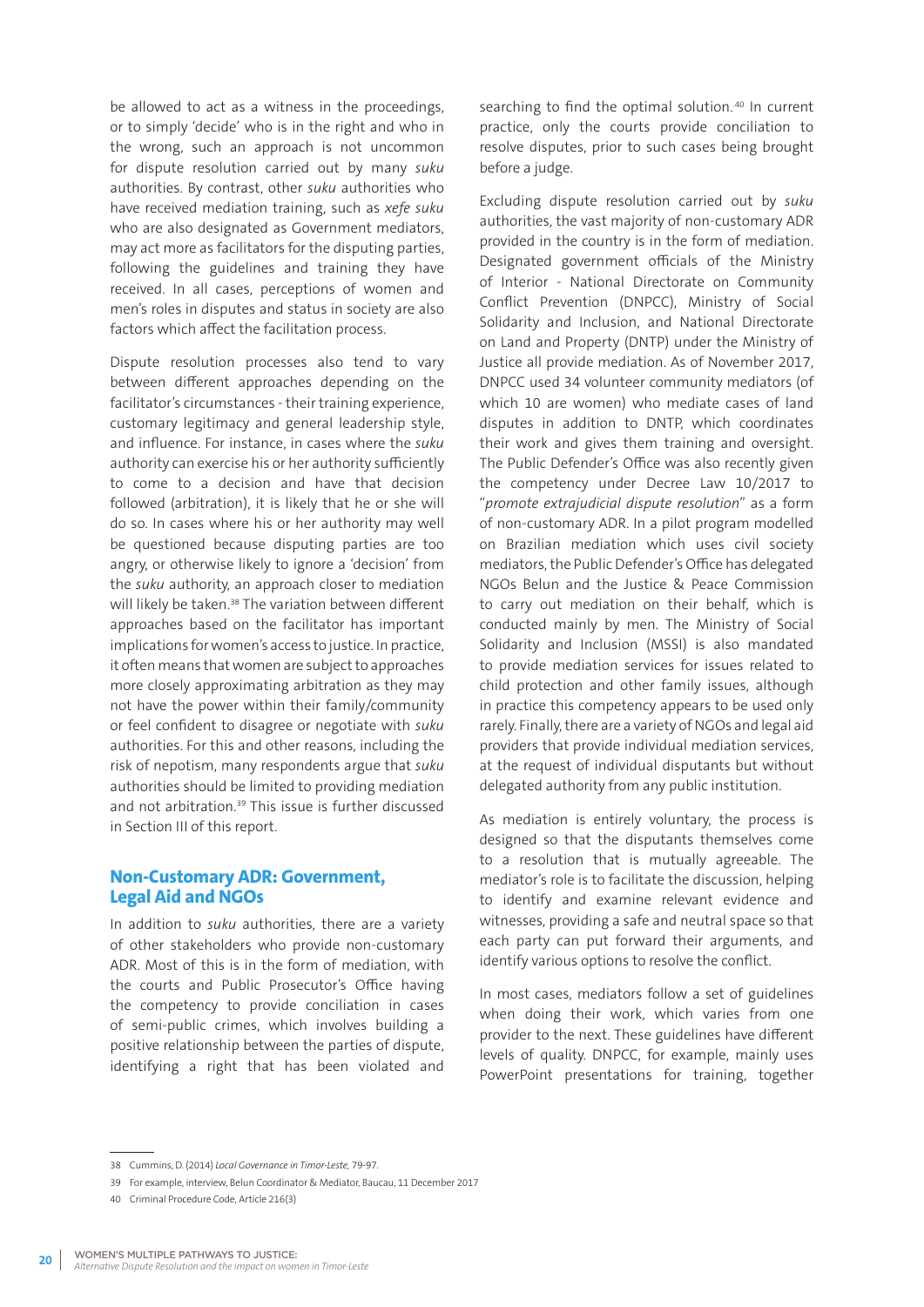with basic questionnaires that mediators complete whenever they conduct mediation. Belun uses broad TORs for mediators, which are complemented with training. Mediation, as described by the mediators who participated in this research, generally takes the following approach:

First, on becoming aware of the dispute or being approached by one of the disputants, the mediator will seek to ascertain whether both disputants wish to take part in mediation. Based on the principle of voluntary participation, if only one disputant seeks mediation and the other does not, the mediation will not go ahead.

Second, the mediator then gathers evidence, speaking to each disputant and potential witnesses, and examining evidence which is put forward. Particularly if the dispute is contentious, this will generally be done with each disputant separately, and it is only after the mediator has spoken to each person separately that the disputants will be invited to attend mediation at a specified place and time.

Third, when the disputants have been brought together and mediation begins, the mediator will explain the rules for mediation to which the disputants agree to. Typically, these rules will include that each person be given equal opportunity to speak, without interruption or intimidation from the other party. Each party is then given the opportunity to tell their story, possibly with the support of evidence or witnesses who can corroborate their version of events. The mediator will take active part in the discussion, asking questions to help each party put forward their case in a coherent manner.

Finally, once the evidence from each party and relevant witnesses has been heard, the mediator will provide one or more 'options' for the parties to consider, that might solve the conflict. The parties are not bound to accept these options; they may come up with their own options to resolve the dispute, or they may simply reject the option(s) that is put forward by the mediator. If the parties come to an agreement, a document is drawn up specifying the conditions of agreement, that is signed by disputants, mediator and witnesses.

Typically, the guidelines and training that are given to mediators emphasise the basic principles of mediation as a voluntary process, focusing on providing equal time and space to the two parties during the mediation, acting as a neutral facilitator to the process, and providing a safe environment in which parties can put forward their case. However, there is no overarching framework which streamlines the mediation practices from one organisation/ institution or reinforces the legal basis for mediation to another which reflects the differences in exact guidelines and training provided to the different groups of mediators. From the research conducted, the mediation processes rarely address genderrelated power imbalances or integrate efforts to encourage women disputants' active participation. The process also depends on mediators themselves, including their understanding of, and willingness to follow, mediation processes. In some situations, mediators may use their charismatic leadership and position in the community to adopt a method more akin to arbitration—similarly to many *suku* authorities' approach. This was clearly the case with one DNPCC mediator who is also a respected veteran in the community, $41$  and is an issue that needs to be addressed. This is discussed further in Section III of this report.

### **Mediation or Arbitration?**

Because Law 9/2016 governing *suku* authorities does not specify the mode of ADR that they should take when resolving disputes, many *suku* authorities draw on their experience with customary dispute resolution techniques. These approaches more closely approximate arbitration than mediation, with the *suku* authority first hearing the case, and then after discussion of the evidence 'resolving' it. Sometimes the *suku* authority may also act as a witness in the same proceedings, violating a basic principle of 'modern' mediation that the mediator act as an impartial facilitator. Because of complaints related to *suku* authority nepotism and other associated issues, research respondents including civil society representatives and a prosecutor strongly recommended that *suku* authorities be legally empowered to provide mediation only.42

<sup>41</sup> Interview, national mediator DNPCC, Bobonaro, 7 November 2017.

<sup>42</sup> Interview, Public Prosecutor Bobonaro, 9 November 2017; interview, Belun Coordinator & Mediator, Baucau, 11 December 2017.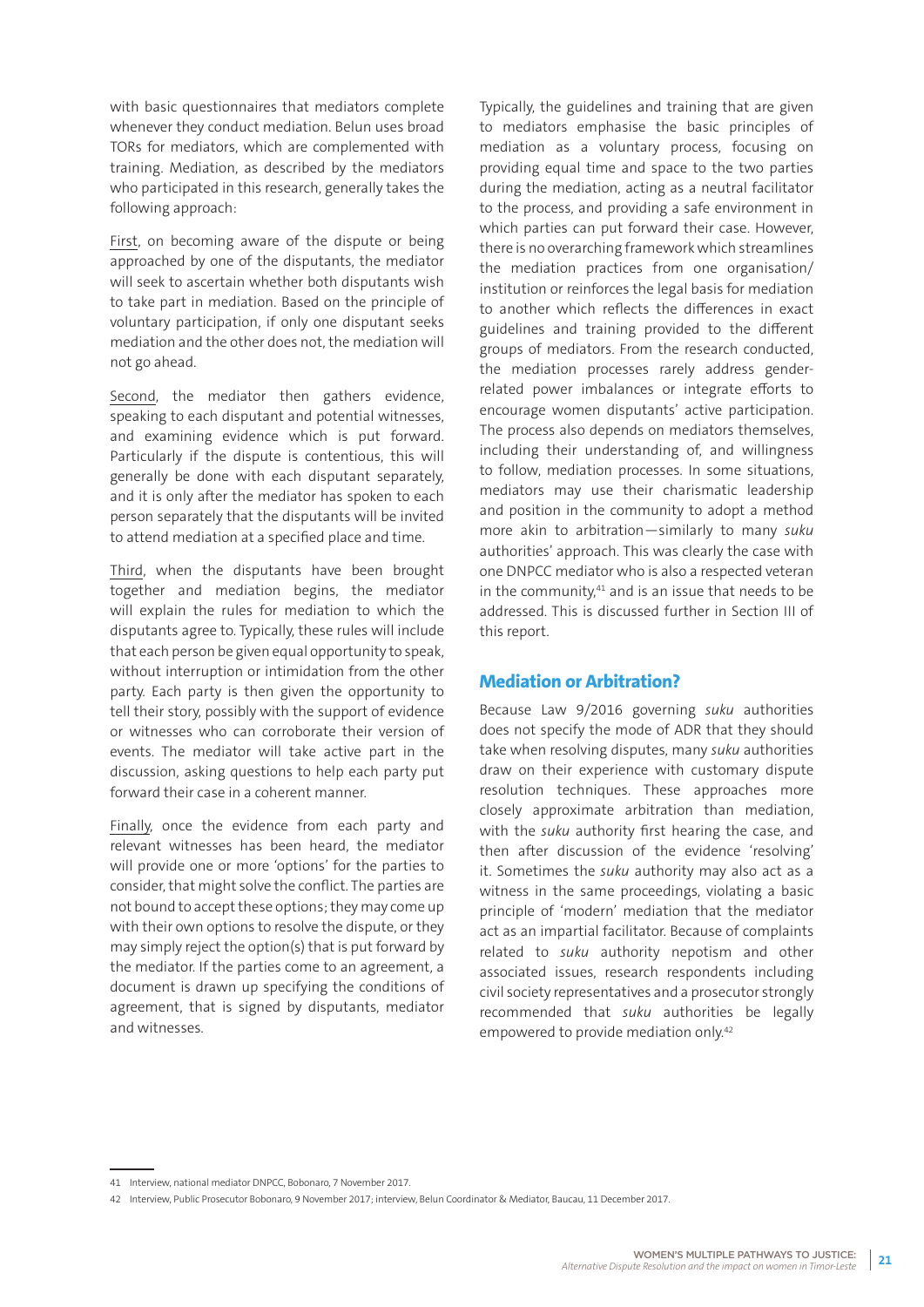The voluntary nature of mediation is also in women's best interests, giving them space to deal with possible gender bias, withhold their agreement, and/ or take their problem to a different authority if they feel they have not been dealt with fairly.

The use of customary techniques for non-customary ADR is not limited to *suku* authorities: Government endorsed mediators such as veterans who volunteer for DNPCC may also use their influence in the community to simply 'resolve' a dispute. In this research, while some mediators were able to explain a clear step-by-step process by which they gathered evidence from the parties, facilitated the discussion between disputants, and then suggested options for resolution, others appeared to rely more on their charismatic leadership, simply 'resolving' as they saw fit. This was the case with one mediator, a wellrespected veteran in the community, who explained his process in very simple terms: finding out the case

history, inviting the disputing parties to present their different versions of events, and then 'resolving' it. While he had a good track record in getting parties to sign a mediation agreement, he appeared to follow more of an arbitration than a mediation process, despite his status as a registered mediator. When pressed to explain how he 'resolved' some of the cases he described, he could not break them down into the different steps required for mediation. He did, however, explain that it was easy for him to get a resolution because he is a veteran.43

Including important members of the community such as veterans or customary authorities can be of real benefit to community mediation; wherever possible, they should be engaged with and included. However, it is essential that they be given sufficient guidance and monitoring to ensure they do not 'slip' into more arbitration-like techniques, which have a different set of principles and use.

<sup>43</sup> Interview, national mediator DNPCC, Bobonaro, 7 November 2017.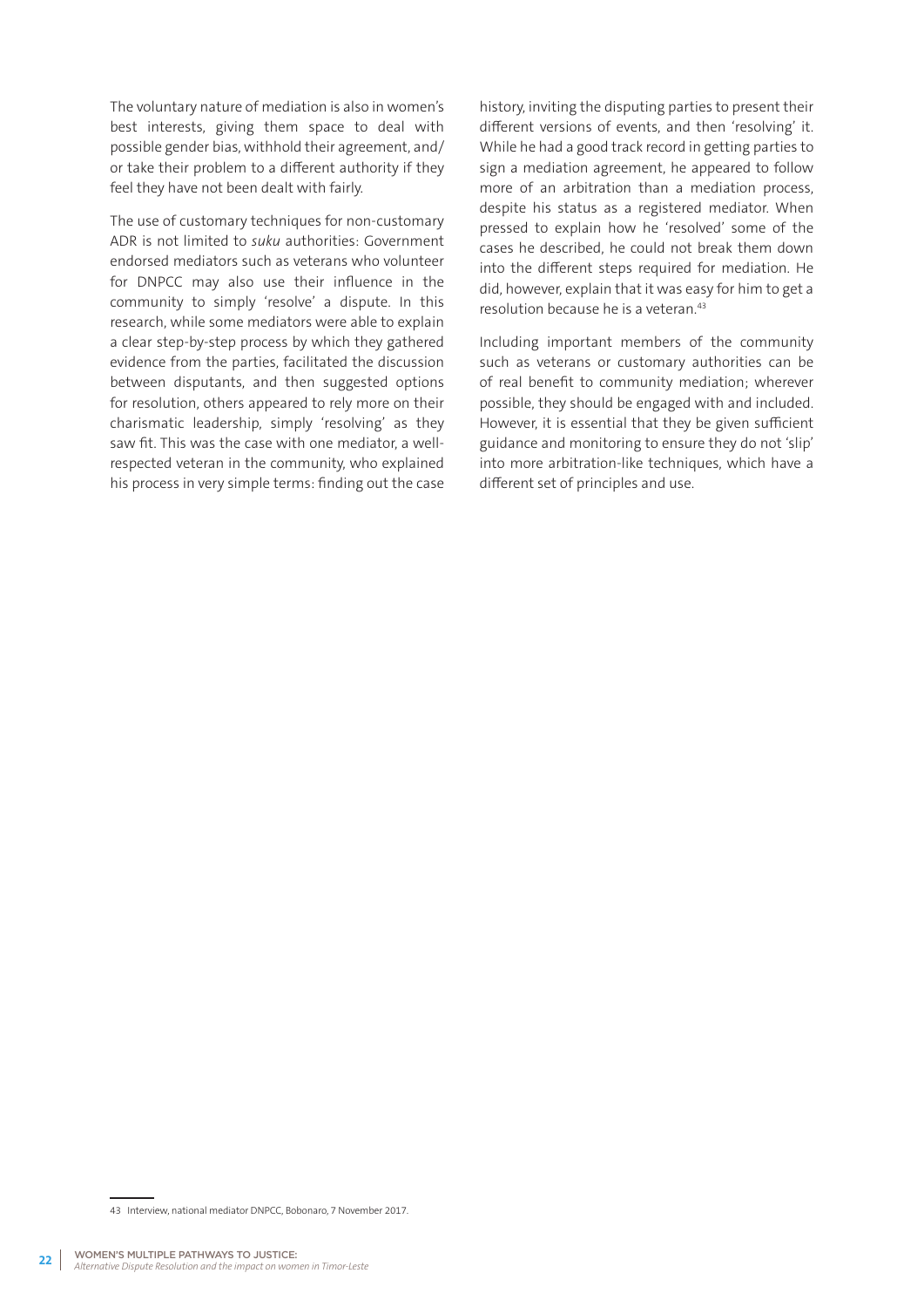# WOMEN'S EXPERIENCES OF ACCESS TO JUSTICE

As outlined above, principles of gender equality are enshrined in Timorese law. However, in practice there are still many factors that constrain women and girls' access to justice, across all modalities of justice provision.

Women victims and complainants who participated in this research recounted frequent problems that they experienced in trying to access justice. Typically, these women experienced problems and challenges across multiple forums, including the customary system, *suku* council dispute resolution and the formal justice system.

### **Civil Cases: Land**

Disputes over the rightful ownership of land in Timorese communities are common, with competing claims from land title registered during Portuguese colonial rule, Indonesian occupation and Timorese independence. This is made further complex by the long history of conflict during which land was occupied by people who did not own it, or where ownership documents were lost. There are also complicated systems of customary land tenure in place, which vary from one place to the next, and which may be in conflict with registered land title.

In dealing with disputes over land, many women and men community members, mediators and formal justice officials stated that ADR is better than the formal justice system, pointing out the various difficulties in using the formal justice system and the need for local knowledge. As they described it, customary leaders and *suku* authorities are accustomed to hearing land disputes. Additionally, customary leaders bring an in-depth knowledge of the history of land use and ownership in the area, which is often necessary in understanding the facts of the case and coming to a fair resolution.

This research shows that there are many obstacles that conspire to undermine women's rights to land, which reinforces findings of earlier research on the subject. These include limited rights under customary land tenure and inheritance, not knowing the land's history, inability to take part in customary dispute resolution processes, biased decision-making by customary authorities, limited understanding of their legal rights and options, and limited support in pursuing their legal rights.44

**Customary norms relating to land inheritance in particular is deeply gendered and do not reflect women's rights** under the new Land Law No. 13/2017, which in Article 4 specifies "equality between women and men" and "prohibits any discrimination in respect to ownership, acquisition, management, administration, enjoyment, transfer and disposition."45 Despite the legal framework's guarantee of equality between women and men, the reality is that in patrilineal areas (the majority of Timor-Leste), land is culturally passed onto sons, because it is expected that daughters will marry out of the family.46 In matrilineal areas, the land is culturally passed onto daughters—however, men generally exercise control and make decisions over the land.<sup>47</sup>

Despite the legal framework guaranteeing equality between women and men in accessing and inheriting land, the existing cultural norms are so embedded in society that communities are afraid to contradict them. Women tend not to ask for their rights, and in cases where they do, the customary norms will be guiding the process.

<sup>44</sup> CEPAD (2014), *Women's Access to Land and Property Rights in the Plural Justice System of Timor-Leste*

<sup>45</sup> Law No.13/2017, Special Regime for Definition of Ownership of Immovable Property (Land Law).

<sup>46</sup> CEPAD (2014), *Women's Access to Land and Property Rights in the Plural Justice System of Timor-Leste,* 52-53.

<sup>47</sup> Narciso, Henriques, Tilman (ND), 'Land and Gender in matrilineal Timor-Leste'. See also Miranda, S. (2011). *Relatório Género e Agricultura em Quatro Distritos de Timor-Leste (Bobonaro, Ermera, Manatuto e Viqueque).*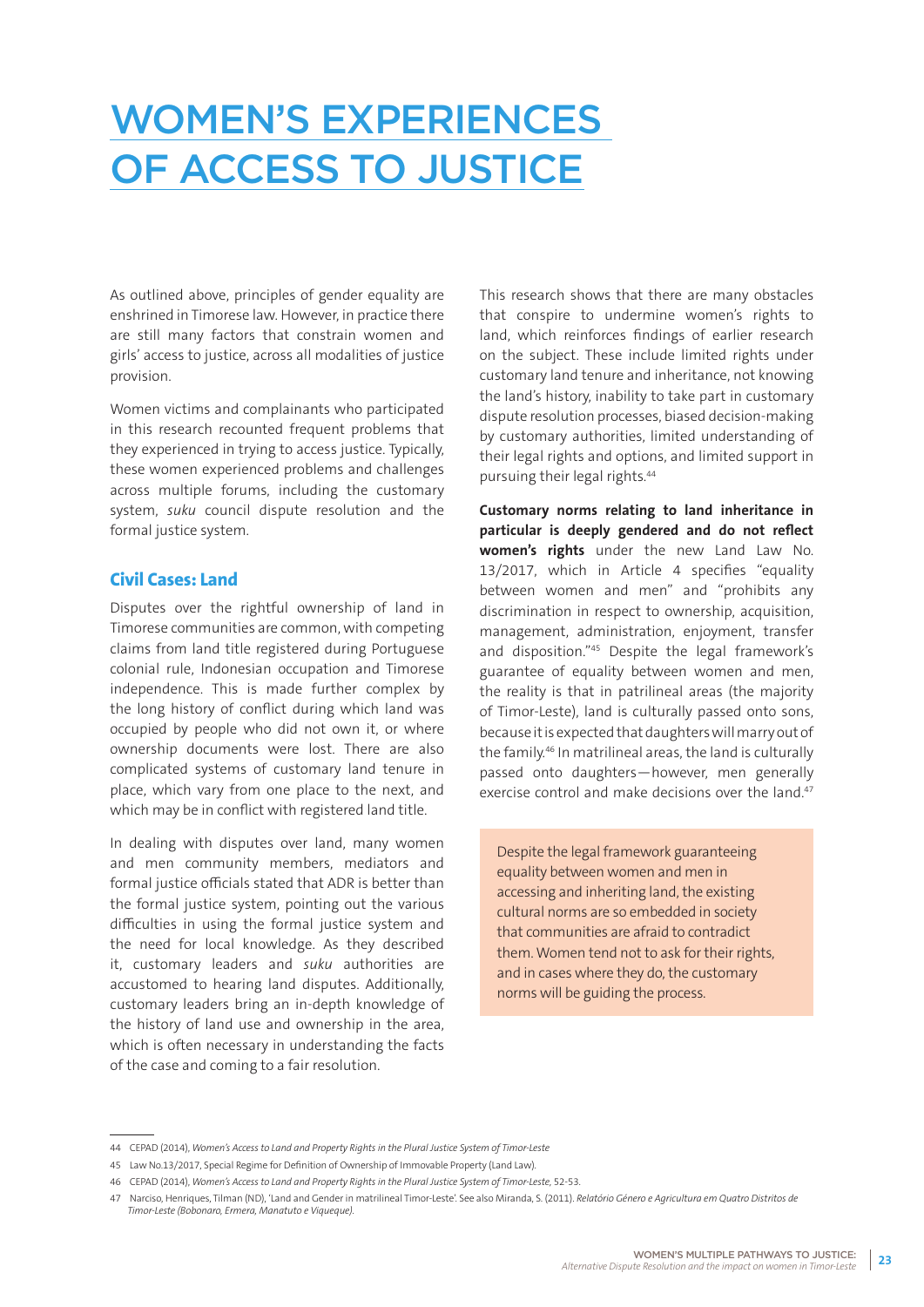These customary norms are deeply embedded, and many are frightened to change the practices they inherited from their ancestors because of possible cultural-spiritual consequences, including sickness or death.48 As such, when it comes to inheritance, women tend not to claim their rights, and if they do, their claims to land are generally considered weaker than their male family members.

Women in our village [Soba] do not claim their rights if the parents have already given the land to their brothers. As I said earlier, our custom runs very deep, and people are scared to go against their ancestor's words. They could fall sick or even die.49

Given the norms for women's rights to land via customary dispute resolution, non-customary ADR is seen by some as a better alternative. As a mediator in Baucau explained, "*lia-na'in* resolve cases according to their culture, and we can see in most cases the advantage is given to the man."<sup>50</sup> Mediators from DNTP, DNPCC, and NGOs operating on behalf of the Public Defender's Office are trained in mediating land disputes. They often work closely with customary and *suku* authorities when conducting mediation, while also endeavouring to apply the basic principles of equality as enshrined in state law.<sup>51</sup> The approach to dispute resolution depends in large part on who the complainant approaches first. If he or she asks customary leaders or *suku* authorities to *tesi lia*, they will often do this first, and if they are unsuccessful, they will ask for assistance from mediators. If the complainant approaches mediators first, then they will mediate the dispute, requesting assistance from local authorities.

However, **even in cases where non-customary ADR is applied, there is still often an expectation that customary norms will be applied**. As a male DNTPS mediator explained, they cannot ignore cultural norms because,

"if the case involves a woman and her brother, we need to look at the system (patrilineal, matrilineal or *kaben tama-kaben sae*<sup>52</sup>*)*. Even though the Land Law gives rights to women, the traditional system through *fetosanumane*53 can also give the land to their daughter. This process is sacred so the *lia-na'in* implement this because the ancestors decided it should be so…"54

While there are various customary norms which also work to protect women's rights to land under certain circumstances – for example, a widow's right to life tenure on her deceased husband's land<sup>55</sup> – it is common for male relatives to claim the land, without regard for the woman's rights.<sup>56</sup> In such circumstances, it is often difficult for women to defend their rights because they do not know the history of the land (which is traditionally passed onto the men), and so cannot put forward a strong claim. As a number of respondents, including *xefe suku* and civil society representatives explained, while they explain to community members that there is now a Land Law giving equal rights to women and men, the depth of these cultural beliefs means that few people dare to contradict them, and often women lose out.<sup>57</sup>

In addition to inheritance disputes, there are also cases in which a woman has clear ownership over land and property, but she loses these rights because

<sup>48</sup> Interview, national mediator DNPCC & xefe suku, Baucau, 13 October 2017.

<sup>49</sup> Interview, suku chief and DNPCC mediator, Baucau, 13 October 2017.

<sup>50</sup> Interview, mediator DNTPS, Baucau, 12 October 2017.

<sup>51</sup> FGD, national mediators DNPCC, Oecusse, 13 November 2017; interview, national mediator DNPCC, Bobonaro, 9 November 2017

<sup>52</sup> *Kaben tama-kaben sa'e*: a complex set of rules for particular cases where matrilineal or patrilineal rules are not applied. Eg. if a patrilineal family has 1 daughter and does not want to lose her through marriage, they may use *kaben tama-kaben sa'e.*

<sup>53</sup> *Fetosan-umane:* a complex set of rules, rights and responsibilities defining the relationship between the bride and groom's families: a relationship and set mutual obligations which may extend over generations.

<sup>54</sup> Interview, mediator DNTPS, Baucau, 12 October 2017.

<sup>55</sup> Interview, customary elder, Oecusse, 16 November 2017.

<sup>56</sup> Interviews: former xefe suku Bobometo, Oecusse, 16 November 2017; Director Maneo, Oecusse, 15 November 2017; national mediator DNPCC & xefe suku, Baucau, 13 October 2017; Gender Focal Point Municipal Administration, Maliana, 7 November 2017; xefe suku Holsa, Bobonaro, 8 November 2017. See also CEPAD (2014), *Women's Access to Land and Property Rights in the Plural Justice System of Timor-Leste*

<sup>57</sup> Interviews: former xefe suku Bobometo, Oecusse, 16 November 2017; Director Maneo, Oecusse, 15 November 2017.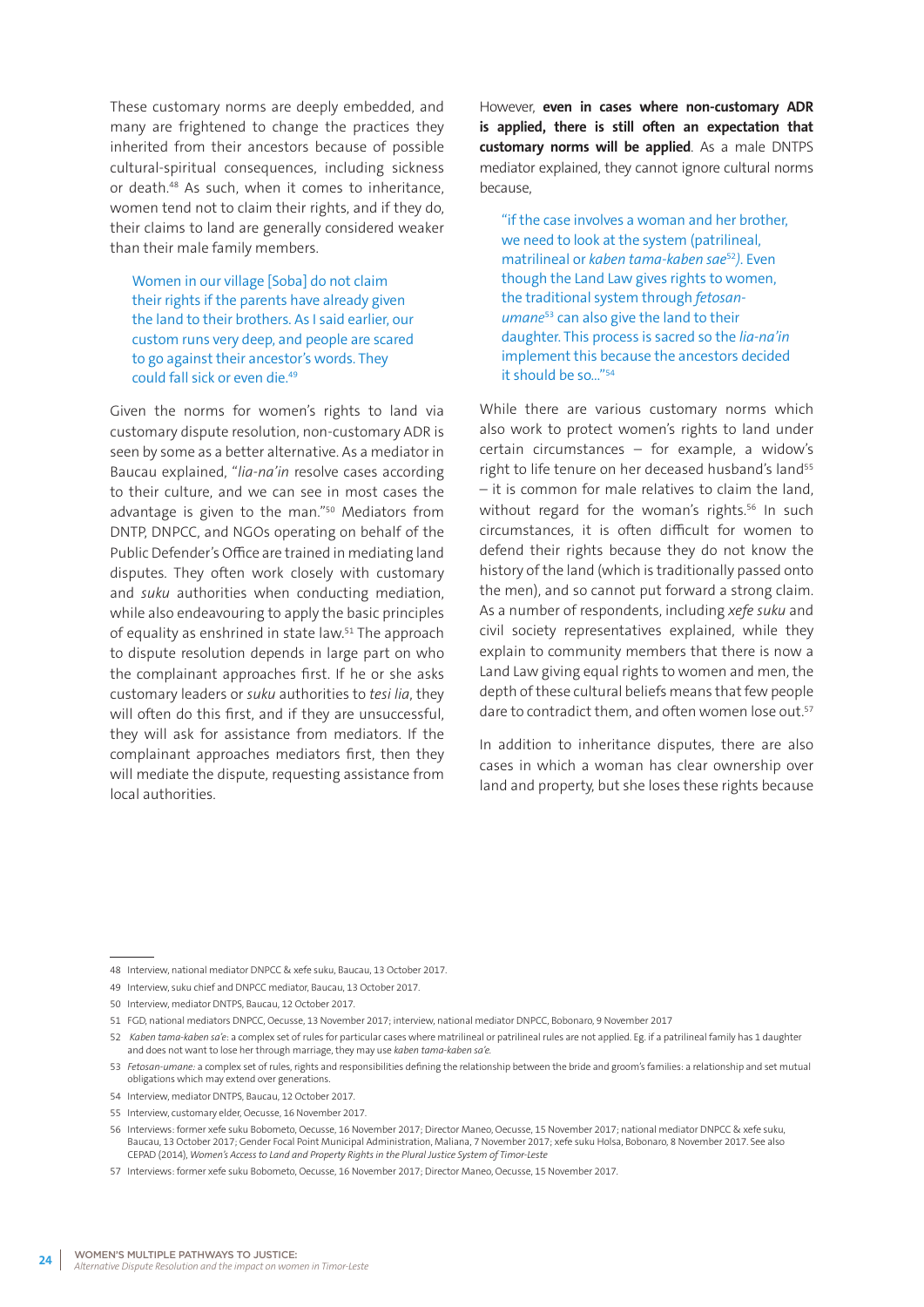of **customary authorities' gender bias.** This was the case for one woman, a survivor of domestic violence, who left her violent husband and went to live with another man. When *lia-na'in* resolved the case, they ignored the domestic violence which led to her leaving her husband, blamed her for abandoning him and awarded all of their shared property, including her home and land, to her ex-husband. When she asked to speak and put forward her case during the proceedings, they told her she had no right to do so "because she was in the wrong". When she explained her case during the focus group discussion, the belief in her own wrongdoing was so strong that she actually believed it herself, repeating many times during the focus group discussion that she "knows she was wrong", but that she thought she should have been allowed to keep at least some of her possessions, as she is now totally dependent on her second husband.<sup>58</sup>

In yet other cases, while women may know they own the land, they are unable to reach an acceptable resolution via ADR and are **too frightened of the formal system to properly assert their claim.** This was the case with one woman, whose male tenant attempted to assert ownership and sell her family's land. As she explained it, she allowed him to stay when he moved to her *suku* during Indonesian times because he had no place to stay. However, a few years ago he forged ownership documents to the house and land and, deliberately intimidating and taking advantage of her lack of legal knowledge, threatened that she would go to prison if she did not give him what he wanted:

He seized me and forced me to go with him to the police, showing them his [forged] certificate. He asked me: 'do you want to go to prison?' Then he said to me, 'if you don't give me that land, I'll destroy the house.' But I built that house, he didn't have the right to do that.59

Because she did not in fact understand that his threats of going to prison had no legal basis, she now lives in fear because she opposed him. When she told her story, she explained that when they went to the police, they didn't do anything, so she just went home. Following this, the *xefe suku* attempted to mediate, but the option that he gave was that the land simply be divided between the two of them, which would have effectively meant she gave away half of her land. She did not agree to this, and as of February 2018, the case was not fully resolved.

While it is generally agreed that ADR is a good forum for dealing with land conflicts, there is also a need for improved ADR delivery that will better protect women's rights. This includes more extensive civic education on women's rights, possible accompaniment of women complainants by local civil society representatives to monitor proceedings and provide support, more training and monitoring of ADR providers so that the 'options' they provide are in women's best interests, and others. These are further discussed in Section IV of this report.

# **Civil Cases: Abandonment & Child Maintenance**

In legal terms, 'abandonment' covers two different types of dispute: accidental pregnancy resulting in paternity dispute, where a man does not accept that a woman is pregnant with his child, and child maintenance cases, in which the father leaves his wife and children (often in order to marry another woman) and is asked to pay for the children's upkeep.

Abandonment and the limited responses to it was identified by women victims and complainants as a key issue in all three FGDs in Baucau, Bobonaro and Oecusse. Significantly, women in the FGD in Baucau and Oecusse identified it as the number one priority to address in improving women's access to justice. For some women, their concern was that if they left a violent relationship and particularly if they lodged a complaint with the police, their husband would 'punish' them by leaving them and their children destitute (discussed further in the next section). Others who had successfully navigated the system and had child maintenance agreements made in their favour explained that it was simply a waste of effort because they haven't been able to enforce them.

Abandonment cases are typically dealt with using the full spectrum of ADR mechanisms, and also the formal justice system. Respondents explained that the majority of abandonment cases are dealt with first using customary dispute resolution or by *suku*

<sup>58</sup> FGD women victims & complainants, Bobonaro, 10 November 2017

<sup>59</sup> Interview, land complainant *suku* Holsa, Bobonaro, 8 November 2017.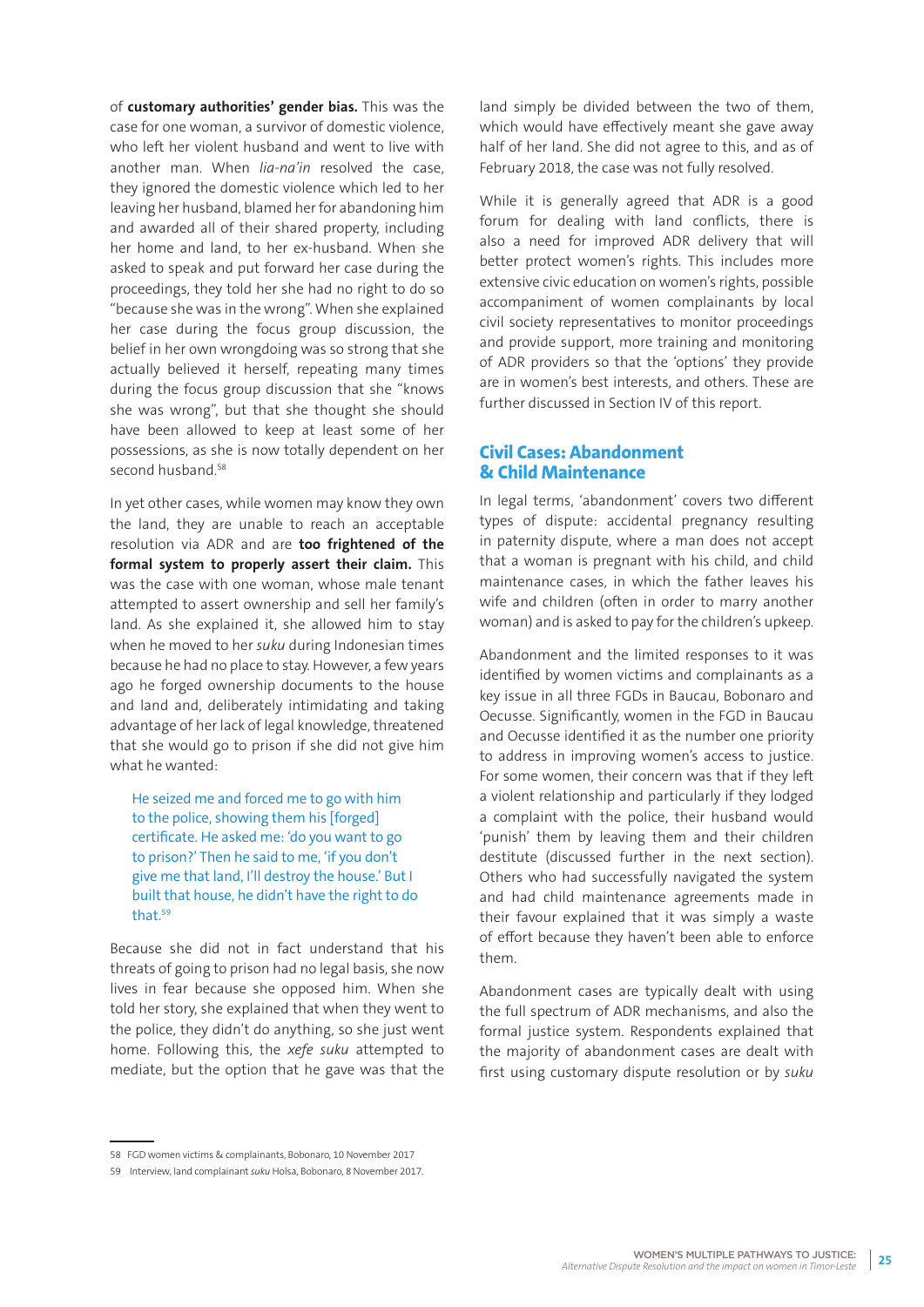authorities, following which women might then take the issue to the formal justice system. The exact approach varies from one place to the next. In *suku* Bobometo (Oecusse), for example, abandoned women and their families first attempt to resolve the issue using a mixture of customary and *suku* authorities. If this is unsuccessful, they will then ask the Public Defender's Office (PDO) to mediate, often with *suku* and customary authorities invited to participate as witnesses.60 In *suku* Holsa (Bobonaro), by contrast, the *xefe suku* stated he will only attempt to resolve divorce cases, generally by ordering that *barlake*61 be repaid to restore balance between families. However, he explained that he does not attempt to resolve child maintenance cases, instead sending them directly to the PDO for mediation.<sup>62</sup> In yet other cases, the disputing parties may ask NGOs or legal aid providers to conduct mediation, sometimes in coordination with MSSI and *suku* authorities, before asking assistance from the PDO.<sup>63</sup>

While this approach of attempting to first resolve the issue locally is supported by many stakeholders, including the Public Defender him or herself,<sup>64</sup> a major disadvantage of **customary dispute resolution is that it focuses on 'closing the shame' and 'restoring balance' between families, rather than prioritising the economic needs of the abandoned woman and children.** As a result, if the man is required to pay a fine, it is generally paid to the woman's family. A civil society representative explained that this is something that women often complain about to her:

the disadvantage is that sometimes the fine that is imposed does not properly value the children's future, because the fine is given to the wife's family rather than the wife and child, so they become victims.<sup>65</sup>

However, it is **not only the customary system which is letting women down. Women are also being let down by the formal justice system**, a point which has also been reflected in previous research.<sup>66</sup> In one case, a woman described how she went straight to the authorities for help after her husband abandoned her and her children. However, she was told that because she did not have documentation proving her husband's salary, she could not lodge a case. They refused to access the documentation for her, even though her husband's office (an INGO) was walking distance to their home.<sup>67</sup>

In another case, a woman who had been subjected to serious violence described being refused the right to speak, by *both* the *lia-na'in,* and then the judge, when her case was heard in court. Because her husband suspected her of infidelity, he beat and forced her to have sex, and locked her in the home when he went to work. When the *lia-na'in* [several] 'resolved' the problem between her and her husband using customary dispute resolution, they only listened to her husband's account that she was being unfaithful. They ignored her husband's violence and did not allow her to speak, simply telling her that she was in the wrong and requiring her to pay a fine. While she knew she had the right to file a complaint, she did not lodge a complaint with the police because she was frightened that if she did so, her husband would abandon her and she would be left in a worse position. She continued to live with her husband for almost a year, during which time the jealousy and violence continued, until ultimately her husband left the house, abandoning her and her three children. At this time, a representative from women's NGO Fokupers became aware of her case and helped her to lodge a formal claim for child maintenance. Mediation was unsuccessful, and when it finally went to the court almost a year later, she described proceedings as follows:

I was alone and did not understand the court system, and the woman judge just yelled at me. She said: 'you have been separated for almost a year and did not clean his clothes,

<sup>60</sup> Interview, former xefe suku Bobometo, Oecusse, 16 November 2017.

<sup>61</sup> *Barlake*: bride price given by groom's family to a bride's family in patrilineal areas, as part of ritual mutual exchange between families.

<sup>62</sup> Interview, xefe suku Holsa, Bobonaro, 8 November 2017.

<sup>63</sup> Interview, Fokupers Uma Mahon Coordinator, Bobonaro, 7 November 2017; interview FFSO lawyer, Oecusse, 13 November 2017

<sup>64</sup> Interview, Public Prosecutor Bobonaro, 9 November 2017

<sup>65</sup> Interview, Director Maneo, Oecusse, 15 November 2017.

<sup>66</sup> See for example Judicial System Monitoring Program (2015) *Overview of the Justice Sector*; Cummins, D. (2012) *Ami Sei Vitima Beibeik: Looking into the needs of domestic violence victims*; The Asia Foundation, *Timor-Leste Law and Justice Survey*, 2013; CEPAD (2014), *Women's Access to Land and Property Rights in the Plural Justice System of Timor-Leste.*

<sup>67</sup> FGD women victims & complainants, Baucau, 12 December 2017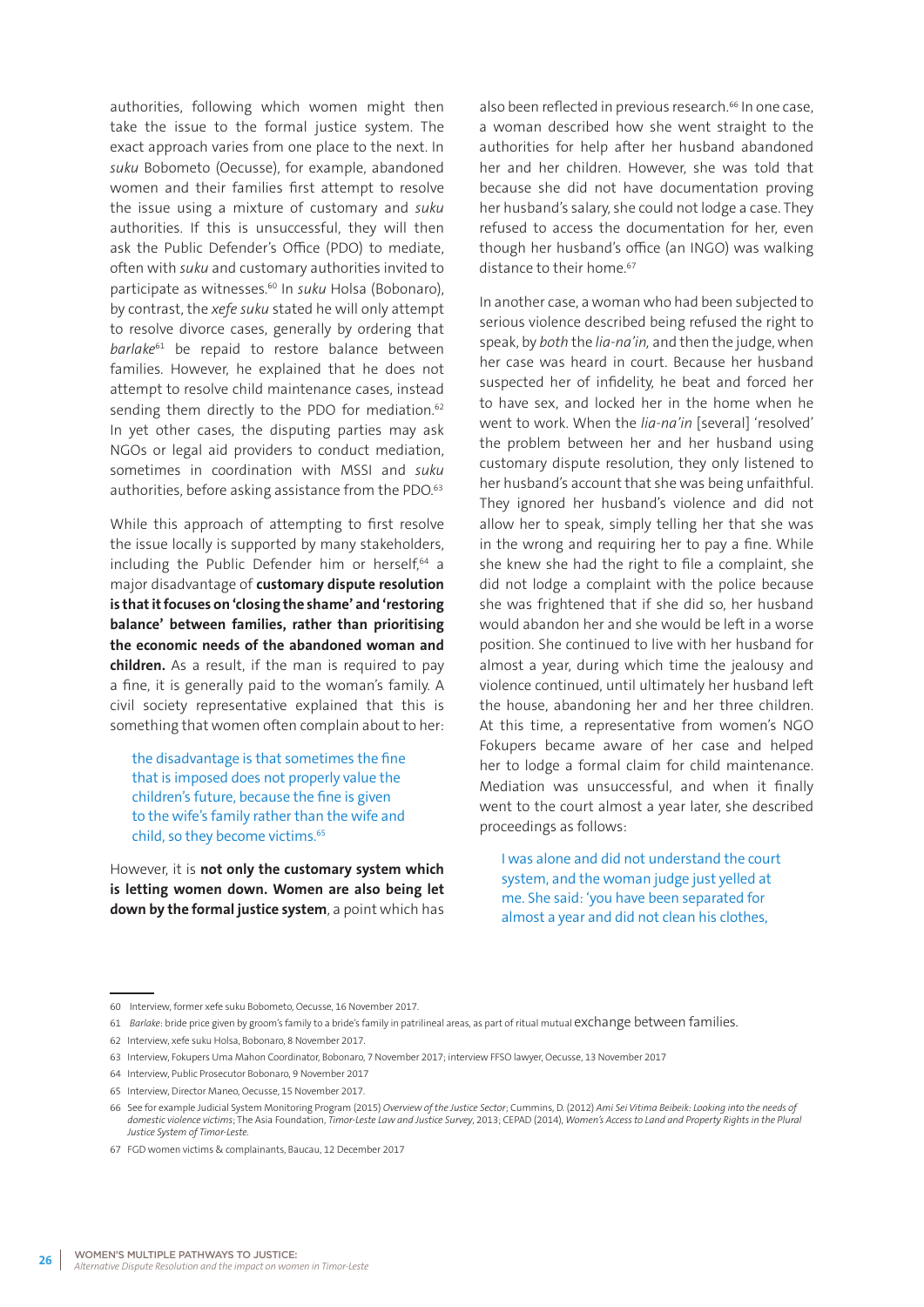and now you ask money from him?' … In the court, the judge did not let me speak, she just yelled at me … she only listened to my ex-husband, did not give me time to speak. I asked to speak but the judge said that my husband had already spoken so it was all over. The prosecutor did not do or say anything...<sup>68</sup>

A major issue identified by women FGD participants was that even if they went through the system and were successful in gaining a child maintenance agreement, there is no system to ensure compliance.<sup>69</sup> If the father chooses to ignore the child maintenance agreement, the responsibility is put on the women to go through another lengthy process, paying for travel to and from the court to submit new documentation and initiate a new case. This was the case with one respondent, who explained that she travelled from Maliana to Suai to attend court conciliation three times before a decision was made. However, since then, her ex-husband has simply ignored the agreement with no consequences:

My case was heard in Suai court in 2012 and 2013. The court reached a decision in 2015, and the judge told my husband that he must pay child maintenance every month without fail. He said "yes" to the judge, but then when we returned to Maliana he only paid for seven months, and then stopped… I went to the Public Defender and they said that the case has already been decided, and that I needed to return to the Suai court [to get an order to enforce it]. They said, if the court telephones us, then they can deal with my husband. But I have no money to go to Suai, it costs \$60 to pay someone to take me on their motorbike. Where can I get this money? Because of this I just wait...<sup>70</sup>

The research team heard of many cases in which the husband simply ignored the agreement that had been reached, with no consequences.<sup>71</sup> While there is the possibility for judges to issue declarations requiring MSSI officers to monitor for compliance, it is unclear where the real issues for failure to monitor for compliance lie, with court officials and MSSI officials each passing responsibility onto the other to make it happen.72

It is essential that appropriate mechanisms be put in place to monitor existing child maintenance agreements, and to enforce these agreements in cases of non-compliance in a manner which does not put a heavy burden back on the woman. In particular, such a system must ensure that public officials implement it properly, with avenues for women and civil society representatives to make formal complaints (and have those complaints responded to) if appropriate steps are not taken to enforce these agreements.

# **Public Crimes: Domestic Violence**

Since Timor-Leste's independence, women's rights activists lobbied hard to have domestic violence taken seriously, resulting in it being defined as a public rather than semi-public crime in 2010. Yet despite the legislation, recent research has shown the high prevalence of domestic violence and the wide acceptance of domestic violence in Timor-Leste. Approximately three in five women aged 15 to 49 (59 percent) who had ever been in a relationship said they had experienced physical and/or sexual violence by a male intimate partner at least once in their lifetimes. Also, the vast majority of women (80%) and men (79% in Dili and 70% in Manufahi) believed that a husband is justified in hitting his wife under particular circumstances.73

The LADV defines domestic violence as:

[A]ny act or a result of an act or acts committed in a family context, with or without cohabitation, by a family member against any other family member, where there exists influence, notably physical or economic, of one over another in the family relationship, which

<sup>68</sup> Interview, domestic violence and abandonment victim, suku Memo, Bobonaro, 8 November 2017

<sup>69</sup> JSMP, Report on suspended sentences with conditions, December 2017; Ministry of Justice, *Report on Gender Responsive Alternative Dispute Resolution Seminar 4 & 5 December 2017*, Dili, 2018.

<sup>70</sup> Interview, abandonment victim, suku Holsa, Bobonaro, 9 November 2017

<sup>71</sup> Interview, Gender Focal Point Municipal Administration, Maliana, 7 November 2017; interview, abandonment victim, suku Holsa, Bobonaro, 9 November 2017; interview, domestic violence and abandonment victim, suku Memo, Bobonaro, 8 November 2017; FGD women victims & complainants, Oecusse, 17 November 2017; FGD women victims & complainants, Bobonaro, 10 November 2017; FGD women victims & complainants, Baucau, 12 December 2017.

<sup>72</sup> Interview, judge REAO Court, Oecusse, 15 November 2017

<sup>73</sup> The Equality Institute on behalf of the Asia Foundation (2017), *Understanding Violence Againt Women and Children in Timor-Leste: Findings from the* Nabilan *Baseline Report. Main Report;* p 83.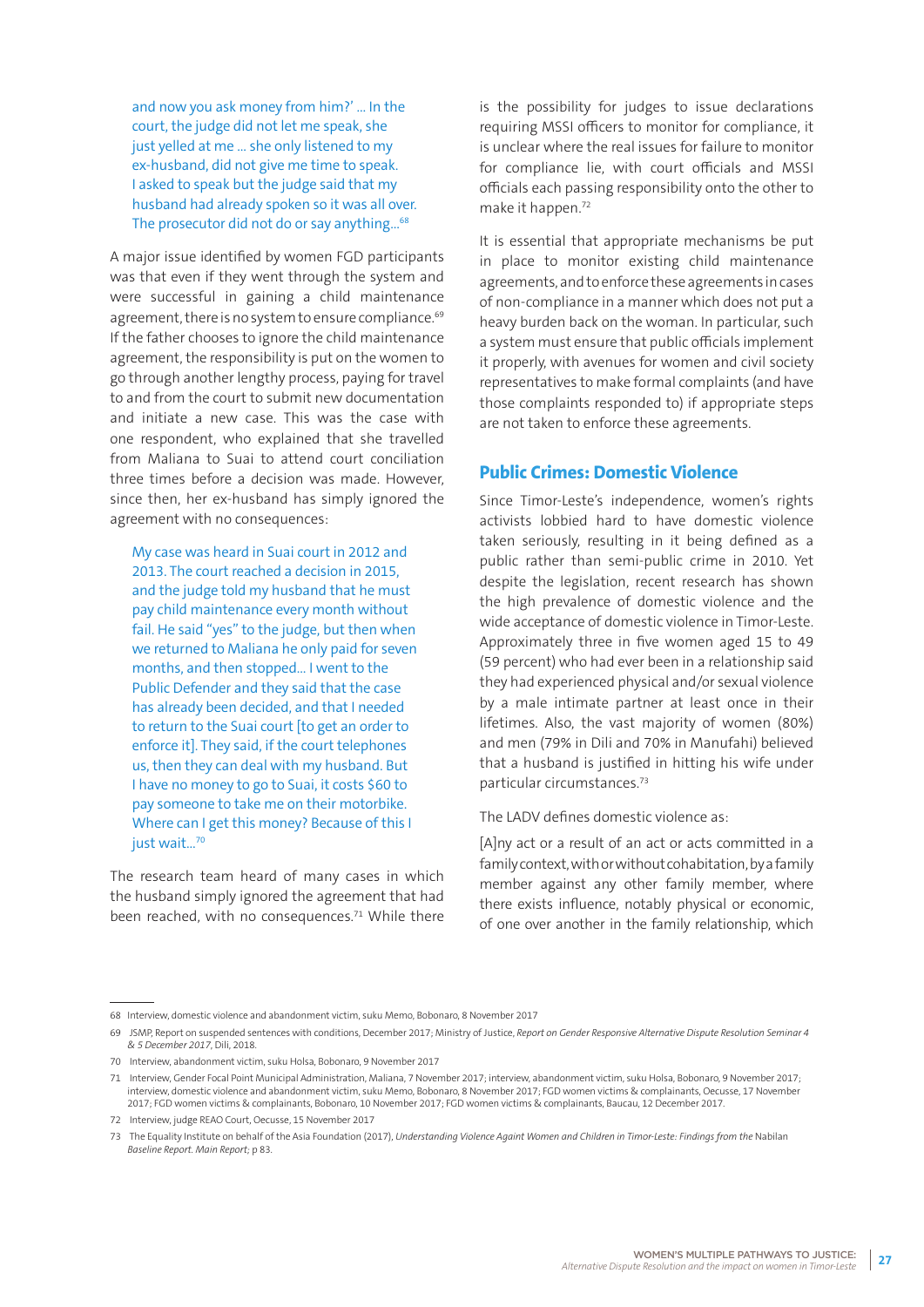results in or may result in harm or physical, sexual or psychological suffering, economic violence, including threats such as acts of intimidation, insults, bodily assault, coercion, harassment, or deprivation of liberty (Article 2(1).

This redefinition of domestic violence as a public crime means that legally it is no longer an option to have the case stop at the local level if it is resolved via customary dispute resolution; legally, such cases must also be taken to the courts.

The high level of tolerance for domestic violence, as demonstrated by the fact that both women and men find justifiable that women are beaten by their husbands, also does not encourage women to seek any assistance. For women who have experienced violence, 86% never seek any help, and if they do, they understandably look for support with families or friends.74

Given widespread perceptions that domestic violence is a private family matter and the general acceptance of domestic violence as a normal behaviour under certain circumstances, it is not surprising that this is reflected in the actions of local leaders and even formal justice actors.<sup>75</sup>

There seems to be an overall awareness of local leaders and mediators from NGOs and Government institutions of the requirements under the law to refer domestic violence cases to the formal justice system. However, the testimonies of domestic violence survivors during this research further confirm other reports showing that, when families seek redress for domestic violence, they still prefer to deal with domestic violence through traditional or local justice processes.<sup>76</sup>

All mediators and *suku* chiefs said that when they receive complaints of domestic violence cases, they always refer them. As a female mediator and *suku* chief from Baucau states it:

I have only been requested to mediate one case of domestic violence in 2012. However, because of the LADV, I referred the case to the police. I don't solve cases of domestic violence.

However, a survey from 2015, asking community leaders what their first reaction was when having to deal with domestic violence, 52% responded that they handled the case through *suku* or *aldeia* mediation, 12% pursued a settlement through *adat* and 21% referred to PNTL.77 This also confirms analysis by Belun of more than a 100 *suku* records, showing that domestic violence is being dealt with at the community level.<sup>78</sup>

The weaknesses of customary dispute resolution in dealing with domestic violence are well-known, with **women often barred from participating (or participating fully) in the process, and** *lia-na'in* **failing to protect women and girls' human rights**. 79

Because customary processes focus on restoring communal harmony and balance between families rather than individual rights, it is common for *lia-na'in* to sacrifice women's right to be free of violence in order to preserve the family unit.

Because customary processes focus on restoring communal harmony and balance between families rather than individual rights, it is common for *liana'in* to sacrifice women's right to be free of violence in order to preserve the family unit. In practical terms, this often means that an abused woman is expected to return to her violent husband if he pays a fine to her family, generally her parents.<sup>80</sup> Because this fine is paid from household money, this means that she is also paying that fine. Sometimes the husband must promise to not repeat the violence; other times, he simply pays the fine without making such a commitment.<sup>81</sup>

78 idem, p. 11; Cummins, D. (2012) *Ami Sei Vitima Beibeik: Looking into the needs of domestic violence victims*

79 Cummins, D. (2012) *Ami Sei Vitima Beibeik: Looking into the needs of domestic violence victims;* Khan, N. & Hayati, S. (2012) *Bride Price and Domestic Violence in Timor-Leste.*

<sup>74</sup> Idem, p. 113

<sup>75</sup> JSMP, The courts and Alternative Dispute Resolution, Dili, 2017, p. 11.

<sup>76</sup> Ba Distrito (2016) Community Dispute Resolution in Timor-Leste: A Legal and Human Rights Analysis, p. 11.

<sup>77</sup> The Asia Foundation, A Survey of Community-Police Perceptions in Timor-Leste 2015, Dili, p.55.

<sup>80</sup> Interview, Director Maneo, Oecusse, 15 November 2017.

<sup>81</sup> Interview, Fokupers Uma Mahon Coordinator, Bobonaro, 7 November 2017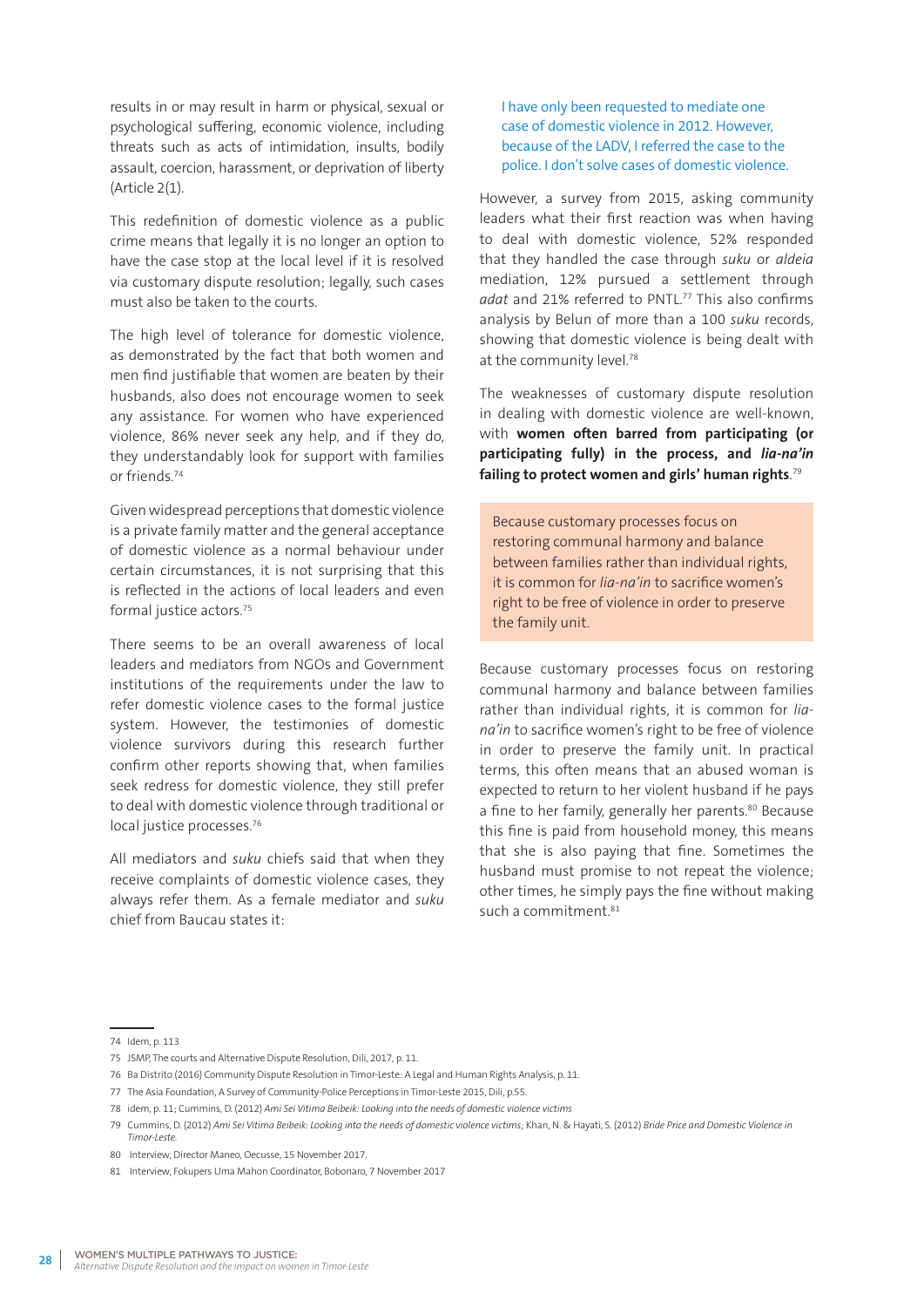**Results from FGDs in all three case study sites clearly show that 'resolving' crimes of genderbased violence via customary dispute resolution, without those cases also being dealt with via the formal justice system, does not result in satisfactory outcomes for women and girls.**82 Many women victims spoke of their experiences in such cases, where the *lia-na'in* ignored the husband's behaviour and instead sought to blame the victim for provoking the violence. Similarly, a local activist explained that in her community it is very common for even serious offences to be resolved using customary processes, describing one recent case of sexual violence:

this was a case where a girl was sexually violated… and the victim's father wanted to resolve it in the family. The girl wanted to continue onto the police with the case, but the father just decided to receive money. So the family received a cow and a *belak* (traditional medallion/metal chest ornament).83

As she went on to explain, family and community preference to resolve the issue locally, in order to 'close the shame' and restore balance between families, almost invariably results in negative outcomes for women:

As I see it, the results from customary process is that the victim isn't happy when [the case] is resolved via *adat*. I can only think of one case recently where the victim was happy because she wanted her husband to return to her, and in the customary process the husband decided to return to her.<sup>84</sup>

Justice System Monitoring Program (JSMP) researched the interlinkages between cases solved at the community level and at the courts, and found that in practice the 'formal and informal justice have a complementary relationship in their application [and…] the formal justice system often considers communitybased dispute resolution that is directed and led by community leaders as a mitigating factor in judicial decisions', even in cases of domestic violence.<sup>85</sup>

However, similarly to issues of abandonment and child maintenance, it is clear that many women and girls are being let down badly by the formal system. This is not a new insight: there are many research reports detailing the various failures of the formal justice system, most notably from the Judicial Systems Monitoring Program (JSMP).<sup>86</sup>

<sup>82</sup> FGD women victims & complainants, Bobonaro, 10 November 2017; FGD women victims & complainants, Oecusse, 17 November 2017; FGD women victims & complainants, Baucau, 12 December 2017.

<sup>83</sup> Interview, women's advocate Atabae, Bobonaro, 8 November 2017

<sup>84</sup> Interview, women's advocate Atabae, Bobonaro, 8 November 2017

<sup>85</sup> Judicial System Monitoring Program (2017) Courts and Alternative Dispute Resolution,

<sup>86</sup> See for example Judicial System Monitoring Program (2015) *Overview of the Justice Sector;* Cummins, D. (2012) *Ami Sei Vitima Beibeik: Looking into the needs of domestic violence victims*; The Asia Foundation, *Timor-Leste Law and Justice Survey*, 2013; CEPAD (2014), *Women's Access to Land and Property Rights in the Plural Justice System of Timor-Leste.*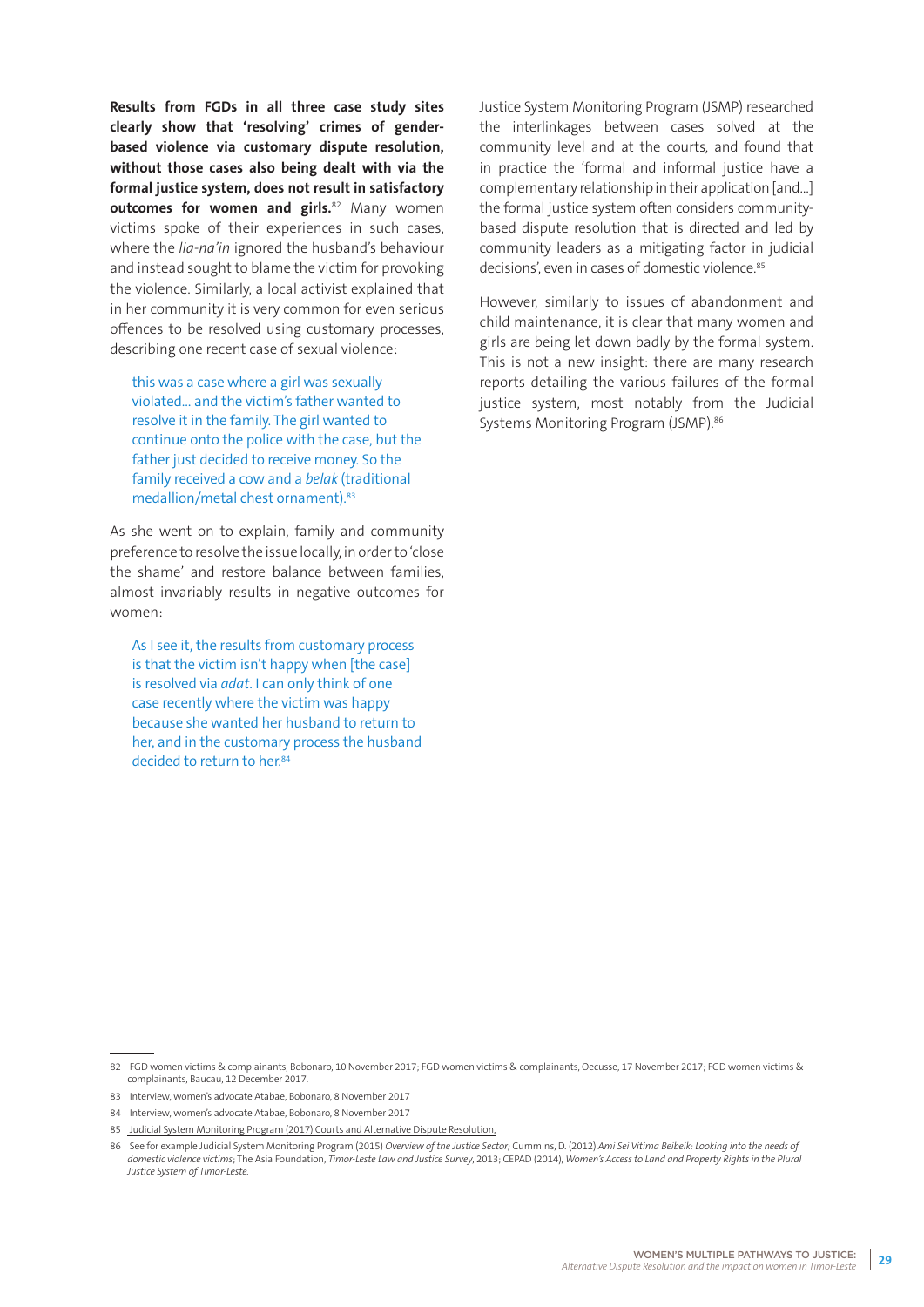# STRONGER LINKS BETWEEN ADR & FORMAL JUSTICE FOR WOMEN'S INCREASED ACCESS TO JUSTICE

## **Improving complementarity between formal justice and ADR in cases of domestic violence**

The women's stories gathered during this research clearly demonstrate that community members use ADR mechanisms and the formal justice system in various combinations, as they try to find assistance in resolving their problem. This varied use of ADR is also reflected in previous research that has been conducted on similar topics.87 As such, it is vital that the linkages between different forms of dispute resolution are clearly understood by all, and that they work together effectively so that the systems are complementary rather than in conflict.

A basic principle in discussing how the formal justice system and ADR systems should be balanced is that complementarity between these systems must be guided by the Timor-Leste Constitution and governing legislation, including human rights instruments that the Government of Timor-Leste has signed up to and which have force under domestic law. While respondents from state institutions and civil society emphasised the important role of customary and non-customary ADR in resolving conflicts and supporting peace in the community, they also reiterated that it must be in line with Timorese law and human rights standards. As the Public Defender in Baucau noted,

ADR can reduce the number of cases in court. It can continue, but the process must be in accordance with the Constitution and human rights. [So we] must give training to customary actors and also to mediators. Because the customary process can also assist in keeping community peace.

Similar comments were made by a judge in Oecusse who explained, "*there are both [customary and formal justice] systems, but we must give priority to the formal system, because we are talking about legitimacy*." This basic principle was repeated in different ways by many respondents including community leaders, civil society representatives, police, prosecutors, public defenders, and judges across all three municipalities/ regions where research was conducted.

While it was acknowledged that there are some areas in which state law and customary norms are in conflict, no one recommended that customary or traditional law be institutionalised via the state system in order to harmonise the two systems. Rather, for research respondents, the focus was on **supporting and improving the implementation of customary and non-customary ADR so that it does not contravene basic human rights standards and Timorese law.** 

87 Cummins, D. (2014) *Local Governance in Timor-Leste;* Mearns, D (2002), *Looking Both Ways: Models for Justice in East Timor.*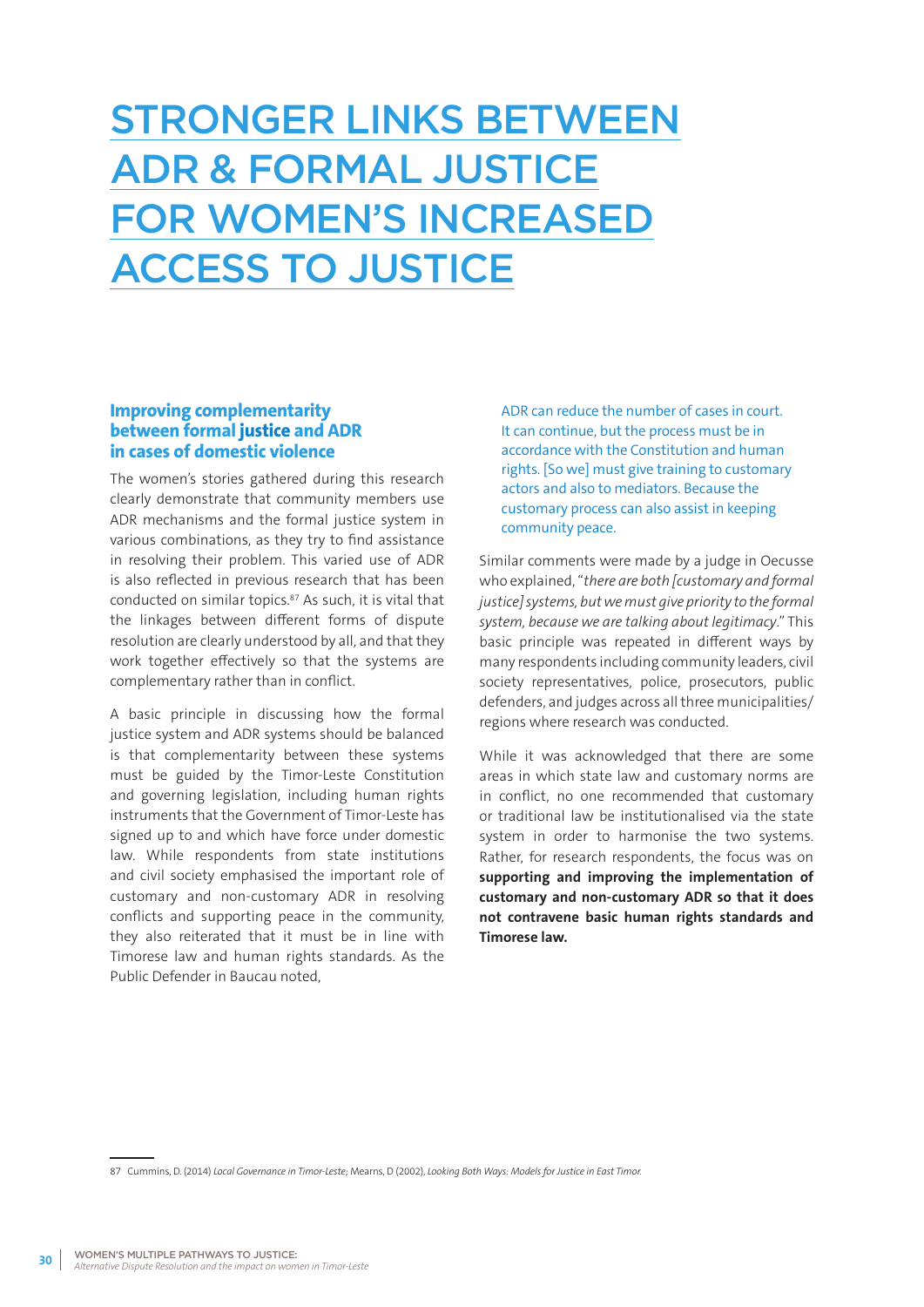Many respondents argued that the more conservative, gendered aspects of customary dispute resolution can be improved if customary authorities are better engaged and encouraged to adapt approaches in line with human rights standards. This point was made by the head of local NGO in Oecusse, which has been implementing a customary justice program for several years. As she explained, their approach of acknowledging the important role of customary authorities and working together with them, while also explaining to them their limits under the law, has been key to the program:

we needed to explain that like it or not, we have the law, and we all live under the law. We provide a lot of capacity building to local leaders so they know which types of cases they can resolve, and which not… We can't lose our culture, but we can improve it through capacity building for *lia-na'in*, so we can link our culture with our formal law. So that when they use traditional justice, they also respect human rights and the law of Timor Leste.<sup>88</sup>

**Considering possibilities for ADR in Timor-Leste, there are opportunities to improve linkages between ADR and the formal justice system so that local practices are complementary to, rather than conflicting with, the formal justice system**. Key to this is recognising that the law does not prevent the operation of customary dispute resolution in public crimes. Rather, the obligation is a positive one: requiring that such crimes be also referred to the police and dealt with via the formal justice system.

As discussed previously, in many cases of domestic or sexual violence, there is a strong community preference to use customary dispute resolution to *taka moe* (close the shame) or *hadia naran* (repair the family name) and restore the victim's family dignity. Because the focus is on the family dignity, rather than the victim's (most often woman's or girl's) individual rights, using customary dispute resolution in cases of violence often does not appropriately reflect the harm that is suffered by the victim. The operation of customary dispute resolution in such cases has been considered a key impediment for protecting and upholding rights of women and girls.<sup>89</sup>

When customary dispute resolution is recognised as only one part and one option in the process of dispute resolution, then it is still possible to use the customary system and also lodge a complaint with the police to protect citizens' rights under state law. **There is no legal requirement to choose between the formal and customary processes in such cases. The jurisprudential reason for requiring that public crimes be dealt with by the courts is that they are considered so harmful that they are not simply an offence against a single individual, but against all of society, damaging societal values and norms**. This is why it is a 'public' crime, and public officials (prosecutors) are responsible for making decisions on prosecuting the case, rather than victims themselves. Unlike semi-public crimes, where victims may choose whether or not to take their case to the police, and may choose to withdraw their case from the police or prosecutor's office if they wish, public crimes require that a case, once registered, be dealt with to the full extent of the law.

The legal regime for public crimes does not preclude the possibility of these offences being dealt with via customary dispute resolution. Rather, it means exactly what it says: that public crimes must be referred to the formal justice system. This means that community members have the possibility of using *both* formal justice and ADR processes in parallel, with the formal justice system being applied as soon as relevant authorities become aware that a public crime has been committed, while customary processes continue locally. This possibility for people to use both paths simultaneously is in line with well-established legal practice, in which the civil and criminal elements of a crime may be dealt with separately, and using different forums.<sup>90</sup>

While this research and in other previous research clearly demonstrate that in cases of gender-based violence, customary dispute resolution often does not appropriately protect women's and girls' individual rights, fieldwork results for this research indicate that the real problem arises when women either don't know their legal rights, or when customary processes are used to *block* the operation of the formal justice system. **It appears that it is not the operation of customary dispute resolution** *per se* **that is the main** 

<sup>88</sup> Interview, Director Maneo, Oecusse, 15 November 2017.

<sup>89</sup> See for example Khan, N. & Hayati, S. (2012) *Bride Price and Domestic Violence in Timor-Leste.*

<sup>90</sup> Ba Distrito (2016) *Community Dispute Resolution in Timor-Leste: A Legal and Human Rights Analysis.*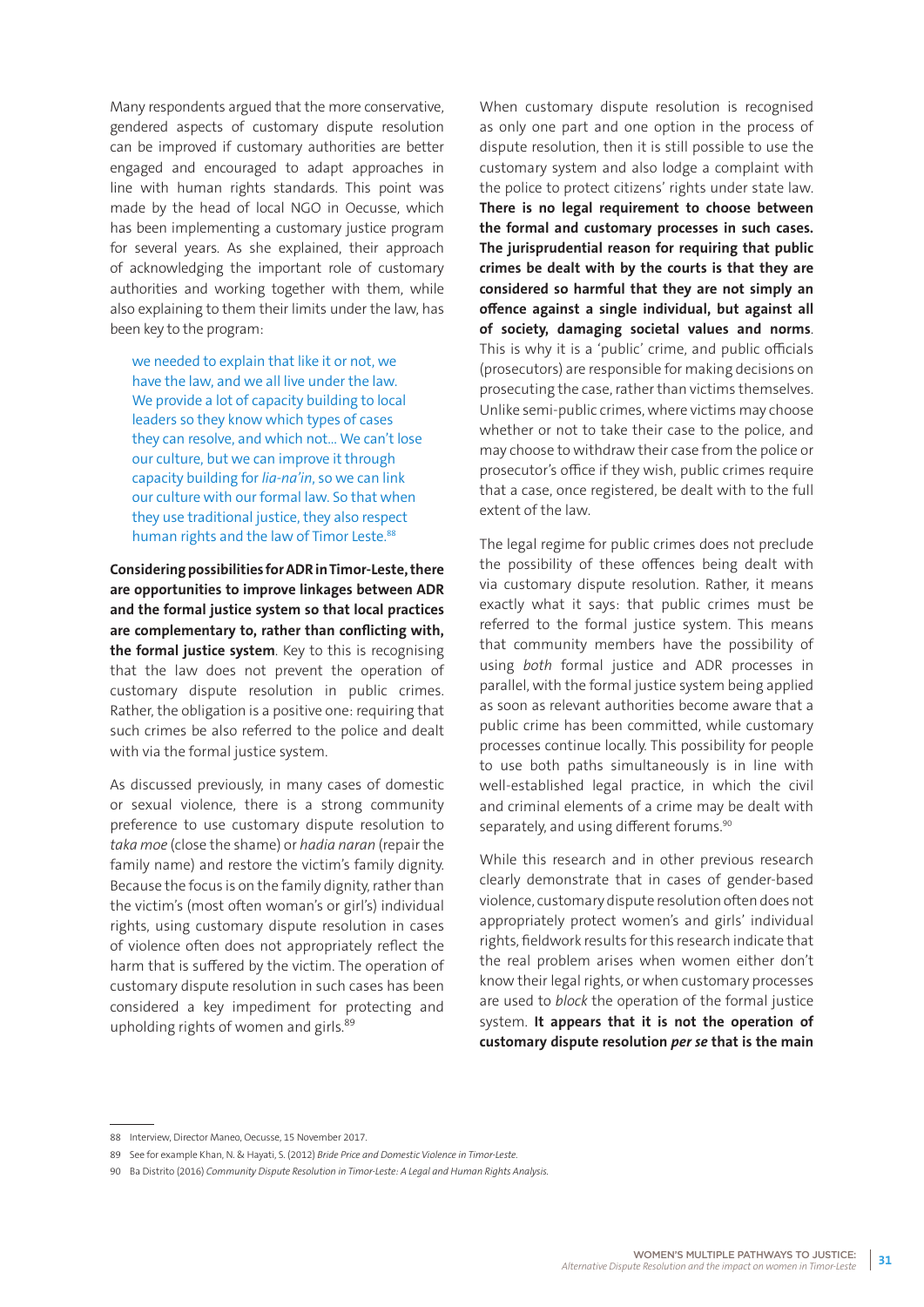**problem, but rather the fact that it is thought by women (and community members more generally) that they must 'choose' between one or the other.** In such cases, women FGD participants explained that they were often put under significant pressure to 'choose' customary processes, and when they did so, believed they had to accept the *lia-na'ins'* decision as final. By contrast, in cases where it was understood that both systems may operate in parallel, women FGD participants expressed fewer issues with the customary system, because their cases were still dealt with by the police and the courts.

Given the reality of long court delays, communities' ongoing use of customary dispute resolution may help to reduce the various problems that exist with the formal justice system, by allowing communities to restore balance and make peace between the families while they await trial.

# **Creating awareness on women's rights: the case of Oecusse.**

Particularly for those living outside town centres, it was generally agreed that more civic education is needed for community members, and women in particular, to understand their legal rights. This applied in all areas of the law and was identified as a key issue for rural women in both Baucau and Bobonaro.91 FGD participants in Bobonaro identified lack of information on the law as it relates to cases of domestic violence as the single most important obstacle for women's access to justice in the municipality. While increasing numbers of domestic violence cases in the courts show that civic education efforts are making some headway, respondents agreed there are still many women outside the town centre who do not know their basic rights in regard to land and inheritance, child maintenance, or domestic violence.92

For civic education efforts to be successful, not only should the information be given to women and men, but it should be explained in such a way that community members consider it appropriate to their circumstances. In this respect, the experience in Oecusse is worth noting as it appears that civic education for domestic violence has taken a slightly different approach to other municipalities. While stakeholders recognised in all three municipalities and regions that when a domestic violence case is lodged with the police, it may still in practice be 'resolved' via customary dispute resolution, it seemed to be only in Oecusse where this reality was openly acknowledged in civic education efforts. Rather than the typical explanation that cases should not be dealt with via customary dispute resolution and must by law be referred to the police, civic educators in Oecusse have openly acknowledged the important role of culture and customary authority in the community, explaining that local processes may continue to go ahead, but that as public crimes they should also be dealt with via the formal justice system.

Judging from comments made by a variety of respondents, including community members, civil society representatives, prosecutors and the judge of Oecusse, this approach was generally met with approval.93 As one NGO representative explained, nearly everybody now understands that cases of domestic violence must be taken to the police:

in the past, domestic violence was resolved only in the community. Now, when domestic violence is fairly minimal, like a slap, sometimes they will resolve in the family. But when it's a beating… the community from *suku* to the regional level know that that is a criminal case and they always go to the police, and through the formal process to the courts.94

This approach of acknowledging the role of culture and customary dispute resolution has laid the groundwork for active and positive engagement with customary and *suku* authorities, using them as 'community champions' to encourage the implementation of the law in their community. One ex-*xefe suku* described how he worked for years, conducting civic education meetings at the

<sup>91</sup> Interview, Belun Coordinator & Mediator, Baucau, 11 December 2017; interview, Coordinator Uma Pas, Baucau, 11 October 2017; FGD women victims & complainants, Bobonaro, 10 November 2017; interview, xefe suku Holsa, Bobonaro, 8 November 2017; interview, Gender Focal Point Municipal Administration, Maliana, 7 November 2017; interview, women's advocate Atabae, Bobonaro, 8 November 2017; interview, Fokupers Uma Mahon Coordinator, Bobonaro, 7 November 2017.

<sup>92</sup> Interview, xefe suku Holsa, Bobonaro, 8 November 2017; interview, Public Prosecutor Bobonaro, 9 November 2017

<sup>93</sup> Interview, Alfela Lawyer, Oecusse, 13 November 2017; interview FFSO lawyer, Oecusse, 13 November 2017; interview, former xefe suku Bobometo, Oecusse, 16 November 2017; interview, community police council member, Oecusse, 16 November 2017.

<sup>94</sup> Interview, Director Maneo, Oecusse, 15 November 2017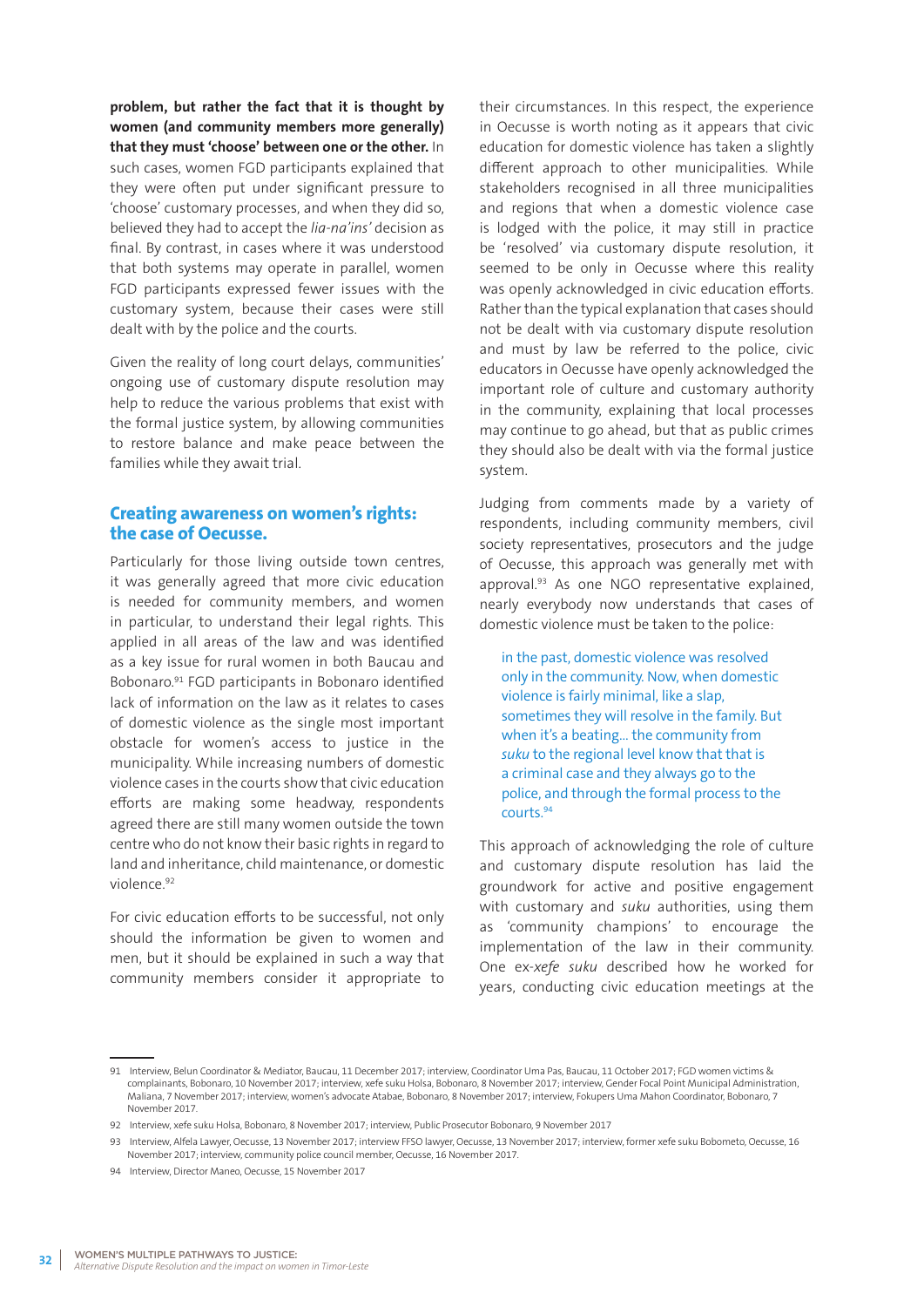*aldeia* level, coordinating with the police to identify communities with higher levels of violence, and often contacting the police directly if they become aware of a domestic violence incident.<sup>95</sup> Similarly, a community member described how she works with customary authorities in resolving disputes, but also commonly rings the police if she becomes aware of a domestic violence incident.<sup>96</sup> She described that neighbours called the police because they heard problems in the house next door, and feared violence was taking place.<sup>97</sup>

The active engagement of local authorities is important at a few different levels. Local authorities can act as community champions and have a strong positive impact for effective civic education. In addition, this engagement opens the door to positively influencing how customary practices are implemented in the community. Customary governance and dispute resolution is not static: like any other system of governance, it may change if there is the right impetus. As a civil society representative explained, because they begin by acknowledging local authorities' important role in the community, their civic education and capacity building program is generally well-accepted, opening up possibilities for local authorities to learn about the law, and adapt how they implement customary dispute resolution in the community.<sup>98</sup>

### **Role of** *Suku* **Authorities as bridge between customary and formal legal systems**

While it is important to actively engage local authorities and to recognise the importance of customary dispute resolution in communities, *suku* authorities require a slightly different approach. As discussed previously, while *suku* authorities may draw on customary legitimacy because they come from the 'right' family, they are not traditional or customary authorities. They are elected local authorities who draw their legitimacy from the state, operating in accordance with Law 9/2016. As such, their legal role should be to refer public crimes to the police, rather than attempt to adjudicate themselves.

Because they work closely with both, *suku* authorities occupy an important 'bridging' role between the state and customary authorities. Under Articles 5 and 6 of Law 6/2016 they have the legal competency to keep the peace and to promote the resolution of conflicts that arise in and between communities, meaning they may mediate in case of semi-public crimes or civil matters. The law does not, however, specify how they should do this: whether it should be in the form of mediation, arbitration, or follow a different style of dispute resolution altogether. Because there is no clear legal definition, in practice this role more closely approximates arbitration.<sup>99</sup> This is an issue that should be addressed, and which is discussed in more detail in Section III of this report.

### **Role of Suco Police Officers**

Alongside civic education and active engagement with local authorities, another important area for improvement relates to the role of the Suku Police Officers (OPS) as they accompany and provide security for customary and non-customary ADR. The role of the OPS is to keep the peace at the community level, and nearly all respondents reflected positively on their work in this regard, explaining that when they accompany ADR processes everyone understands that they are there as strictly neutral observers. This function was described by one OPS as follows:

We are not involved in customary process or mediation… The xefe suku or konsellu suku ask us to participate [in *tesi lia*/mediation] but not in order to resolve cases: the konsellu suku resolves it.… together with the xefe suku, we go to the suku and collect data… Our role is to ensure security so that the process doesn't lead to conflict.100

The vast majority of OPS are men, with only 2% of OPS being women.<sup>101</sup> The research team came across a number of situations where the OPS had accompanied ADR processes for domestic or sexual violence, which as public crimes should have been lodged with the formal justice system. When asked what OPS do in such cases, respondents explained

100Interview, community police officer, Baucau, 12 October 2017

<sup>95</sup> Interview, former xefe suku Bobometo, Oecusse, 16 November 2017; interview, community police council member, Oecusse, 16 November 2017.

<sup>96</sup> Interview, community police council member, Oecusse, 16 November 2017. This work took place years before the KPK was formed.

<sup>97</sup> Interview, community police council member, Oecusse, 16 November 2017.

<sup>98</sup> Interview, Director Maneo, Oecusse, 15 November 2017.

<sup>99</sup> Interview, Belun Coordinator & Mediator, Baucau, 11 December 2017.

<sup>101</sup>UN Women Timor-Leste, Baseline: Women's Meaningful Participation in Peacebuilding and State-building, 2017..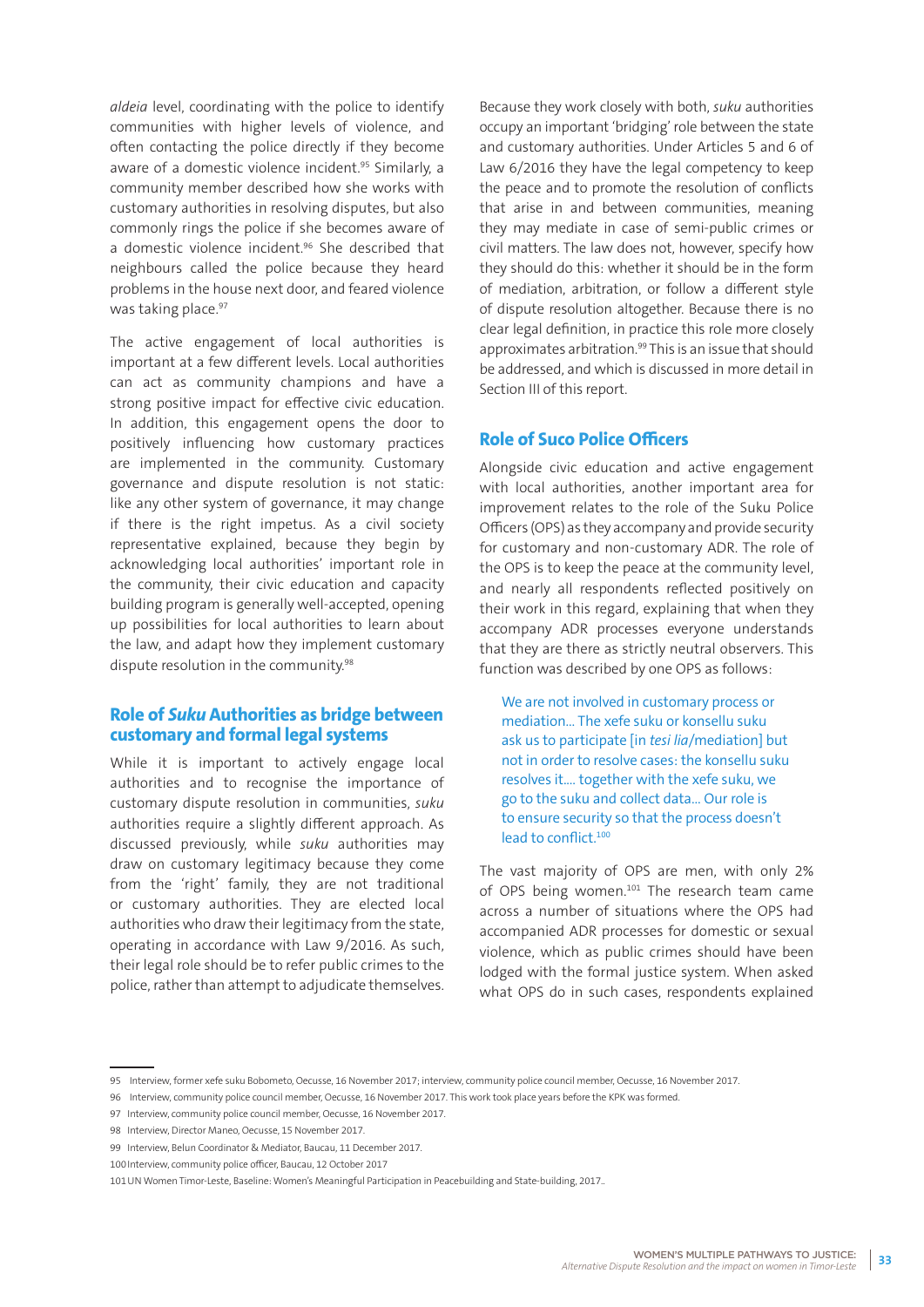that they generally explain to people that it is a public crime and what that means, and encourage the victim to make a formal complaint. As a civil society representative explained,

The police always give the option, but it depends on each individual. I see the police give motivation, but the women are dependent on their family, they are not independent. So the decision is also dependent on the family. Some police are women, they try to help, but the women (victims) are not brave enough.102

However, in accompanying customary dispute resolution of domestic violence cases, there is a major risk that the presence of the OPS will be seen by community members as legitimising this approach, even if they clearly explain the legal requirements and/or attempt to encourage the victim. In addition, while most respondents put the responsibility on the victim to lodge a complaint and explained the role of the OPS in encouraging the victim to do so, this approach is not in accordance with the law. The law on public crimes is clear that anyone (not only the victim) may lodge a formal case.<sup>103</sup> For police officers, this becomes an obligation: by law, any police officer who becomes aware that a public crime has been committed must prepare a notification to that effect (initiate a criminal case.)<sup>104</sup> Failure to do so is a criminal offence.

The work of the OPS is not easy, and their important role in maintaining peace and bringing the formal justice system closer to the people should be supported and maintained. In order to do their job properly as community police, they must secure the trust of community members and local leaders. However, relationship-building with the community cannot be conducted at the expense of failing to uphold the law. Recognising that customary dispute resolution may operate in parallel with the formal

justice system, the role of OPS in such cases is clear. They may accompany customary and non-customary ADR processes in the community, and in fact should be encouraged to do so. But in cases where they become aware that a public crime has been committed, they are also legally bound to lodge a criminal case.

While it is probable that this approach will simply mean that OPS are no longer invited to accompany such cases, when community members see OPS's practicing actions required by the law, it would have a strong educative impact. This would clarify that even if people choose to *tesi lia* in crimes of domestic violence, such crimes must *also* be subject to criminal prosecution. In addition, it is important for prevention: if changes to OPS' practices are accompanied by a strong civic education program, and cases appropriately dealt with in the formal justice system, this may (over time) result in reducing community tolerance for domestic violence. It is therefore important that clear guidelines and codes of conduct are fully understood by OPS to lodge public crimes in the formal justice system, and to support them in clearly explaining their legal obligations as police officers to the community.

## **Mitigation & Aggravating Factors for Sentencing**

A key way in which customary dispute resolution and the formal justice system interact is in the sentencing of offenders who have been convicted of a crime. In deciding on an appropriate sentence, judges have the competency to take into account a variety of mitigating and exacerbating factors, which serve respectively to either reduce or increase the sentence that is imposed. Agreements that are made through customary dispute resolution are taken into account as mitigating factors, along with other possible factors such as whether or not it was the offender's first offence, whether or not the offender confessed, if he or she was cooperative during court proceedings, and others.<sup>105</sup> While judges do not

<sup>102</sup> Interview, women's advocate Atabae, Bobonaro, 8 November 2017.

<sup>103</sup> Criminal Procedure Code, Articles 211 & 213.

<sup>104</sup> Criminal Procedure Code, Article 211(1).

<sup>105</sup> JSMP, The courts and Alternative Dispute Resolution, Dili, 2017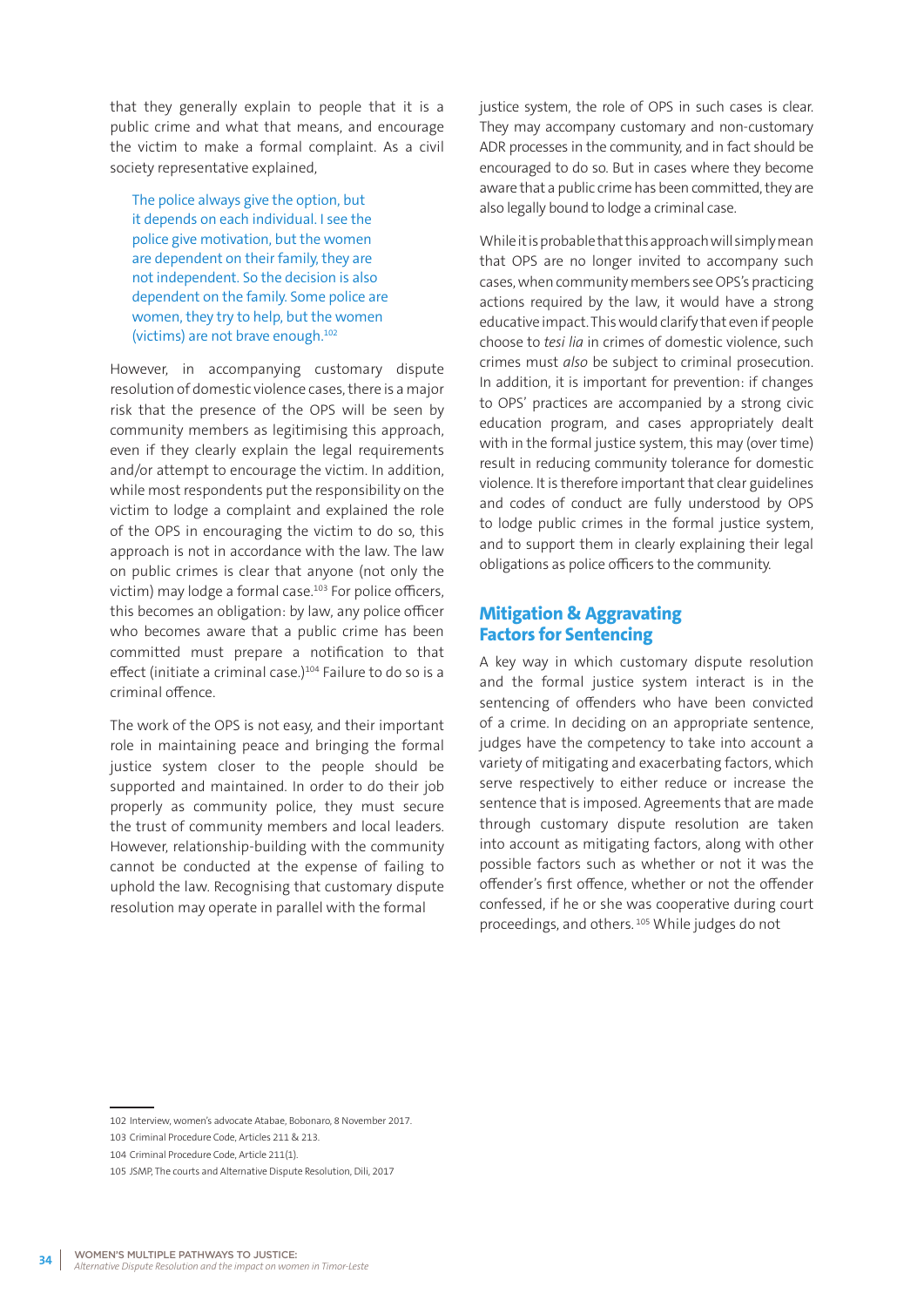state explicitly for court monitoring purposes what impact a previous community resolution has on the outcome of the court proceedings, 106 respondents in this research explained that it is normal practice for judges to reduce sentences if the dispute has already been heard via customary dispute resolution, and a fine has been paid. As one judge explained,

if there is an agreement where a case has been resolved in the traditional system, we judges must respect what they decide, but also try to hear the case from both parties. If they have resolved according to their culture and [a fine has been paid], if there is a written agreement, then the court may simply say that in the future it should not happen again. The court can reduce the sentence and just give a fine or suspended sentence in order to prevent violence from recurring.107

In practice, for crimes of domestic or sexual violence, this often means that a suspended sentence (often without conditions) is imposed. Judges' preference for applying suspended sentences in cases of domestic violence has been strongly criticised by civil society activists, who argue that judges do not apply the law fairly. Concerns have been raised that judges actively seek potentially mitigating factors, but ignore exacerbating factors such as the severity of violence, even where the victim was permanently disabled from the violence.108 In addition, they argue, suspended sentences (and particularly those without conditions) might create a perception that the offender has simply been allowed to go free, especially to community members who do not understand the law.109 This reinforces a general belief in men's entitlement to behave violently with their wives, and undermines efforts to address domestic violence in the country.

Questions of appropriate sentencing depend on how justice is envisioned. This looks at whether justice is more retributive (focusing on punishment of the offender) or restorative (focusing on rehabilitation

of the offender, victim, and community). From the perspective of women themselves, many domestic violence survivors say they want the violence to stop.<sup>110</sup> One approach which seems to be reducing rates of recidivism (repeating incidents of violence) has been in Oecusse, where sentencing has been adjusted. In explaining the different approaches that he has tried, a judge in Oecusse explained that he gives suspended prison sentences, in which the offender may return to the community, but is incarcerated if he or she repeats the violence. As he explained, this has been effective in lowering the recidivism rate:

in 2012 when I first arrived in Oecusse, I gave suspended sentences. But offenders said to people that they didn't receive any punishment because they were free. So I started to give [domestic violence] offenders fines instead. But we found that fines are also not good, because both the husband and the wife came together to pay the fine.<sup>111</sup> After 2013 I started giving suspended prison sentences… and I saw those committing crimes were generally new people. In 2014 there was one person. In 2015, there were two recidivists who I sent to jail because they committed a crime during the suspension period… So, I feel this approach is a bit more effective.<sup>112</sup>

As he went on to explain, he has also tried attaching other conditions to suspended sentences, such as requiring an offender released on parole to give rice to feed his children every month, but such behavioural conditions are more difficult to implement because the court doesn't have the capacity to monitor for compliance, and other institutions have not taken on this role. As a result, he has mainly given suspended penal sentences which can be monitored from the court. This approach has met with approval from other stakeholders, who explained that the approach is simple enough for people to understand, and that

<sup>106</sup> Ba Distrito (2016) *Community Dispute Resolution in Timor-Leste: A Legal and Human Rights Analysis,* 9.

<sup>107</sup> Interview, Judge Baucau District Court, 12 October 2017.

<sup>108</sup> Interview, Fokupers Uma Mahon Coordinator, Bobonaro, 7 November 2017.

<sup>109</sup> Interviews: Coordinator Uma Pas, Baucau, 11 October 2017; Fokupers Uma Mahon Coordinator, Bobonaro, 7 November 2017.

<sup>110</sup> FGD women victims & complainants, Bobonaro, 10 November 2017; FGD women victims & complainants, Baucau, 12 December 2017; FGD women victims & complainants, Oecusse, 17 November 2017.

<sup>111</sup> Interview, judge REAO Court, Oecusse, 15 November 2017

<sup>112</sup> Interview, judge REAO Court, Oecusse, 15 November 2017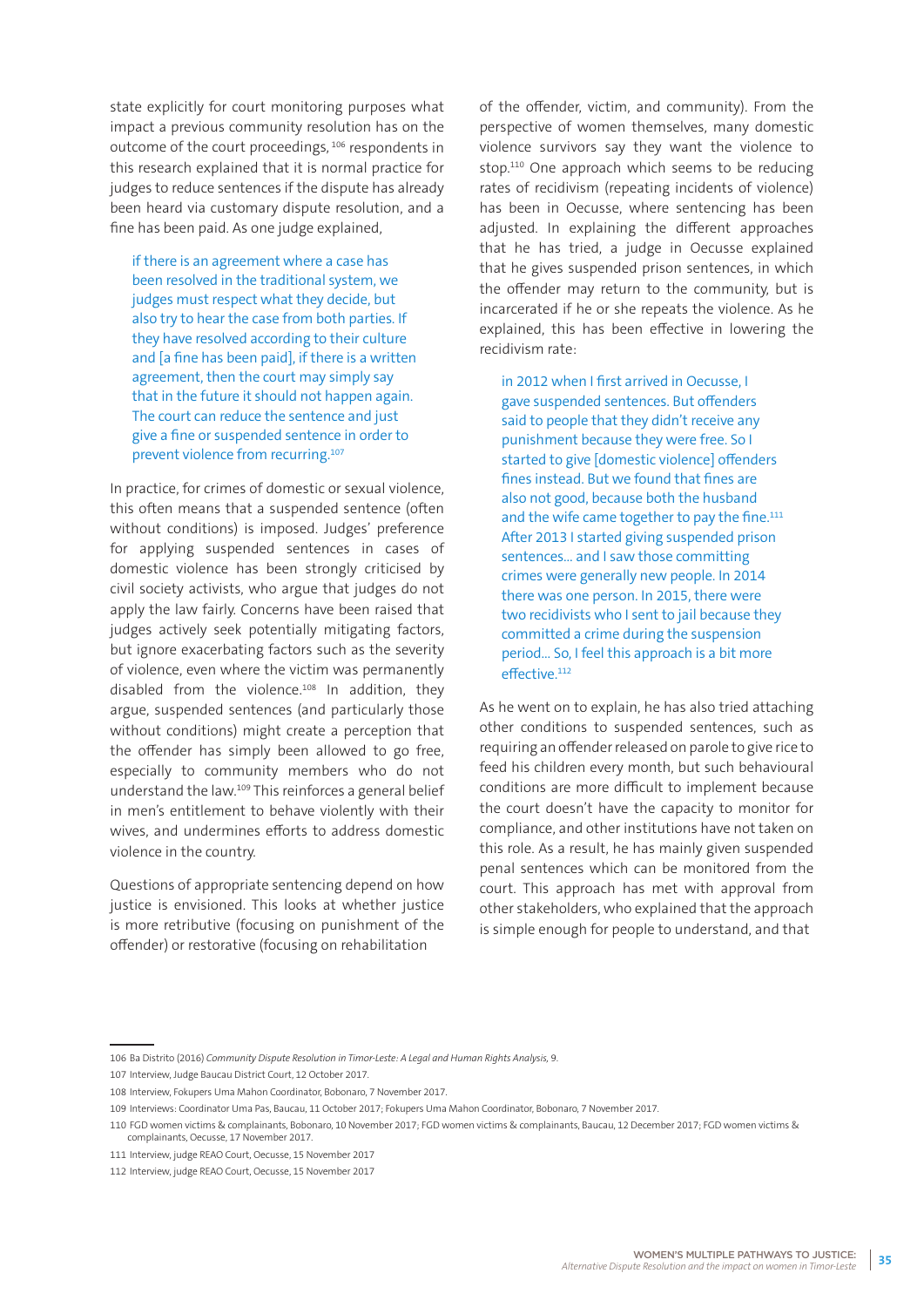the few cases where a man has been sent to prison shocked people and educated men and the rest of the community, warning them against reoffending.113

The use of suspended sentences for crimes of domestic violence is a murky area. While it is common practice for sentences to be mitigated when customary agreements are in place, the problem is not solely with the use of suspended sentences; it lies also in biased decision-making. Statistics show that in 2016, 80% of domestic violence convictions resulted in suspended sentences, as opposed to 50% for all other types of crimes.<sup>114</sup> This is a major difference in treatment between different types of crimes. As such, there are clearly deeper issues to review in considering judges' bias in sentencing for domestic violence versus other types of crimes.

It is also recognised that while suspended sentences may not be ideal, the formal justice system is unable to deal with the case load that it faces, which means that customary dispute resolution has an important role to play while people await trial. The challenge, therefore, is for sentencing to be approached so that it recognises customary agreements, while also having a measurable impact on reducing the incidence and recurrence of domestic violence.

113 Interview, Alfela Lawyer, Oecusse, 13 November 2017; interview FFSO lawyer, Oecusse, 13 November 2017.

114 JSMP (2017), *Sentencing and Domestic Violence: Suspending prison sentences with conditions.*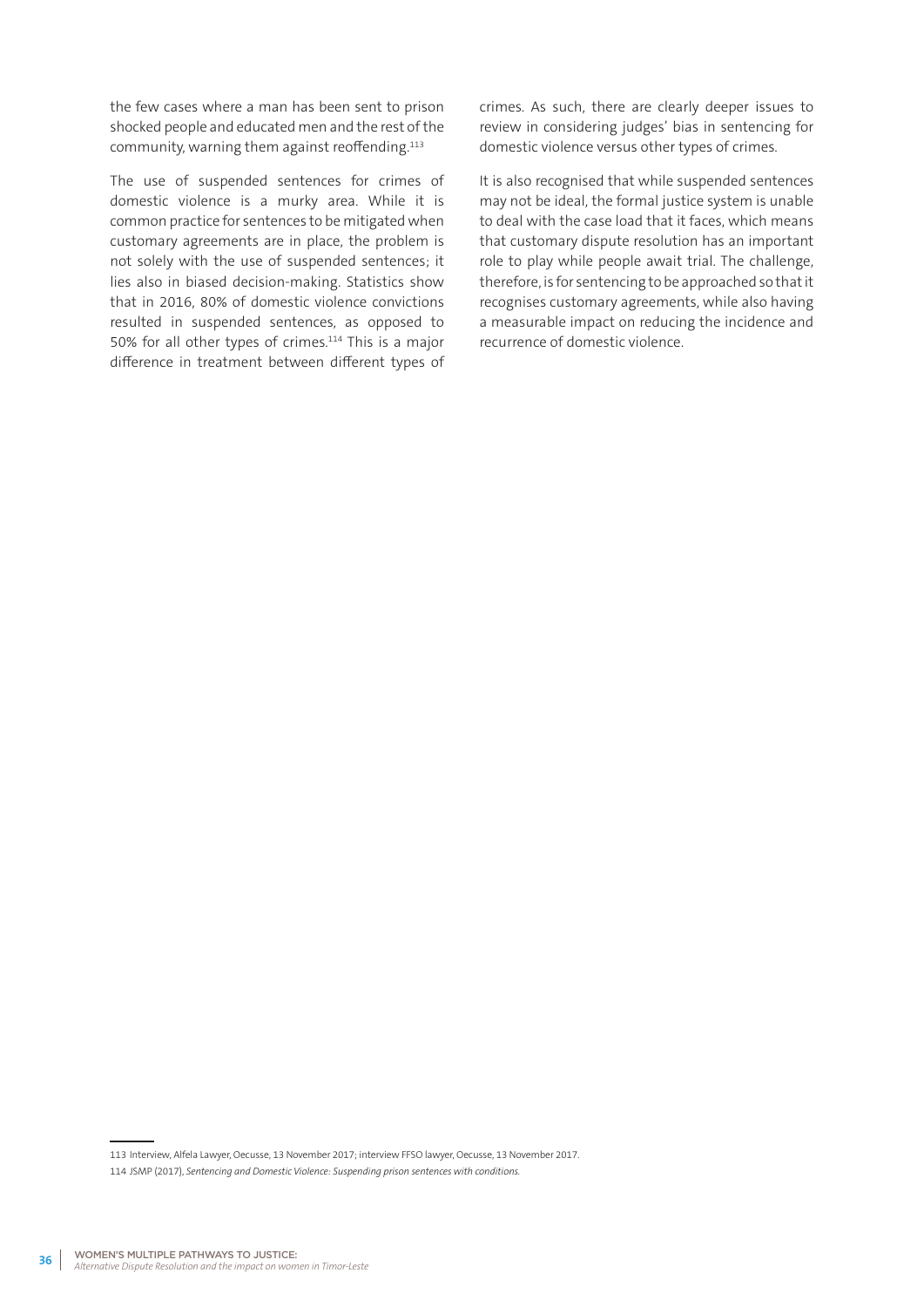# PRINCIPLES FOR RIGHTS-BASED MEDIATION (NON-CUSTOMARY ADR)

As discussed previously, there is no single approach to ADR in Timor-Leste. Instead, ADR is carried out by a mixture of local authorities, government bodies, civil society organisations, legal aid providers and others, using many different sets of guidelines of varying levels of quality that are used to guide mediators' work. As the Government of Timor-Leste is working on drafting legislation to govern this important area, there is an opportunity to learn from existing experience and create mechanisms and approaches that will improve women's access to justice.

Such mechanisms and approaches do not need to be developed from scratch, as there are already some good guidelines that are being used which reflect and uphold the basic principles of mediation: voluntary participation, equality of treatment, impartiality of the mediator, and genuine agreement between the parties on the resolution. However, there is room for improvement in creating a governing law, harmonising different approaches, and including mechanisms that will enhance women's participation.

**Reflecting the reality that many women do not understand their basic rights and/or are frightened of the process and/or face potential repercussions if they speak openly during mediation, gendersensitive mechanisms are necessary to ensuring that basic mediation principles are substantively met, rather than simply being formal in nature.** 

In revising existing mediation guidelines to make them more responsive to the needs of both women and men, research results indicate a few key areas to improve women's participation in mediation, and to improve ADR outcomes for women in Timorese communities. The following recommendations are a starting point for taking forward the findings from this initial research.

#### **Key Recommendations:**

- **• Amend Suku Law 9/2016 to clarify** *suku* **dispute resolution role as providing mediation only, and clearly define what is meant by mediation.**
- **• Develop gender-responsive mediation guidelines and training materials specifically adapted for**  *suku* **authorities (tailored to diverse levels of education).**
- **Recognise an existing body, or create a new body, to provide gender-responsive monitoring & support to mediators, to ensure their dispute resolution processes follow basic mediation principles and are sensitive to the needs of diverse women and men.**

### **Encouraging Women Disputants' Active Participation**

While all respondents perceive that women and men have equal access to ADR processes, in practice it is known that women are less likely to speak openly in these processes than men. This is for a variety of reasons, including possible intimidation from the other party, fear of community judgement and social stigma, shame and fear of consequences in speaking about sensitive issues, social conditioning which makes her distrust that she can openly speak (and be heard), and others. As a result, positive steps must be taken to encourage women disputants to speak, beyond simply giving them the opportunity during proceedings. Respondents who were responsible for conducting customary and non-customary ADR explained that often female mediators were more effective in encouraging women to speak during the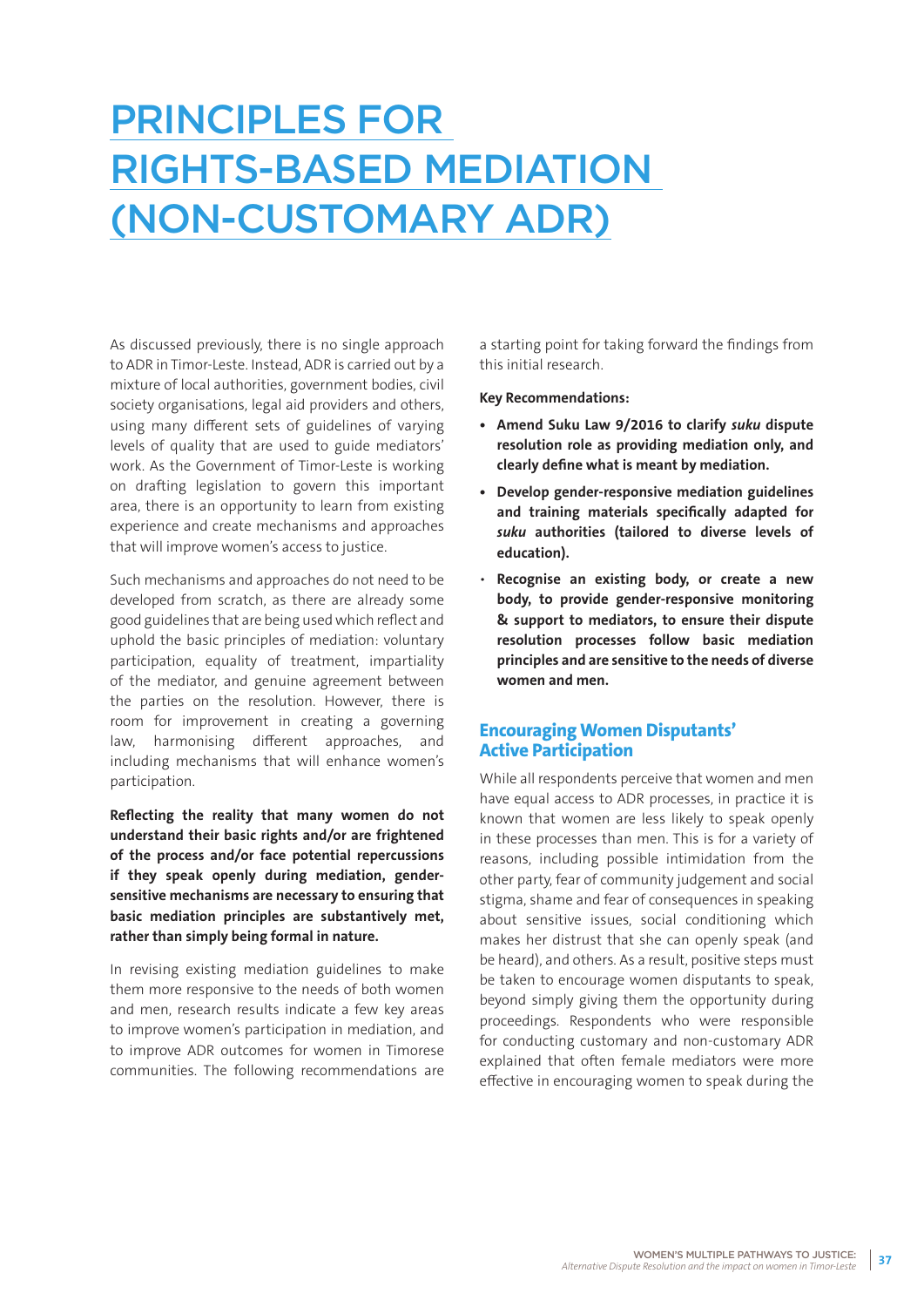proceedings.115 As one respondent, a member of the community policing council, explained,

I am a woman, so I go particularly [to help] other women, because they are always victimised… you need to understand her condition, she's traumatised and can't speak, so I as mediator must speak a lot in order to give her courage to speak. Because I see lots of men just ignore women… Maybe if she can't speak to the group, she can speak to me so that I can then speak for her in front of everyone.<sup>116</sup>

The effectiveness of female mediators was also repeated by other respondents (both male and female), including an ex-*xefe suku* who explained that he commonly asks women to accompany him in dispute resolution, specifically so they can help in encouraging the women to speak.<sup>117</sup>

To encourage women's active participation, respondents also emphasised the importance of training mediators, at two levels. For male leaders who use variations on customary approaches (eg. *suku* authorities or others), this may mean clearly explaining and working with them to understand and apply the principles of mediation, including giving equal speaking opportunity to men and women. For mediators who understand participants' formal right to equality, this means also clarifying that giving equal time to speak is not enough: they must actively encourage women to speak. As a civil society representative explained,

Often, they just give time and if the woman doesn't speak, they say ok, it's done. They don't try to encourage or urge her to speak. Because many women are not brave enough to just speak up, they just stay silent, so if we don't urge her, we don't get anywhere.<sup>118</sup>

Such encouragement might include speaking separately to the woman before proceedings to get her accustomed to speaking about the issue, allowing sufficient time for her to speak, working on

mediators' communication approaches (speaking softly, less assertively), and others. Training in such techniques should also be accompanied by ongoing support & monitoring for mediators.

#### **Key Recommendations:**

- **Encourage the recruitment and use of female mediators for ADR processes;**
- **Train, support & monitor mediators in actively encouraging women to speak during proceedings;**
- **Support women's organisations to provide assistance in preparing women who will be participating in ADR processes, so they are equipped with information on their rights and the process.**

### **Accompaniment by Women's Groups/NGOs**

Women FGD participants in both Oecusse and Bobonaro identified as a priority that women's representatives should accompany women during ADR processes. Accompaniment for women was also recommended by other respondents, including mediators and civil society representatives. Specifically, respondents recommended that accompaniment should come from either women's groups dedicated to do this work, or from women's NGOs. When asked whether women who have been elected to the *suku* council representatives should be given this role, it was explained that they would not be appropriate, as they are often inactive in the community. In addition, as *suku* council members, they must report to the *xefe suku*, and might not be able to carry out this role independently.

Accompaniment by women's groups/NGOs in ADR processes would provide a number of benefits. They could act as role models, providing alternative perspectives to the gossip and social stigma that women may be subjected to by their family and in the community. In the lead-up to and during proceedings, they could give the woman disputant support and advice, helping her to present her case

<sup>115</sup> Interviews: national mediator DNPCC, Bobonaro, 7 November 2017; Director Maneo, Oecusse, 15 November 2017; community police council member, Oecusse, 16 November 2017; former xefe suku Bobometo, Oecusse, 16 November 2017.

<sup>116</sup> Interview, community police council member, Oecusse, 16 November 2017.

<sup>117</sup> Interviews: former xefe suku Bobometo, Oecusse, 16 November 2017; Director Maneo, Oecusse, 15 November 2017.

<sup>118</sup> Interview, Director Maneo, Oecusse, 15 November 2017.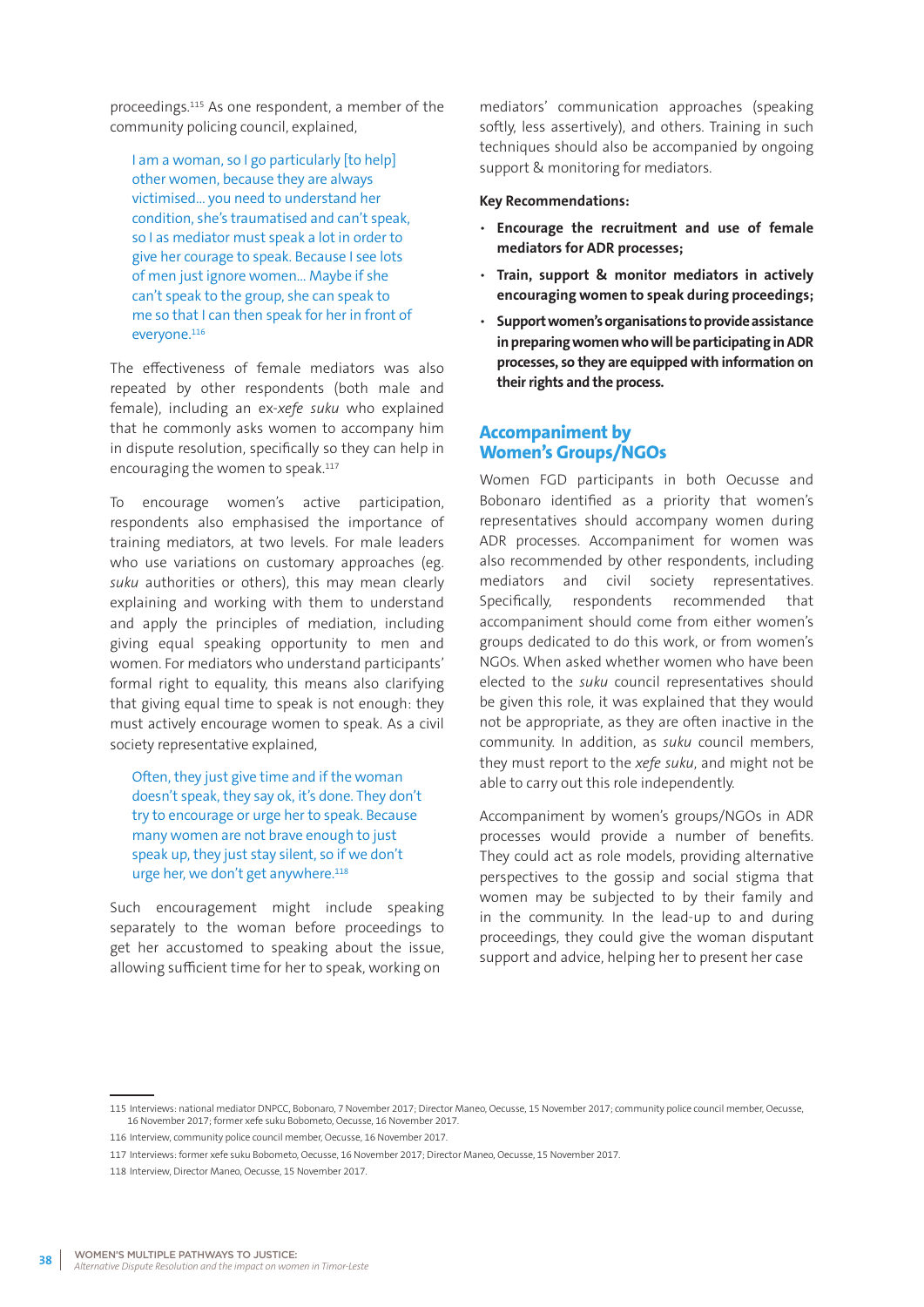clearly and in full. They could help her to understand her legal rights, so that she can make an informed decision when discussing different 'options' to resolve the issue. And they could monitor mediators themselves, ensuring that they carry out their role according to the basic principles of impartiality, voluntary participation and equality of treatment, and in compliance with the law and basic human rights standards. Crucially, in order for these benefits to be realised, their role in the proceedings would need to be formally recognised, and they would need to have the right to intervene if mediation is not being carried out properly.

#### **Key Recommendations:**

- **Support women's groups/NGOs to accompany women participants in ADR processes;**
- **Develop and pilot a formal system recognising women's groups/NGOs' accompaniment of women disputants during mediation to ensure they are recognised as legitimate participants.**

### **Putting Women's Safety First**

Considering that customary authorities continue to *tesi lia* in cases of domestic violence, for improved complementarity, this may involve the customary dispute resolution and the formal justice system operating in parallel. However, for non-customary ADR providers, they should not mediate in domestic violence cases.

It is also recognised that civil disputes or conflicts do not occur in a vacuum: women's stories shared during this research clearly demonstrate that even for cases that appear to be non-violent in nature, such as disputes over land or child maintenance, there is a possibility that violence has also been part of the extended dispute. As such, the safety and decisions of women disputants must be prioritised. Mediation should be conducted in a safe environment, possibly accompanied by (preferably women) OPS and KPK if they exist in the *suku*, to ensure there is no intimidation

or bullying during proceedings. Where appropriate, steps should also be taken to secure women's safety after proceedings – possibly by clearly informing both parties that violence is illegal and that violent conduct during or after the mediation will result in criminal charges. Women should also be referred to appropriate NGOs or service providers for support, ensuring the woman and those supporting her have clear and easy access to the police if violence occurs following mediation.

**Key Recommendation: Develop clear mechanisms for mediators, police and service providers to coordinate in protecting women's safety before, during and after mediation.** 

## **Mediation Venue**

It is common for customary and non-customary ADR provided by *suku* authorities to be conducted in an open environment, with many community members who are not involved in the dispute also in attendance, including children.<sup>119</sup> This is also an issue with the mobile courts, where cases may be heard in open proceedings in the Administrative Post or Municipal offices.120 The openness of the proceedings negatively affects women disputants and witnesses, at times making them subject to community gossip, social stigma, and possible violence and intimidation, so that a woman is much less likely to speak openly and clearly, particularly in cases where she is ashamed or frightened. Respondents recounted many cases where, even if the woman was given equal opportunity to state her case during the dispute resolution process (and clearly had a case to share), she instead chose to stay silent.<sup>121</sup> In response to this issue, some NGOs have established small mediation houses where they can keep proceedings private, which has shown a strong positive impact in encouraging women to clearly put forward their case during proceedings.122 Some of these NGOs have built mediation houses for their local area only, as was the case with Oecusse-based MANEO. A national NGO

121 Interview, community police council member, Oecusse, 16 November 2017; interview, former xefe suku Bobometo, Oecusse, 16 November 2017; interview, Director Maneo, Oecusse, 15 November 2017; interview, Fokupers Uma Mahon Coordinator, Bobonaro, 7 November 2017; interview, women's advocate Atabae, Bobonaro, 8 November 2017; interview, national mediator DNPCC, Bobonaro, 7 November 2017.

<sup>119</sup> Interviews: Belun Coordinator & Mediator, Baucau, 11 December 2017; Director Maneo, Oecusse, 15 November 2017.

<sup>120</sup> Interview, xefe suku Holsa, Bobonaro, 8 November 2017

<sup>122</sup> Interview, Director Maneo, Oecusse, 15 November 2017.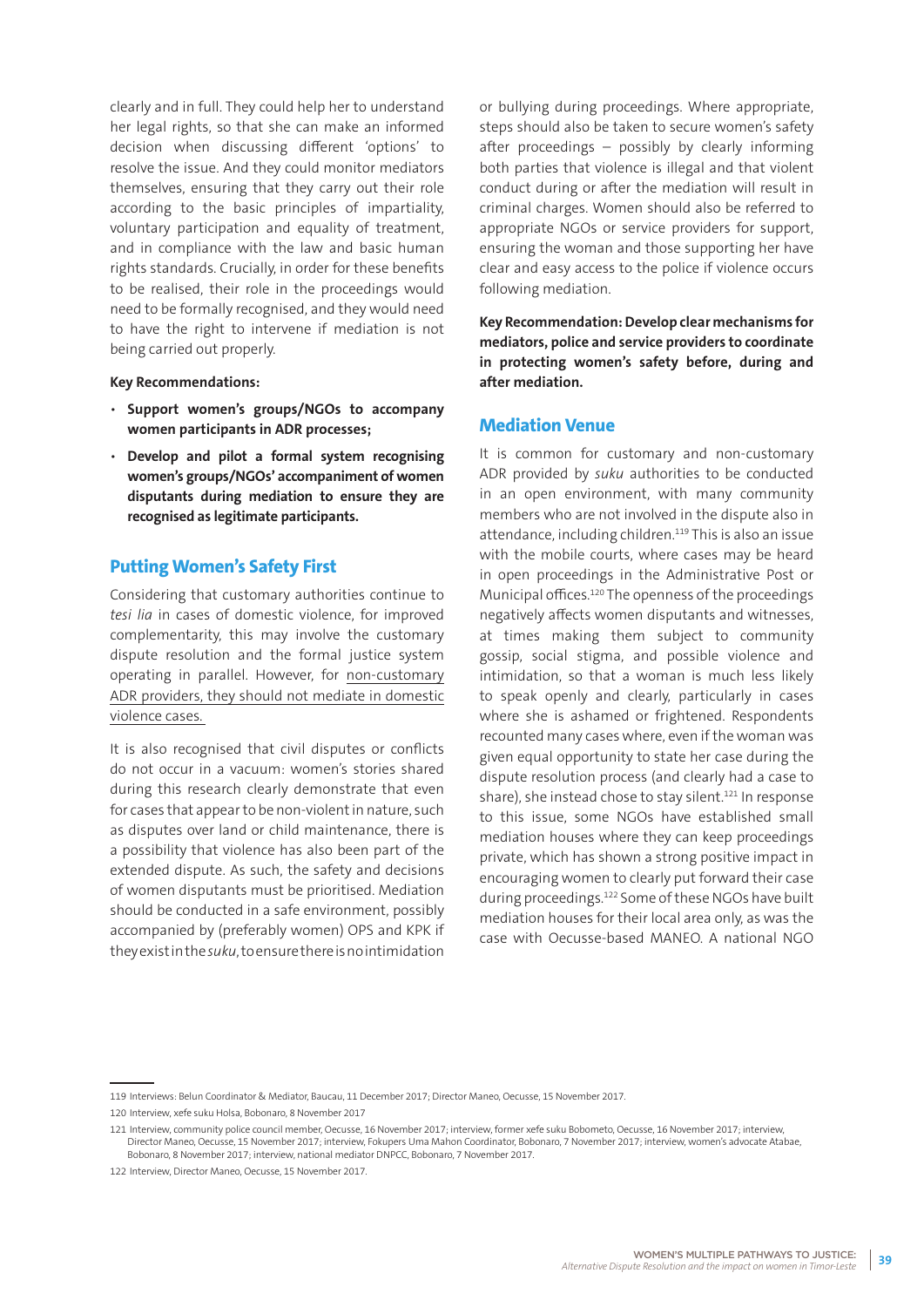(CEPAD has also built mediation houses called 'Uma Dame' with one built in six municipalities: Maliana, Aileu, Ermera, Manatuto, Baucau and Manufahi.

**Key Recommendation: Ensure disputants can choose their preferred venue for mediation and mediation is conducted in a private venue.** 

# **Provision of Mediation 'Options' Within the Legal Framework**

The final step in the mediation process is for the mediator to facilitate parties to identify possible options or suggest 'options' for the parties to consider as possible resolutions to their dispute. Suggesting options is a necessary step in ensuring the parties can independently decide whether the outcome will work for them, while also considering that they may be 'stuck' in their conflicting positions and options can help them find a possible resolution to which they can both agree to.

However, there is a risk that the options the mediator puts forward may not appropriately reflect a female disputant's legal rights and may in fact reproduce existing inequalities between the two parties. Because the mediator is looking for a possible outcome that will be agreed to by both, in cases where the male disputant is perceived to be adamant on his position and the female disputant is seen to be more amenable, there is a risk that the focus will be on moving the woman away from her rightful claim. This might be the case, for example, if the mediator suggests a compromise rather than a 'win-win solution'. For instance, an option of dividing disputed land between two parties might be proposed when the female disputant can legally claim 100%. If a woman doesn't know her rights under the law, there is a serious risk that the mediation will result in her signing away her legal rights.

Mediation is a process of negotiation and meeting the needs of the parties to a dispute. Ideally, it is conducted where parties can come to the mediation process with equal voice and knowledge. As such, the parties must be willing to shift from their conflicting positions and come to a mutually-agreed resolution. However, parties must have a basic knowledge of their legal rights in order to make a free and informed decision, and mediators should not encourage an option which would be in clear breach of one party's rights in order to find a common ground. As such, it is important that mediators are properly trained in providing options that reflect people's legal rights, and that they clearly explain those rights to both parties. Parties should also understand that they are not bound by any option and have the right to reject an option without negative consequences.

#### **Key Recommendations:**

- **Mediators should clearly explain parties' rights to the disputing parties before and during the mediation process;**
- **Train mediators in developing options that approximately reflect parties' legal rights, and communicating these basic rights to the parties, before and during the mediation.**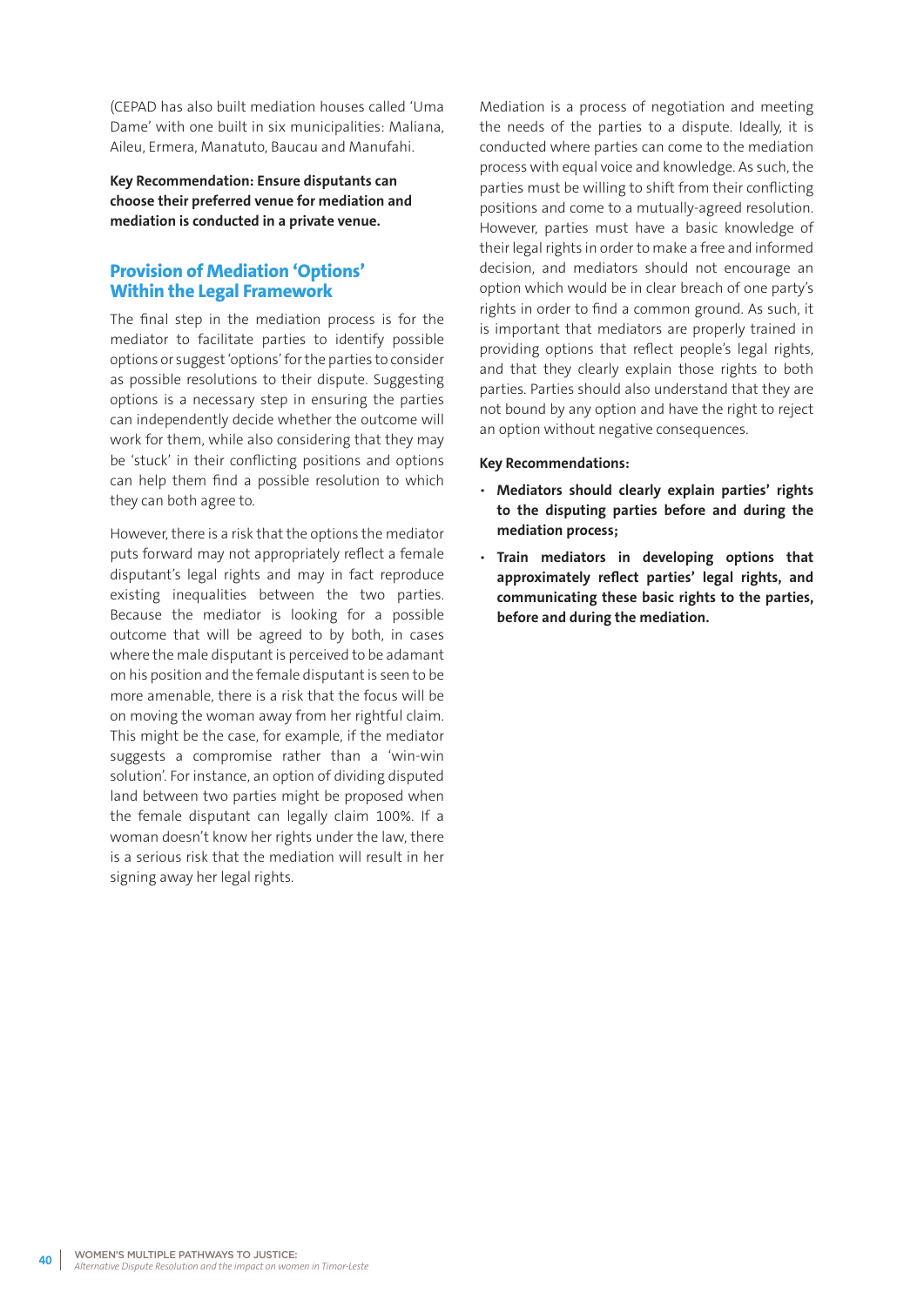# APPENDIX 1: LIST OF INTERVIEWS & FGDs

# **BAUCAU: Key Informant Interviews**

| <b>Gender</b> | <b>Position</b>              | <b>Institution</b>        | <b>Date of Interview</b> |
|---------------|------------------------------|---------------------------|--------------------------|
| F             | National Mediator            | <b>DNPCC</b>              | 12 October 2017          |
| F             | National mediator/Suco Chief | DNPCC/Soba                | 13 October 2017          |
| M             | Mediator                     | <b>DNTPS</b>              | 12 October 2017          |
| F             | Coordinator of Uma mahon     | Uma Pas                   | 11 October 2017          |
| M             | Judge                        | Baucau District Court     | 12 October 2017          |
| M             | Legal officer                | ALFeLa                    | 13 October 2017          |
| M             | Public Defender              | Office of Public Defender | 12 October 2017          |
| M             | Coordinator and Mediator     | Belun                     | 11 December 2017         |
| M             | <b>OPS</b>                   | Community Police          | 12 October 2017          |

**FGD (10 women participants):** 12 December 2017

# **BOBONARO: Key Informant Interviews**

| <b>Gender</b> | <b>Position</b>         | Institution              | <b>Date of Interview</b> |
|---------------|-------------------------|--------------------------|--------------------------|
| F             | Coodinator of Uma Mahon | Fokupers                 | 7 November 2017          |
| M             | Suco Chief              | Holsa, Maliana           | 8 November 2017          |
| F             | Women Advocate          | Atabae                   | 8 November 2017          |
| F             | Victim                  | Memo                     | 8 November 2017          |
| F             | National Mediator       | <b>DNPCC</b>             | 7 November 2017          |
| M             | National Mediator       | <b>DNPCC</b>             | 9 November 2017          |
| M             | Gender Focal Point      | Municipal Administration | 7 November 2017          |
| F             | Victim                  | Holsa                    | 9 November 2017          |
| F             | Complainant             | Holsa                    | 8 November 2017          |
| M             | Prosecutor              | <b>Public Prosecutor</b> | 9 November 2017          |

**FGD (12 women participants):** 10 November 2017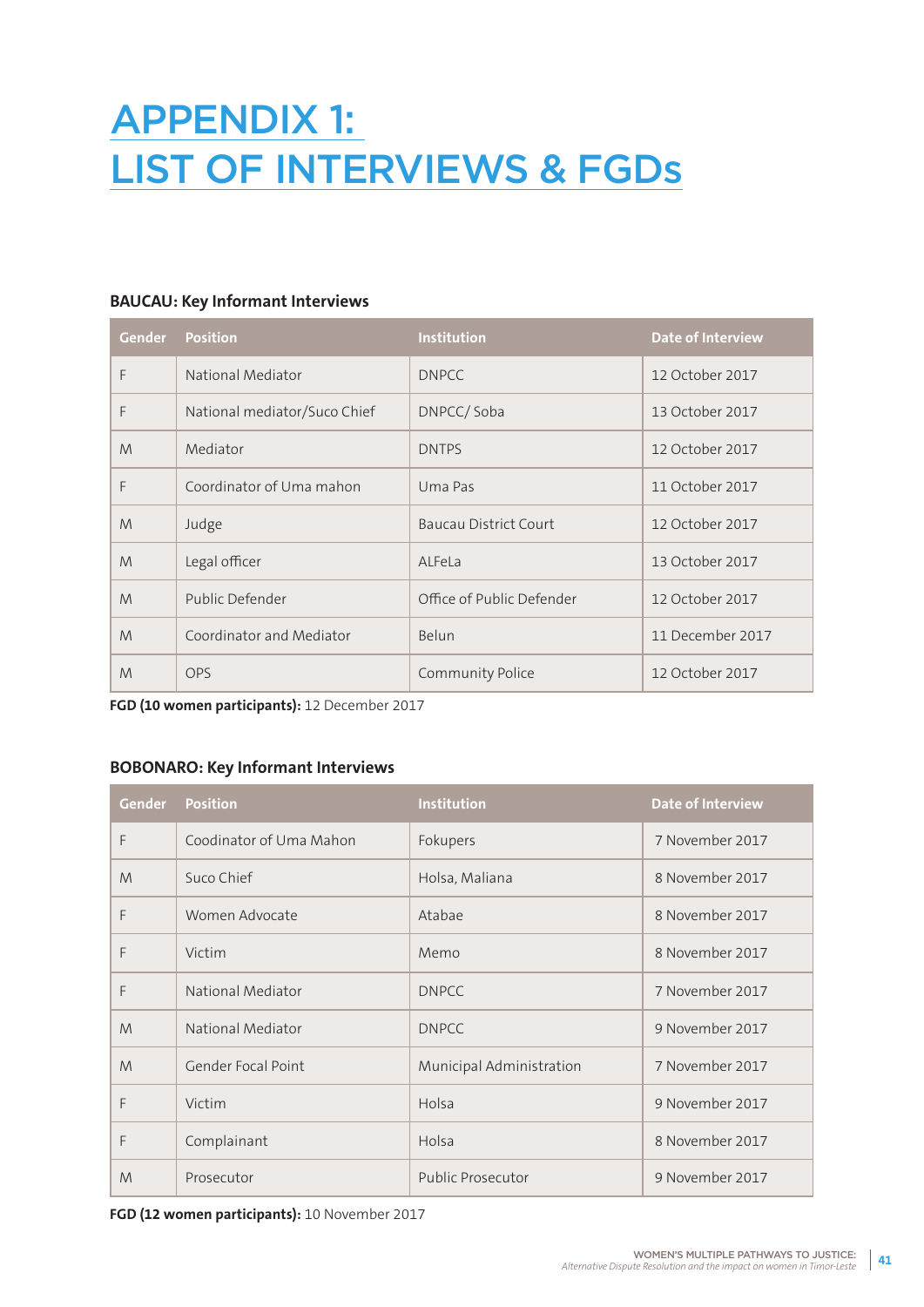# **OECUSSE: Key Informant Interviews**

| Gender | <b>Position</b>          | Institution           | <b>Date of Interview</b> |
|--------|--------------------------|-----------------------|--------------------------|
| F      | Director                 | Pradet                | 14 November 2017         |
| F      | Lawyer                   | Alfela                | 13 November 2017         |
| F      | Director                 | <b>MANEO</b>          | 15 November 2017         |
| F      | Complainant              | Palaban               | 14 November 2017         |
| M      | Child Protection Officer | <b>MSS</b>            | 14 November 2017         |
| M      | Former Suco Chief        | Suco Bobometo, Oesilo | 16 November 2017         |
| F      | Member of KPK            | Suco Bobometo, Oesilo | 16 November 2017         |
| M      | Mediator                 | <b>DNTPS</b>          | 15 November 2017         |
| M      | Mediator                 | <b>DNPCC</b>          | 13 November 2017         |
| F      | Coordinator uma mahon    | <b>FPWO</b>           | 16 November 2017         |
| M      | Judge                    | <b>REAO Court</b>     | 15 November 2017         |
| F      | Community Police         | PNTL                  | 15 November 2017         |
| F      | Complainant              | Interview at ALfela   | 17 November 2017         |
| F      | Women Advocate           | Naimeko               | 16 November 2017         |
| F      | Complainant              | Oesilo                | 16 November 2017         |
| M      | Lawyer                   | <b>FFSO</b>           | 13 November 2017         |

**FGD (9 women participants):** 17 November 2017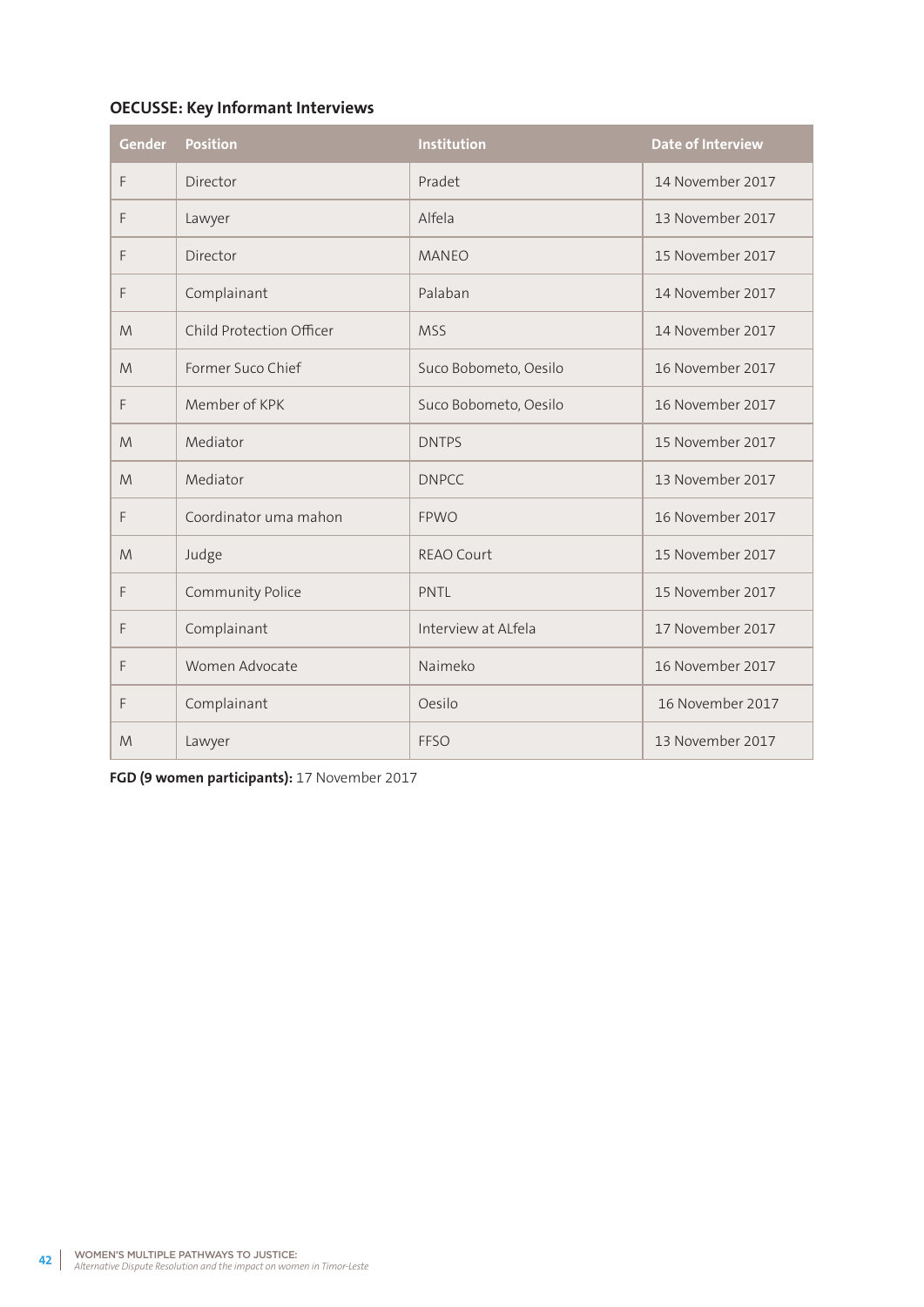# APPENDIX 2: FGD RESULTS

Following is a list of issues identified by women victims and complainants (FGD participants), based on their analysis of what most needs to be addressed to improve access to justice for women in their community. The FGD participants prioritised the issues from most to lesser importance, following a participatory voting methodology.

| <b>No</b>      | <b>Focus Group Discussion: Oecusse</b>                                                         |
|----------------|------------------------------------------------------------------------------------------------|
| $\mathbf{1}$   | Need men to accept responsibility for the needs of the children                                |
| $\overline{2}$ | Prosecutors need to seek in-depth story from victims                                           |
| 3              | Need to examine the problems of alimony if men are imprisoned and abandon the family           |
| $\overline{4}$ | Need a group of women to provide accompaniment/support during traditional hearings /judgements |
| 5              | Need the community to be willing to act as witnesses (5,6,7 have the same value)               |
| 6              | Victims need to properly understand the roles of justice institutions                          |
| $\overline{7}$ | Suco chiefs need to improve their approach (not imposing fines on women victims)               |

| <b>No</b>      | <b>Focus Group Discussion: Oecusse</b>                                                              |
|----------------|-----------------------------------------------------------------------------------------------------|
| $\mathbf{1}$   | Community lacks information regarding violence, DV and LADV (majority identify this issue as first) |
| $\overline{2}$ | Judges don't make decisions based on the law and the women's situation                              |
| $\overline{3}$ | NGOs/women groups need to participate in process of traditional hearing/judgements                  |
| $\overline{4}$ | Need to regulate polygamy (4 & 5 have the same value)                                               |
| 5              | Need monitoring system for cases of abandonment                                                     |
| 6              | Courts are a long way away (6 & 7 have same value)                                                  |
| $\overline{7}$ | Judges don't allow women to speak, don't listen to them                                             |
| 8              | Culture/customary law/lisan only blames women                                                       |
| 9              | There is no process if a police officer becomes a DV perpetrator                                    |

| No/            | <b>Focus Group Discussion: Oecusse</b>                                                                                |
|----------------|-----------------------------------------------------------------------------------------------------------------------|
| $\mathbf 1$    | Government/Courts need/s to follow-up on abandonment cases when decision is not followed                              |
| $\overline{2}$ | Need training to prevent DV and need to coordinate between church and Government                                      |
| $\overline{3}$ | NGO that provide support to victim need to continue follow up (for DV case)                                           |
| $\overline{4}$ | Need to provide another condition while on suspended sentence                                                         |
| 5              | Prosecutors need to take active action if the perpetrator does not present (several times)                            |
| 6              | Police need to be more active in the investigation process (do not ask victim to find suspect)                        |
| $\overline{7}$ | Courts need to provide clear information and explain the decision as well as provide the copy of<br>decision in Tetum |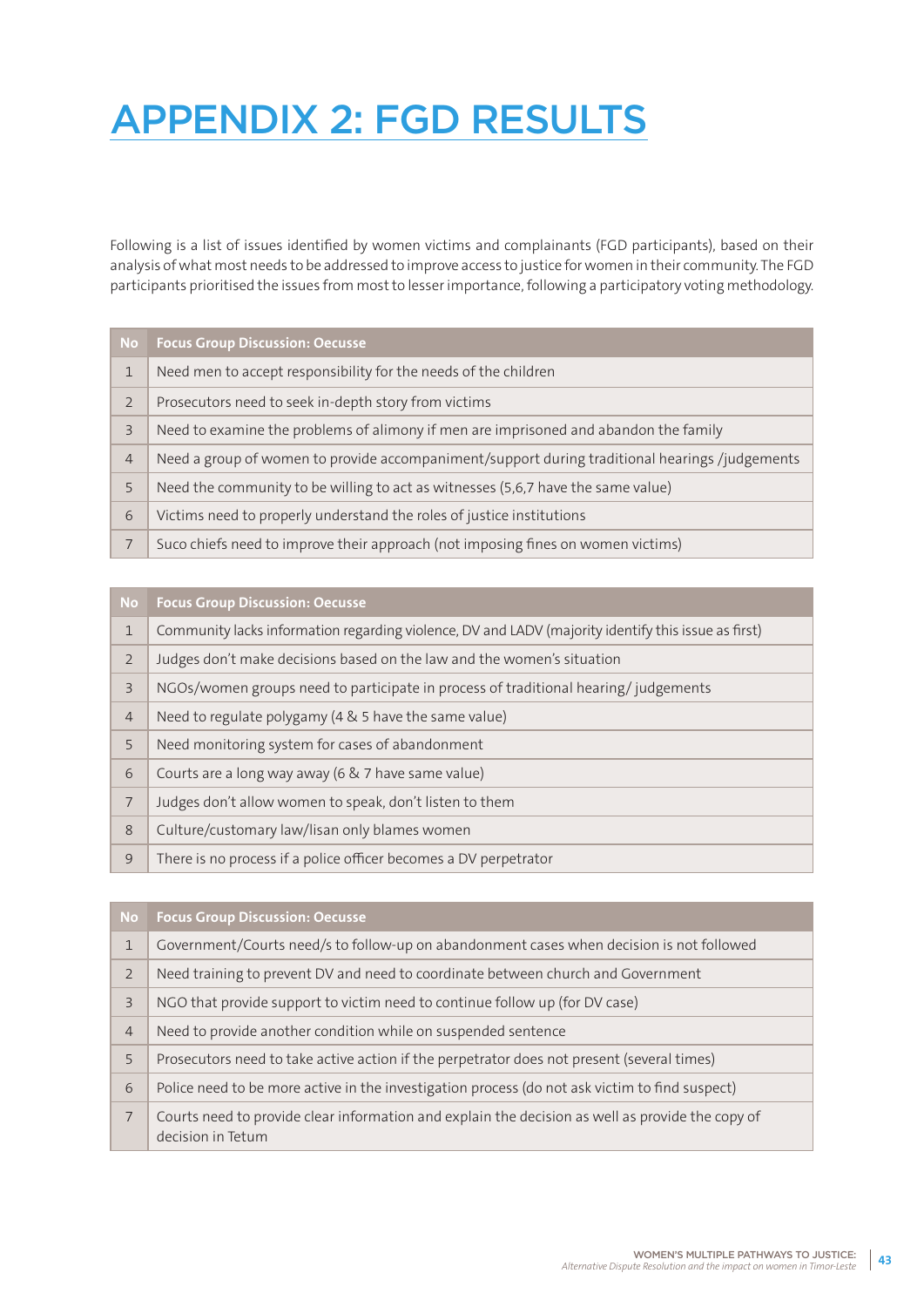# LIST OF REFERENCES

Ba Distrito (2014), *Baseline Survey: Local Governance and Access to Justice in Timor-Leste, Dili.* Counterpart International: Timor-Leste.

Ba Distrito (2016) *Community Dispute Resolution in Timor-Leste: A Legal and Human Rights Analysis*. Counterpart International: Timor-Leste.

Babo-Soares, D. (2004) "*Nahe Biti*: the Philosphy and Process of Grassroots Reconciliation (and Justice) in East Timor", *The Asia Pacific Journal of Anthropology*, 5(1) April 2004, 15-33.

Boavida dos Santos, A. and da Silva, E (2012) 'Introduction of a Modern Democratic System and its Impact on Societies in East Timorese Traditional Culture', *Local-Global Journal,* vol 12.

CEPAD (2014), *Women's Access to Land and Property Rights in the Plural Justice System of Timor-Leste.* CEPAD: Dili, Timor-Leste.

Cummins, D. (2014) *Local Governance in Timor-Leste,* Routledge: London & New York

Cummins, D. (2012) *Ami Sei Vitima Beibeik: Looking into the needs of domestic violence victims*. The Asia Foundation: Dili, Timor-Leste

Government of RDTL, *Timor-Leste Strategic Development Plan 2011-2030*. Government of RDTL: Dili, Timor-Leste.

Government of RDTL, *Justice Sector Strategic Plan for Timor-Leste 2011-2030.* Government of RDTL: Dili, Timor-Leste.

Grenfell, L. (2006) "Legal pluralism and the rule of law in Timor-Leste", *Leiden Journal of International Law*, 19(2), 305-337.

JSMP (2015) *Overview of the Justice Sector 2015*. JSMP: Dili, Timor-Leste

JSMP (2017) *Sentencing and Domestic Violence: Suspending prison sentences with conditions.* JSMP: Dili, Timor-Leste.

JSMP (2017) *Courts and Community Dispute Resolution.* JSMP: Dili, Timor-Leste.

Khan, N. & Hayati, S. (2012) *Bride Price and Domestic Violence in Timor-Leste. F*okupers: Dili, Timor-Leste.

Kirk, T. (2014) *Legal Aid Lawyers and Paralegals: Promoting Access to Justice and Negotiating Hybridity in Timor-Leste*. JSRP and The Asia Foundation: Dili, Timor-Leste.

Mearns, D (2002), *Looking Both Ways: Models for Justice in East Timor.* Australian Legal Resources International: Canberra, Australia.

Miranda, S. (2011). *Relatório Género e Agricultura em Quatro Distritos de Timor-Leste (Bobonaro, Ermera, Manatuto e Viqueque).* Secretaria de Estado para a Promoção da Igualdade: Dili, Timor-Leste.

Narciso, Henriques, Tilman (ND), 'Land and Gender in Matrilineal Timor-Leste', available online at https://dspace. uevora.pt/rdpc/bitstream/10174/7097/1/LAND%20AND%20 GENDER%20IN%20MATRILINEAL%20TIMORLESTE%20FINAL.pdf (accessed 20 March 2018).

Ride, A. (2016) Involving Participants in Data Analysis. In D. Bretherton and S. Fang Law (Eds.), *Methodologies in Peace Psychology.* Springer: New York.

The Asia Foundation (2013) *Timor-Leste Law and Justice Survey.* The Asia Foundation: Dili, Timor-Leste.

The Equality Institute on behalf of the Asia Foundation (2017), *Understanding Violence Againt Women and Children in Timor-Leste: Findings from the* Nabilan *Baseline Report. Main Report.* The Equality Institute: Dili, Timor-Leste.

United Nations, *A Practitioner's Toolkit on Women's Access to Justice Programming, 2018*

UNDP (2013) *Breaking The Cycle Of Domestic Violence In Timor-Leste; Access To Justice Options, Barriers And Decision-Making Processes In The Context Of Legal Pluralism*. UNDP: Dili, Timor-Leste.

World Health Organization (2001), *Putting Women First: Ethical and Safety Recommendations for Research on Domestic Violence Against Women*. WHO: Geneva.

#### Timor-Leste Legislation

Criminal Procedure Code.

Land Law: Law No.13/2017.

Law Against Domestic Violence: Law No. 7/2010.

New Statute of Public Defender: Decree Law No.10/2017.

Penal Code: Decree Law No. 19/2009.

Suku Law: Law No. 09/2016.

#### International Law

International Convention on the Elimination of all Forms of Discrimination Against Women (CEDAW)

UNSCR 1325 on Women, Peace and Security (2000).